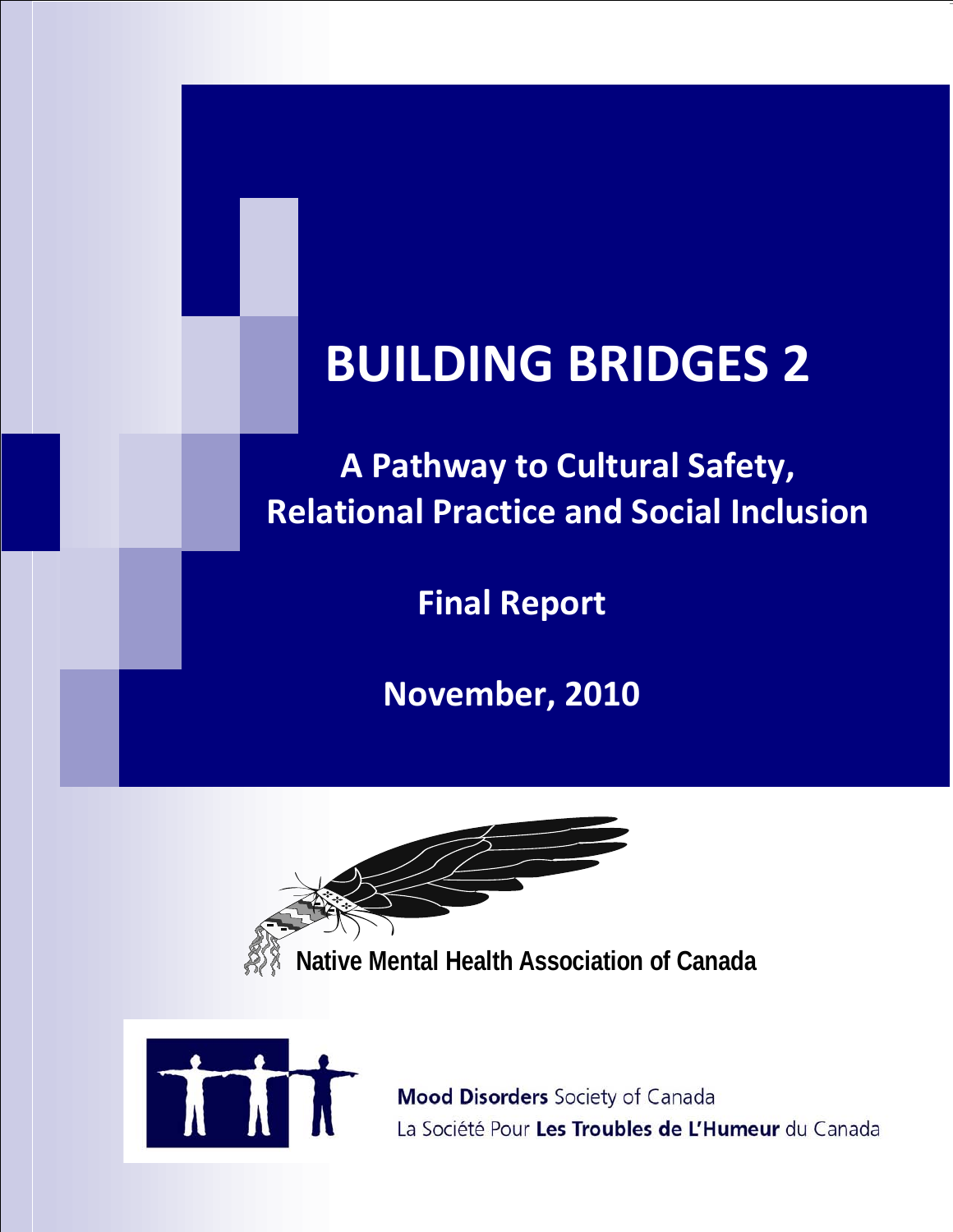# **Table of Contents**

### **Schedules Contained in a Separate Report**

**Schedule "A" Supporting the Mental Wellness of First Nations, Inuit and Métis Peoples in Canada: Cultural Safety** 

**Schedule "B" Belonging: Social Exclusion, Social Inclusion, Personal Safety and the Experience of Mental Illness** 

**Schedule "C" Western Canada Focus Groups**

**Schedule "D" Eastern Canada Focus Groups** 

**Schedule "E" Summary Notes: Cultural Safety Symposium - March 24 & 25, 2010**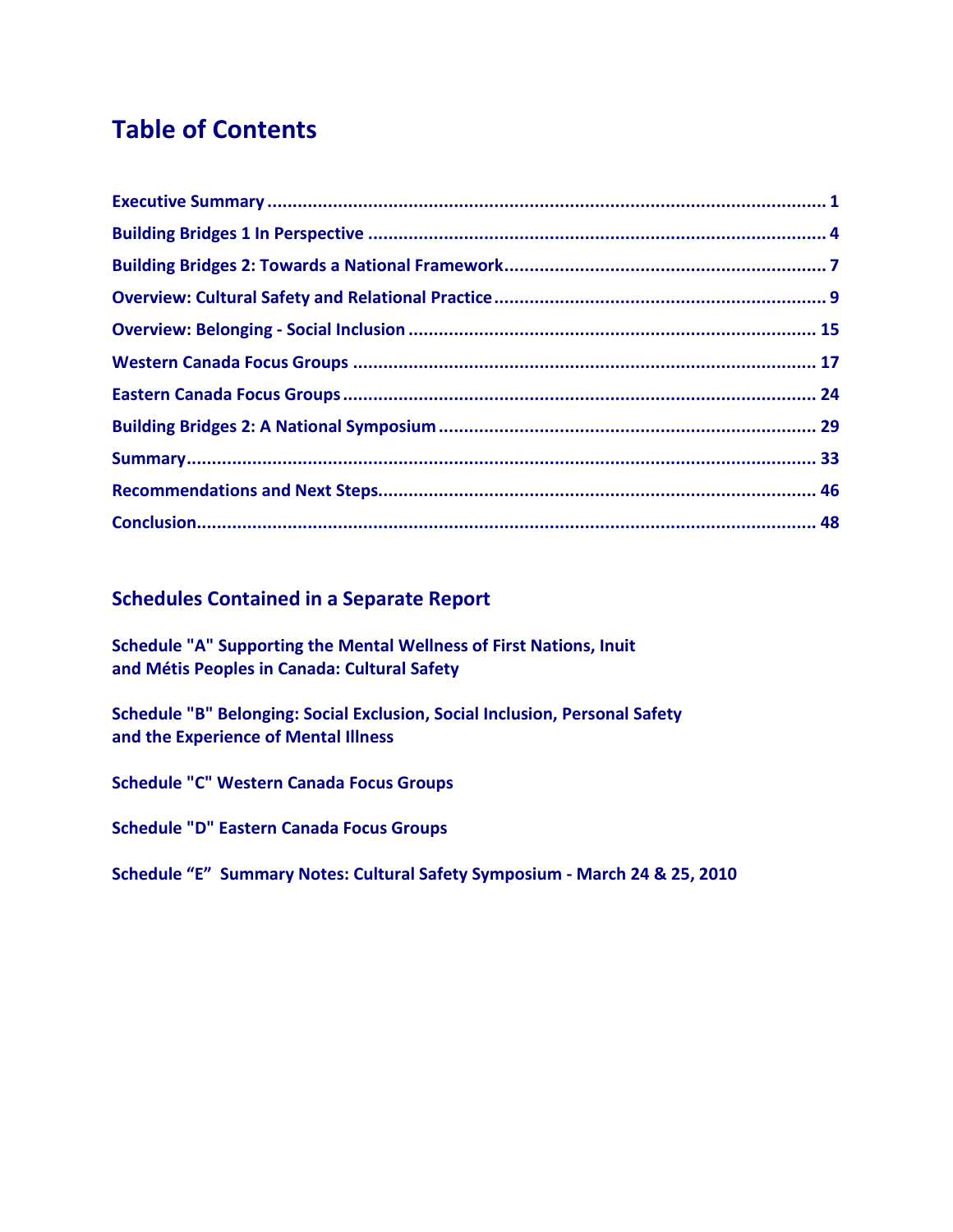# **EXECUTIVE SUMMARY**

The Native Mental Health Association of Canada (NMHAC) and the Mood Disorders Society of Canada (MDSC) have a rich history of working collaboratively and sharing their respective expertise in regard to "what works" and "what does not work" in mental health and addictions programs and services. Groundbreaking national initiatives comparing and contrasting similarities and differences between their indigenous and non-indigenous constituents, along with finding common ground and identifying goals for future collaboration, served as the pillars of this unique and effective partnership in Canada.

Aboriginal people and consumers need holistic and relational models of care to develop a sense of belonging and to support their recover y from mental health problems and addictions. These problems do not arise in a vacuum; they emerge within the context of each person's life history, individual strengths and challenges, current life circumstances and stressors, and they are often inter-related. Healing cannot happen unless people feel safe. People feel safe when service providers view them as whole persons rather than disease entities and treat them with compassion, empathy and respect. Unfortunately, mainstream services do not function in a holistic way and current approaches to training health professionals seem to be lacking in this regard.

For Aboriginal people, the concept of cultural safety is central to developing effective models of holistic care and relational practice. Cultural safety focuses on understanding how structural inequities, systems of health care and dominant health practices affect the health status of minority and Indigenous people, and how a critical examination of these can shift attitudes and result in the development of systems and practices of health care that are more supportive of marginalized groups and their specific needs. These concepts are of great value for transforming service delivery models and restoring good ways of providing mental health and addictions services for (and with) Aboriginal people in Canada. As an example, the Western Canada Focus Group report shows how ideas of cultural safety and relational practice can lead to holistic and effective models of service delivery for Aboriginal people.

Our research and extensive national consultation processes, inform us that these concepts speak to us all—Aboriginal, non-Aboriginal, consumer, family member, service provider or policy maker. We all need to critically reflect on our culture: on what it values and devalues, what it believes and assumes, and what these bring to the table and leave behind for mental health and addictions services. The capacity for critical analysis can be learned, and it has been conceptualized as the highest level of health literacy.

In an effort aimed at modifying the status quo and ensuring that the Canadian mental health and addictions systems respond appropriately to the needs of First Nations, Inuit and Métis and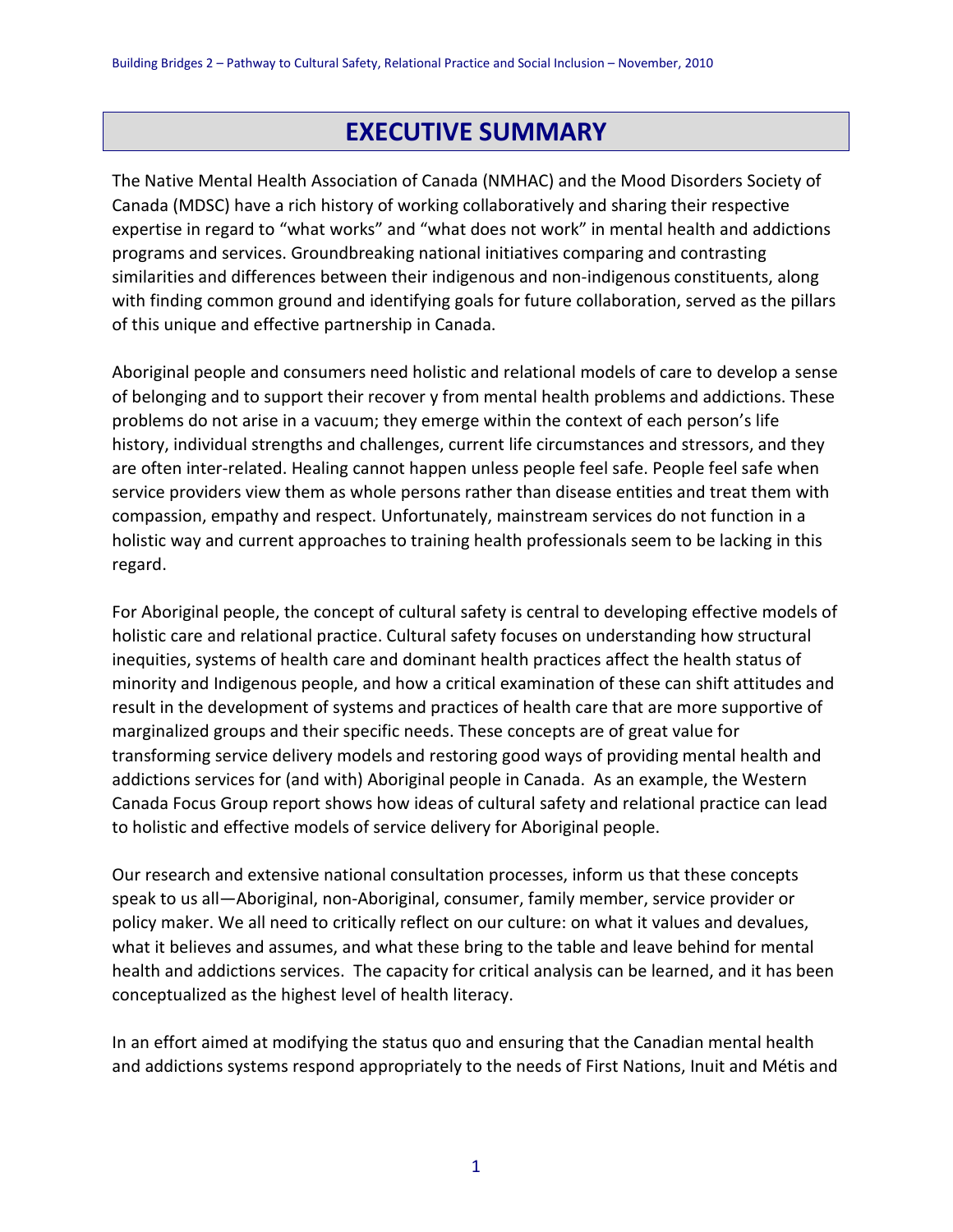other mental health and addictions consumers and their caregivers, the NMHAC and the MDSC launched *Building Bridges 2: A Pathway to Cultural Safety* project in April, 2009. In keeping with their initial Building Bridges Project (2008/2009), both the NMHAC and the MDSC engaged in dialogue with their respective First Nations, Inuit and Métis communities and provincial Mood Disorders Associations and other provincial and local consumer networks regarding the notion of cultural safety, relational practice, social inclusion and attendant practices that support mental health and well-being.

The two national NGOs have researched and analyzed cultural safety within the context of the Canadian population with specific reference to Aboriginal peoples and mental health consumers. The partners have also collectively developed a comprehensive planning framework on cultural safety and relational practice which will enhance the ability of healthcare providers and others to deal more effectively with major structural and relational issues and barriers facing indigenous and non-indigenous communities.

As part of their Building Bridges 2 initiative, MDSC and the NMHAC collaborated with the First Nations, Inuit and Métis Advisory Committee (FNIM AC) to the Mental Health Commission of Canada (MHCC) in a joint research project to understand best and promising practices that constitute cultural safety and relational practice in the Canadian context. In 2009, they commissioned a total of forty-seven focus groups in Western, Northern and Eastern Canada, a national symposium in Ottawa in 2010, and two research papers, one on social inclusion, the other on cultural safety and relational practice. The focus groups and symposium were designed to capture the voices of those with the most direct experience and knowledge of mental health and addictions services: service providers, service recipients, and family members/caregivers.

The symposium participants emphasized the need to critically analyze the explicit and implicit values and beliefs of the dominant culture, to understand how these underlie decisions about policies and practices that shape health services, and to undertake collective action to "bring others into the circle." In addition, they agreed that individuals need to reflect on their own assumptions and biases and on how these shape their interactions with others. Participants spoke of the need to "walk the talk"—to lead by example, to effect change from the bottom up, to adopt a critical lens of self-reflection and to open oneself to vulnerability. Participants were aboriginal and non-aboriginal, from government, non-government, and indigenous organizations, as well as community members.

In addition, the partners developed a communications tool in the form of a powerful and compelling professionally produced video entitled 'Glimpses of Light', which has already been used extensively in Canada and internationally to stimulate discussion on strategic issues related to cultural safety and relational practice in Canada.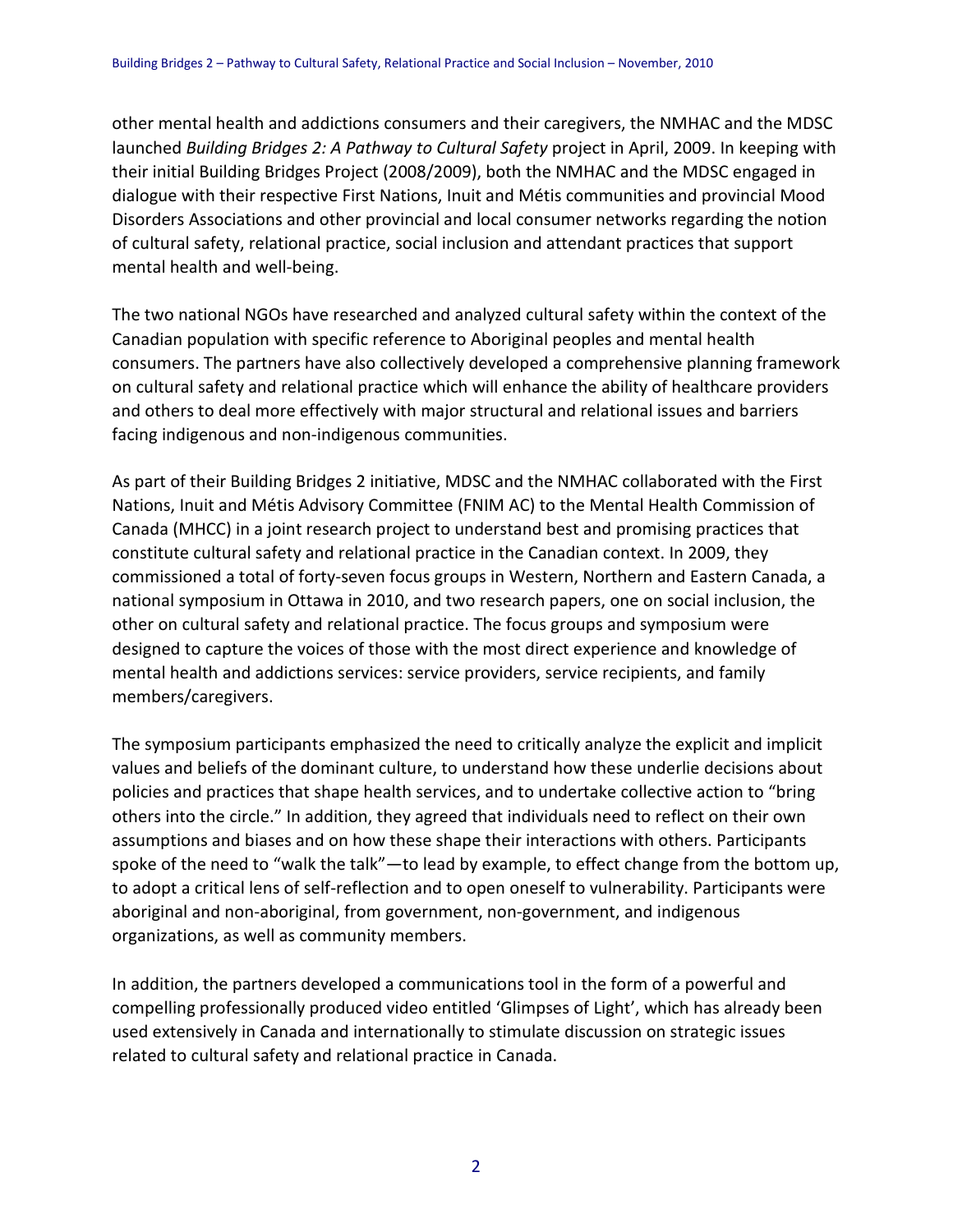This report also provides an overview of the mental health and well-being of First Nations, Inuit and Métis in Canada in the context of colonial and neo-colonial processes and polices in which mental health and addiction services have been and continue to be provided to First Nations, Inuit and Métis, i.e., why the need for cultural safety. Then we move on to highlight the possibilities, i.e., how cultural safety could be used to create a space for critical reflection and dialogue within the mental health and addictions systems, a dialogue that would lead to action, improved mental well-being for all Aboriginal peoples and Canadian consumers and health equity for all people in Canada. Lastly, we engage with the concept of cultural safety as a means to support *social justice* and the mental well-being of First Nations, Inuit and Métis in Canada.

Concepts of cultural safety and relational practice are particularly valuable for Aboriginal people, because they encourage health care providers, policy makers, and organizations to reflect critically on issues of racialization, institutionalized discrimination, culturalism, and health and health care inequities, and the root causes and conditions that give rise to mental health and addictions issues among Aboriginal populations; and to recognize that peoples' experiences, including health and illness experiences, are shaped by the contextual features of their lives – social, historical, political, cultural, and geographic, as well as by other factors such as age, gender, class, ability, biology and so on. (Cultural Safety research paper).

In response to the major emerging themes contained within this report, a total of 17 major recommendations for future action have been advanced covering the following components:

- **Q** Building and Exchanging Knowledge
- Generating System Change through Knowledge Development
- **Q** Enhancing Education and Training
- **Q** Supporting Good Policy Development
- Supporting Effective Program / Service Development

*The partners gratefully acknowledge the financial assistance provided by The First Nations, Inuit Health Branch of Health Canada.*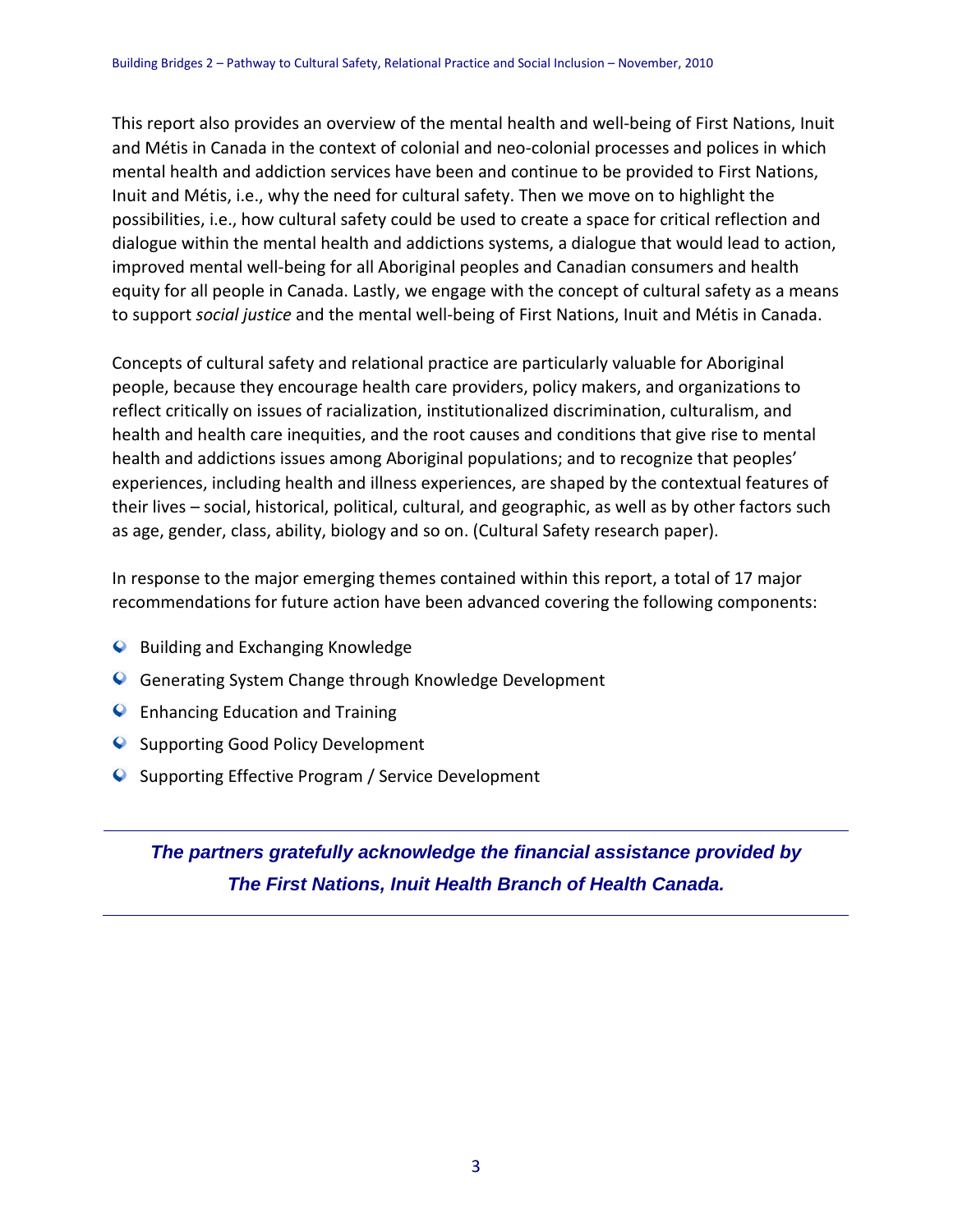# **BUILDING BRIDGES 1 IN PERSPECTIVE**

The findings and recommendations from Building Bridges 1 served as a foundation as we moved ahead with the Building Bridges 2 initiative. Research, findings, extensive national consultations, professionally produced video (Glimpses of Light), and recommendations in Building Bridges 2 were studied and examined through lens of cultural safety, relational practice and social inclusion

# **Findings of Building Bridges 1**

This phase of Building Bridges represented a very successful and unique national experiment in health and social policy. The following overall objectives as established at the outset of this particular project were met:

- We articulated the importance of applying population health determinants and spirituality as keys for making meaning of life in Indigenous families/communities as it was, is, and could become;
- $\bullet$  Clearly demonstrated that holistic concepts of mental health and well-being are fine working concepts to employ while doing developmental work with Indigenous communities; namely, as (a) tools to promote understanding "what"; (b) tools to explain "how"; (c) tools to explain "why";
- Showed that definitions of mental health are changing and, in fact, are shifting towards a more holistic approach to mental health which affirms Indigenous cultural perceptions of wellness. Balance between the physical, emotional, intellectual and spiritual dimensions of life is a sign of health and wellness and may also be viewed as an indicator of a healthy lifestyle;
- Identified the importance of "walking with our ancestors", knowing their teachings, and living by those teachings as we live today for tomorrow while at the same time living within a framework guided by core values that feature 'community' and the need for 'community of care' where there is safety and feelings of security, nurturance, stimulation, and belief in an optimistic future;
- Demonstrated how the mood disorders movement in Canada can work with Indigenous communities to identify priorities and promote appropriate training for professionals, especially culturally relevant training;
- Explored how Indigenous ways and best/promising practices can be shared with underserviced communities in rural and remote areas of Canada. People are connected to their communities, but resources are inadequate to support their needs.
- Challenged funding practices and traditions that encourage the creation and maintenance of silos;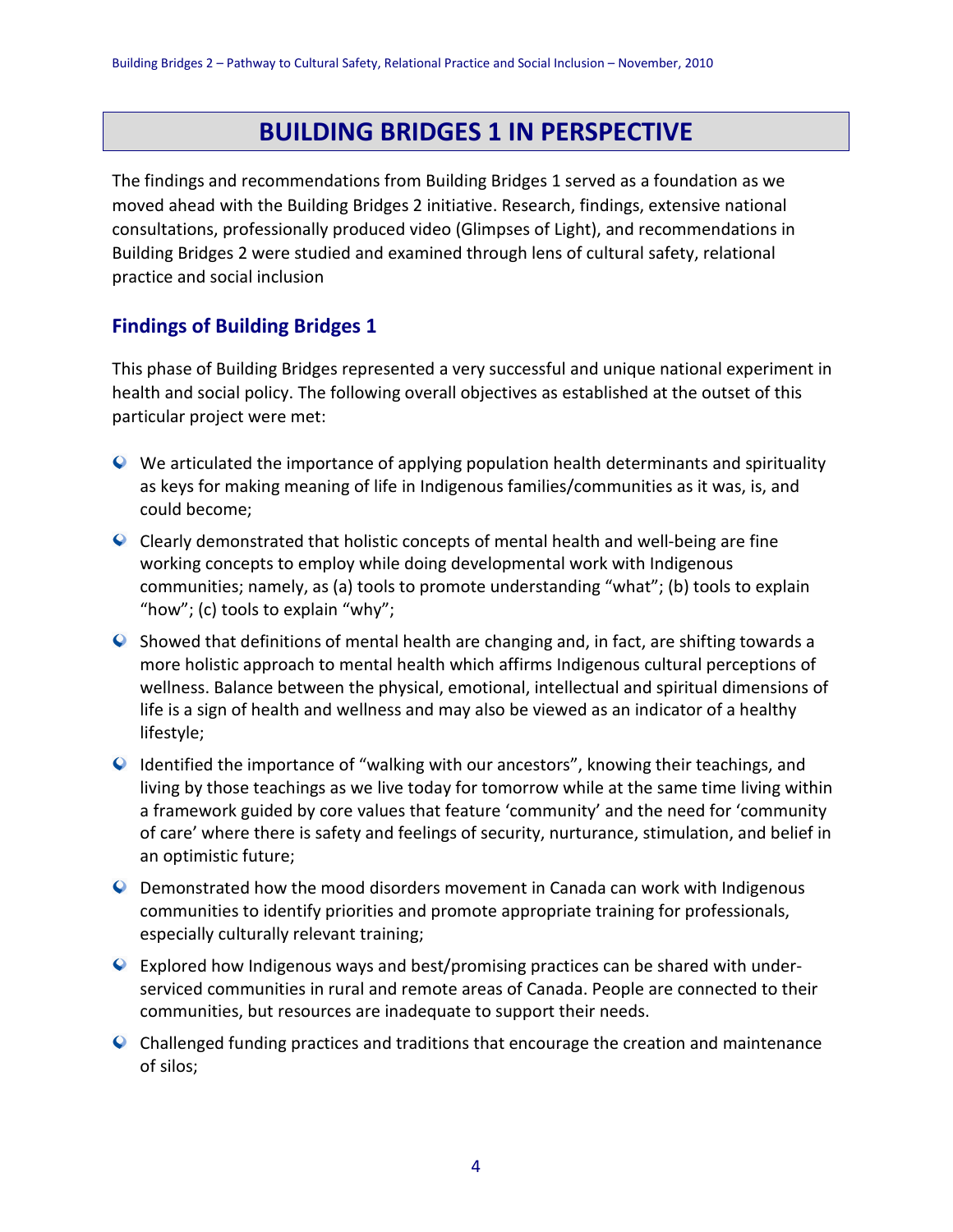$\bullet$  Promoted the importance of spirituality and connectedness (belief and belonging) as key factors in prevention, recovery and mental health.

### **Recommendations from Building Bridges 1**

As a result of the Building Bridges 1 Symposium the following seventeen (17) major recommendations were formulated:

- 1. That elders be selected and honoured for their gifts as educators and healers by their communities, in reshaping mental health services in this country.
- 2. That Mental Health Resource Teams be promoted and established, particularly in the North, where there are clusters of communities that can be served by a team. Include selected elders in such teams. The potential of the Truth and Reconciliation Commission to restimulate trauma, makes these teams particularly important. Members of such teams are to be equally valued; their value is not to be based on their credentials. Mental Health Teams are not to be seen as emergency response teams but as resources for building mental wellness. Consumers are to be included in such teams.
- 3. That funding be provided for Participatory Action Research (PAR) concurrent with the activities of Mental Health Resource Teams to demonstrate that what is done is effective. PAR is the desired type of research because when it is designed with the input of the people for whom it is done, then it is of benefit to them and knowledge is transferred.
- 4. That a "College of Elders" be established to investigate how traditional knowledge can be a resource for problem solving in the field of mental health and addictions.
- 5. That peers and families be respected as important advocates and resources to the mentally ill person and their service providers, and be included in the mental health team.
- 6. That a process for accreditation of peer support workers be established.
- 7. That systems be developed which allow the consumer and their family support system to guide and be in control of their own care. Promote collective consumer self-determination from the ground up.
- 8. That small mutual support groups be established in which people can help themselves, gain self-respect, and learn how to navigate systems and clinical situations.
- 9. That a new system be created not dominated by psychiatry rather than repair the old system, after first analyzing carefully the value base and deficits of the medical model. It is important to base strategies on a thorough understanding of the problem.
- 10. That strategies and solutions be community generated, otherwise they won't be embedded.
- 11. That mental health services be established which are equal in quality and funded as generously as physical health services for all Canadians, including those incarcerated.
- 12. That the Mental Health Commission of Canada's meetings be dialogical processes in which sufficient time is devoted to problem analysis and practical understanding of the issues.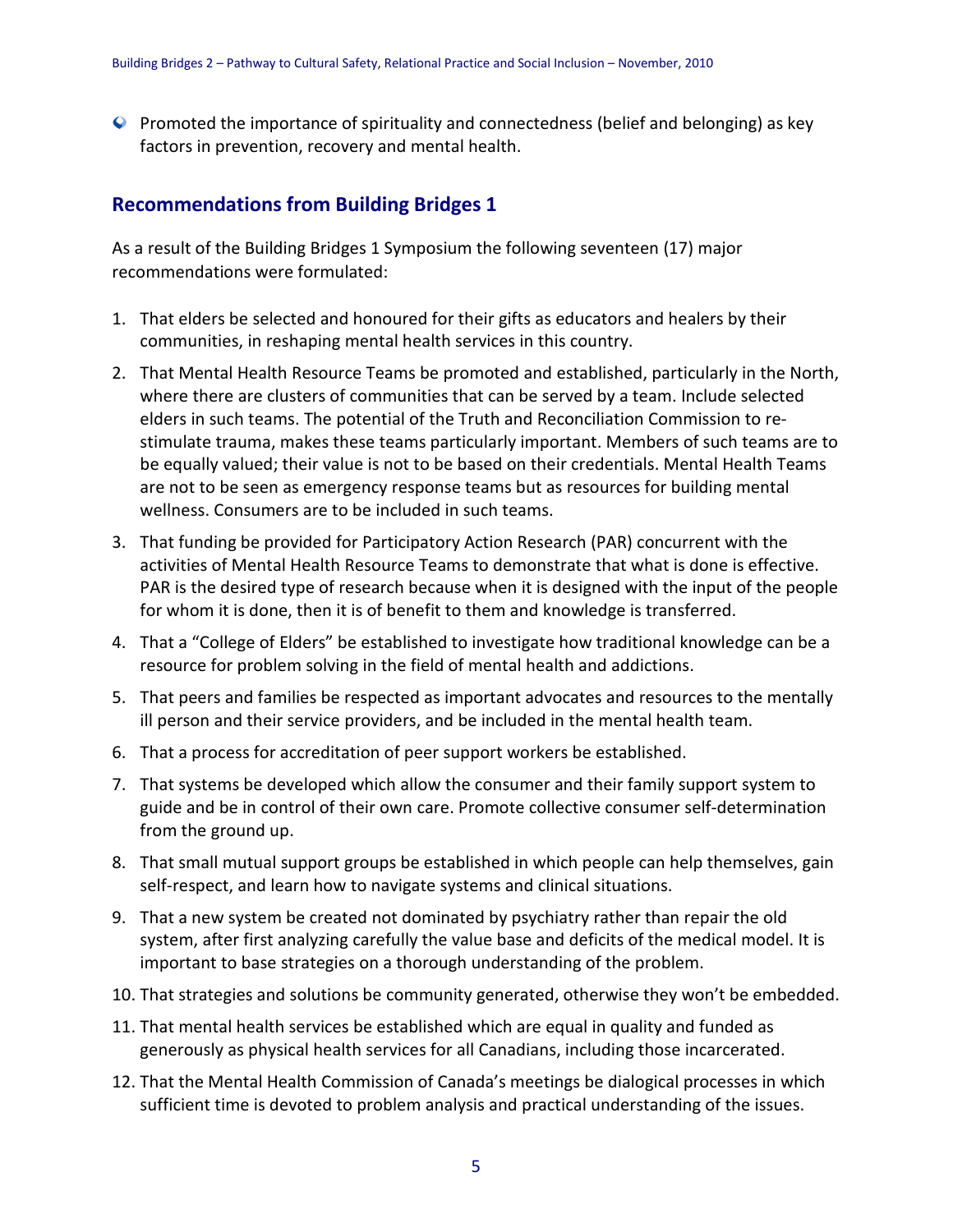- 13. That it is understood that unstructured public consultations are vital for all parties to share insights, to build bridges of understanding between professionals, consumers, peer supporters, family members, and cultural groups. The needs are too great to be addressed solely by experts; community members must be empowered.
- 14. That the Mental Health Commission of Canada give careful consideration to the First Nations and Inuit Mental Health Advisory Committee (MWAC) plan.
- 15. That it is formally recognized that quality mental health systems and services are a human right. The federal government should affirm the rights of the mentally ill and provincial/territorial governments should be required to meet a minimum standard of service.
- 16. That government supports multi ministry approaches to achieve seamless integration of services that will adequately address health determinants (e.g. shelter, food security).
- 17. That a National Steering Committee be established to develop a comprehensive five-year action planned aimed at collectively dealing with the systemic issues and recommendations emanating from the national symposium.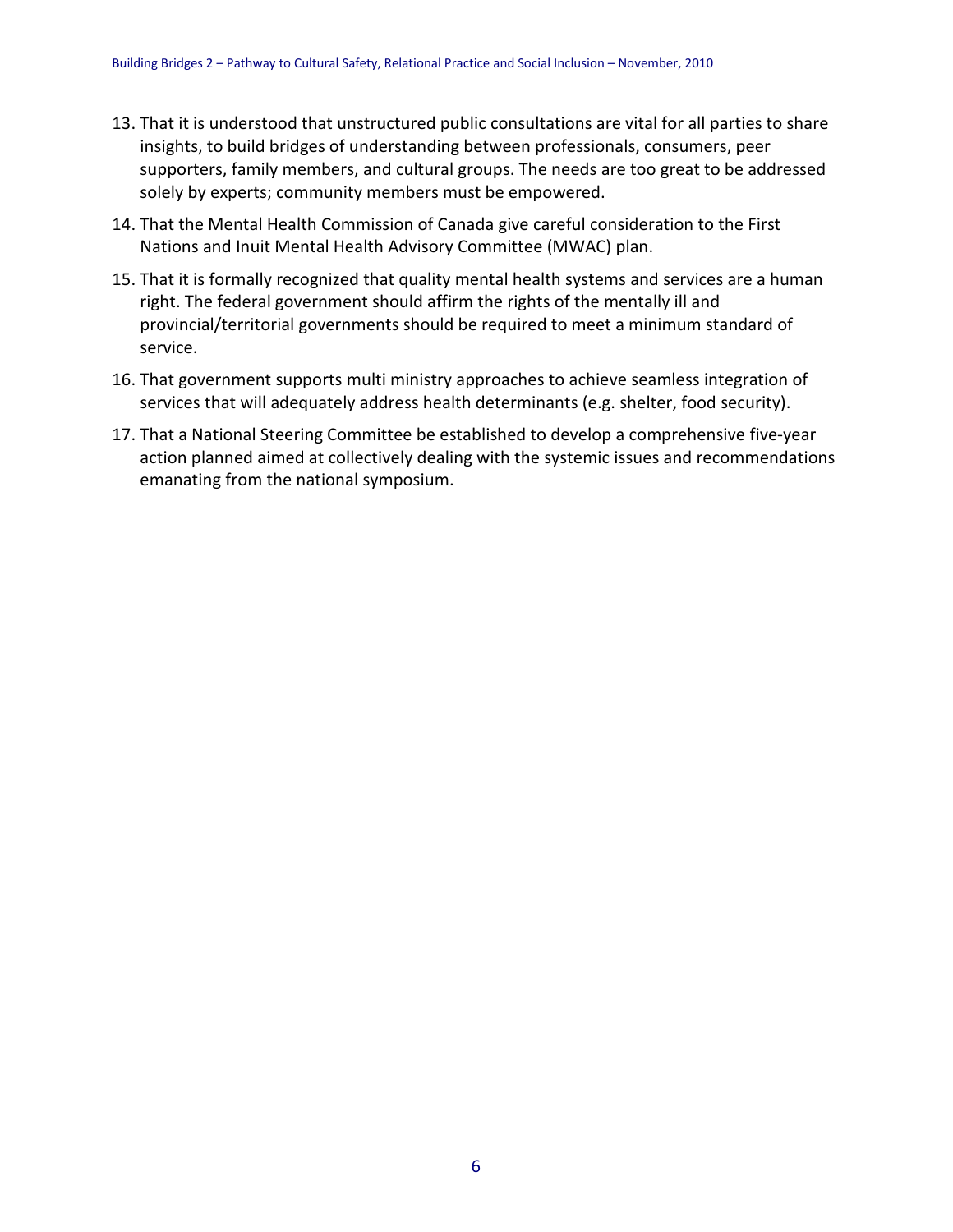# **BUILDING BRIDGES 2: TOWARDS A NATIONAL FRAMEWORK**

The Native Mental Health Association of Canada and the Mood Disorders Society of Canada have a rich history of working collaboratively and sharing their respective expertise in regard to "what works" and "what does not work" in mental health and addictions programs and services. Groundbreaking national initiatives comparing and contrasting similarities and differences between their indigenous and non-indigenous constituents, along with finding common ground and identifying goals for future collaboration, served as the pillars of this unique and effective partnership in Canada.

In an effort aimed at modifying the status quo and ensuring that the Canadian mental health and addictions systems respond appropriately to the needs of First Nations, Inuit and Métis and other mental health and addictions consumers and their caregivers, the Native Mental Health Association of Canada (NMHAC) and the Mood Disorders Society of Canada (MDSC) launched *Building Bridges II: A Pathway to Cultural Safety* project in April, 2009. In keeping with their initial Building Bridges Project (2008/2009), both the NMHAC and the MDSC engaged in dialogue with their respective First Nations, Inuit and Métis communities and provincial Mood Disorders Associations and other provincial and local consumer networks regarding the notion of cultural safety, relational practice, social inclusion and attendant practices that support mental health and well-being.

The two national NGOs have collectively developed this comprehensive planning framework on cultural safety that will enhance the ability of healthcare providers and others to deal more effectively with major structural and relational issues and barriers facing indigenous and nonindigenous communities. We are pleased to acknowledge contributions from members of these two non-profit associations and the First Nations & Inuit Health Branch (FNIHB) of Health Canada.

Building Bridges is the creation of the NMHAC) and the MDSC. As part of their Building Bridges 2 initiative, they collaborated with the First Nations, Inuit and Métis Advisory Committee (FNIM AC) to the Mental Health Commission of Canada in a joint research project designed to understand best and promising practices that constitute cultural safety and relational practice in the Canadian context. In 2009/2010, they commissioned forty-seven (47) focus groups in Western and Eastern Canada, hosted a national symposium in Ottawa, and commissioned two research papers, one on social inclusion, and the other on cultural safety. In addition, the partners developed a powerful and compelling DVD that has already been tested in Canada and internationally to stimulate discussion on strategic issues related to cultural safety and relational practice in Canada.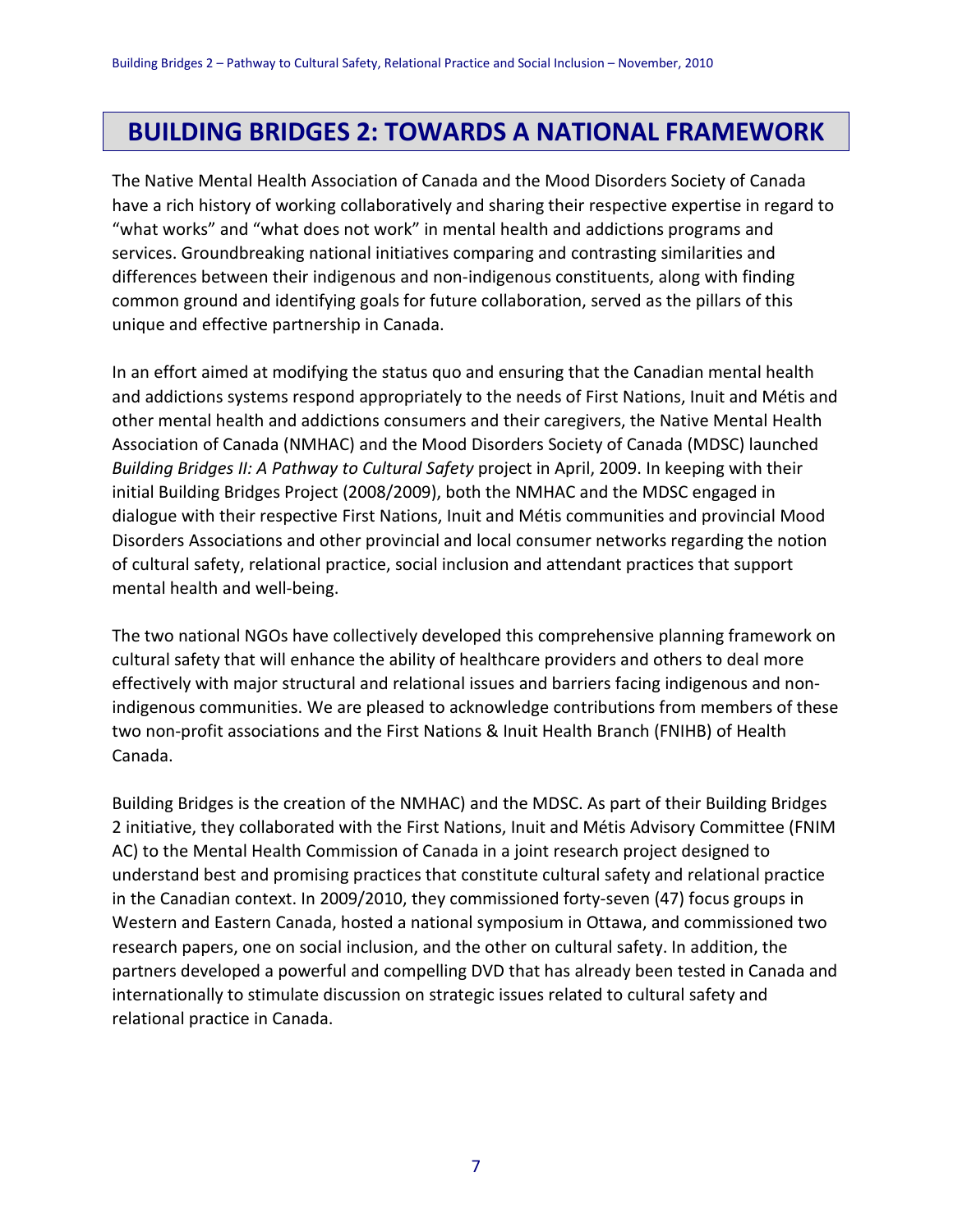The focus groups and symposium were designed to capture the voices of those with the most direct experience and knowledge of mental health and addictions services: service providers, service recipients, and family members/caregivers. Participants were aboriginal and nonaboriginal, from government, non-government, and indigenous organizations, as well as community members. In addition, the partners developed a communications tool in the form of a powerful and compelling professionally produced video which has already been used extensively in Canada and internationally to stimulate discussion on strategic issues related to cultural safety and relational practice in Canada.

As part of this landmark partnership for improving mental health in Canada, the NMHAC and MDSC commissioned two research papers:

|              | Schedule "A" Supporting the Mental Wellness of First Nations, Inuit and<br>Métis Peoples in Canada: Cultural Safety |
|--------------|---------------------------------------------------------------------------------------------------------------------|
| Schedule "B" | Belonging: Social Exclusion, Social Inclusion,<br>Personal Safety and the Experience of Mental Illness              |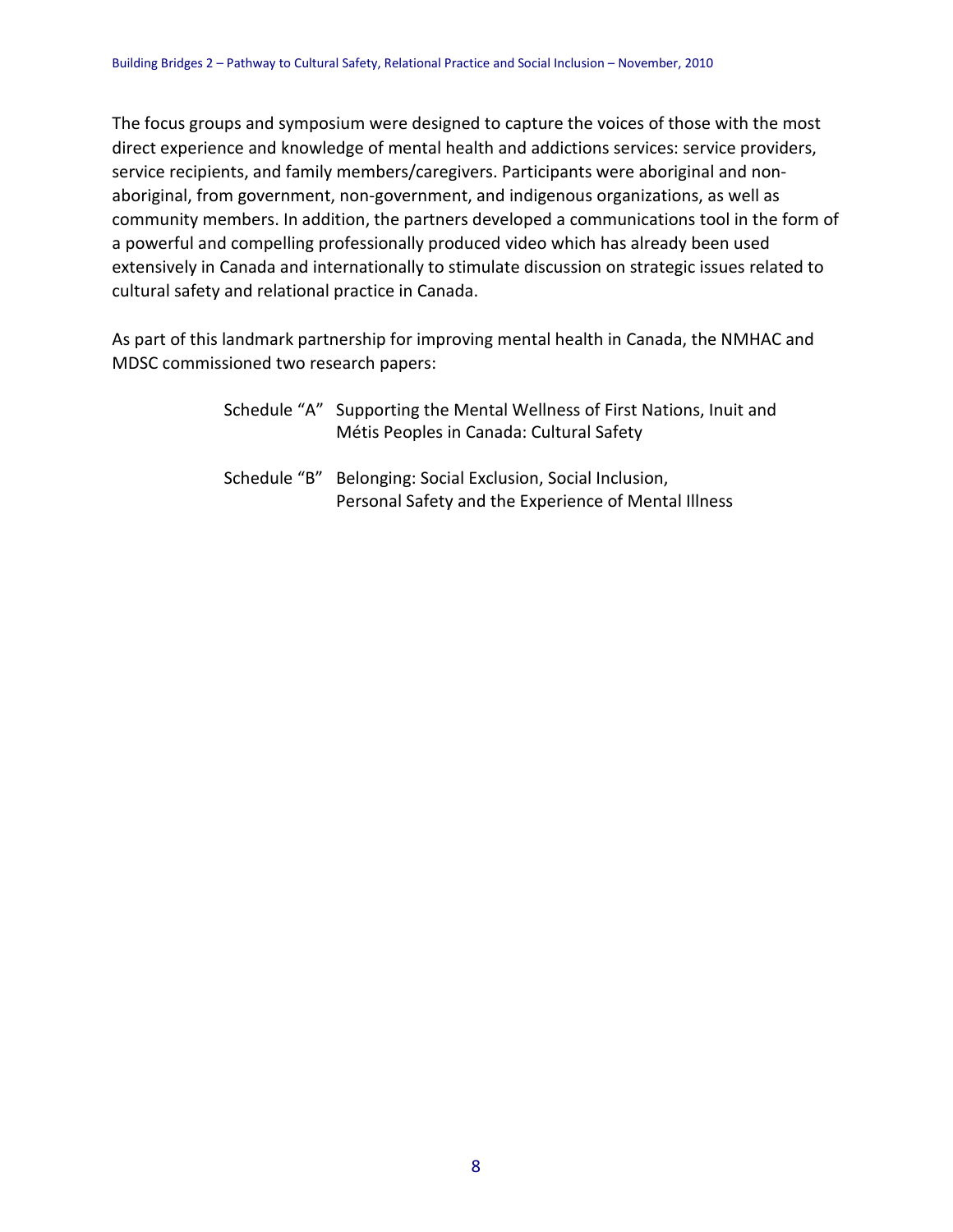# **OVERVIEW: CULTURAL SAFETY AND RELATIONAL PRACTICE**

## **Cultural Safety**

The cultural safety discussion paper provides a broad context within which the concept of cultural safety can be understood: what it is, how it has evolved, how it relates to cultural competence, why it is needed, and what it brings to mental health and addictions services for FNMI people. The paper also includes a series of recommendations for engaging cultural safety as a concept to work for social justice in mental health and addictions care.

There are both possibilities and challenges involved in using the concepts of cultural safety and cultural competence to support the mental health and well-being of Aboriginal people in Canada. These include:

- *1. …colonizing processes that continue to privilege dominant culture perspectives in the construction of the mental health and addictions services, e.g., Aboriginal people tend to not use mainstream health care services, present at advanced stages of disease progression, show "non-compliance" and often drop out before the end of treatment; and*
- *2. a recognition of the limitations of 'culturalist' approaches in response to these issues*

The authors, Smye et al, see a particular relevance to engaging the concept of cultural safety in support of the mental health and wellbeing of Aboriginal peoples in Canada because. *… it draws attention to the issues embedded within the social, historical and political context of mental health and addictions care delivery – it is intended to shift attention from the 'culture' of the 'Other' to the culture of [mental] health care and structural inequities and draw attention to and address the power relations that shape [mental] health [and addictions] services and health.*

They show how the term culture can be used (or misused) to explain away discrimination and inequities, and provide a definition of culture which is more inclusive and consistent with the concepts of cultural safety and relational practice, as shown below.

*Increasingly, 'culture' is used in health care (and more widely) to explain difference in ways that overlook structural inequities and imply inferiority. "Common applications of the construct of culture may draw on historical and colonial notions of race and in so doing, reinforce longstanding patterns of domination and inequities". For example, higher rates of suicide and substance use are explained as "cultural" problems of particular groups, rather than as consequences of systematic inequities and discrimination. In these "culturalist" explanations, race often operates in tandem with culture as a silent subtext. More insidiously, conflating culture with racialized characteristics, masks discrimination and inequity with more neutral terminology and the perceived "inferiority" of the Other becomes normalized and naturalized.*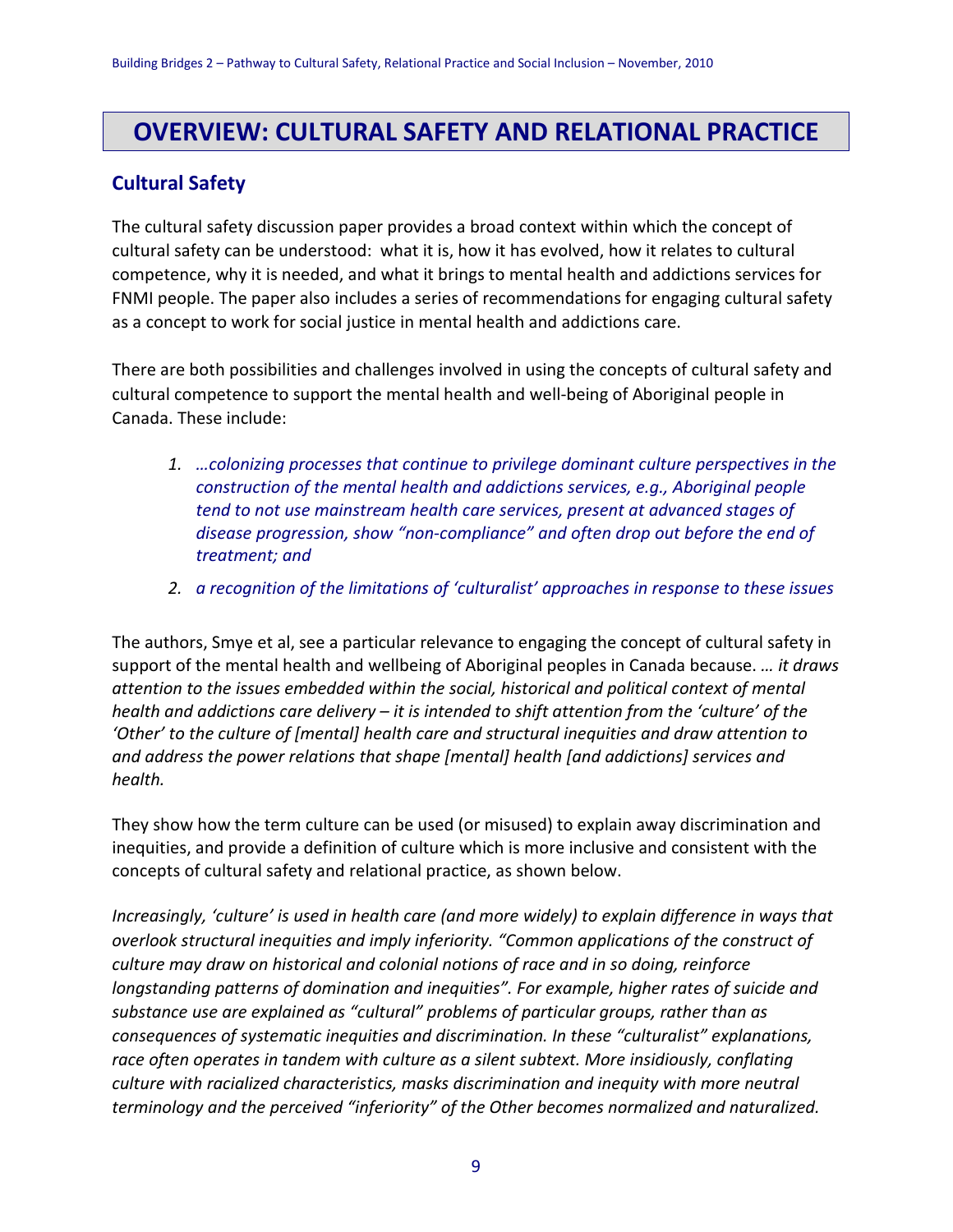*One of the definitions that we continue to turn to, defines culture as:*

*"located within a constantly shifting network of meanings enmeshed within historical, social, economic and political relationships and processes. It is not therefore reduced to an easily identifiable set of characteristics, nor is it a politically neutral concept".*

#### *Culture is dynamic, it is a relational concept.*

As a concept, cultural safety focuses on understanding how structural inequities, systems of health care and dominant health practices affect the health status of minority and Indigenous people, and how a critical examination of these can shift attitudes and result in the development of systems and practices of health care that are more supportive of marginalized groups and their specific needs.

The authors elaborate further on this by saying:

*The notion of culture in cultural safety is used to address the relational aspect of Aboriginal peoples' lives, i.e., among people and between people and their contexts, including the broader social, historical and political realities that shape health care experiences of Aboriginal people. The notion of safety assists us to focus on risk and benefit – e.g., we might ask, 'Do strategies and interventions aimed at supporting Aboriginal people to address mental health and addictions issues fit with the unique experiences of Aboriginal people?'; and/or Are Aboriginal people who enter mental health and addictions services effective and safe in those settings given the realities of their everyday lives?'; and/or 'Will the individual and/or family qualify for housing supports given their Aboriginal status?'.*

In Canada, there has been a growing realization that mainstream health services, including mental health services and programs, are not effective or accessible for many Aboriginal people. To address this, the authors note that it is important to understand the historical and structural contexts within which these services for Aboriginal people have evolved and to consider culture in ways that directly address issues of racism and inequity. They review the effects of colonization, oppression, discrimination and institutional racism on the mental health and well-being of Aboriginal people; and explain how these forces have shaped and continue to shape the ways that Aboriginal people access and experience health care services, and to influence their health outcomes. For instance, the implementation of assimilationist policies under the *Indian Act* caused the social, political and cultural break-down of many Aboriginal communities and created long-term trauma. These policies included but were not limited to: taking traditional lands, outlawing ceremonial and traditional practices, and coercing Aboriginal families into placing their children in residential schools where the process of assimilation into the dominant society could be undertaken with impunity. The residential school experience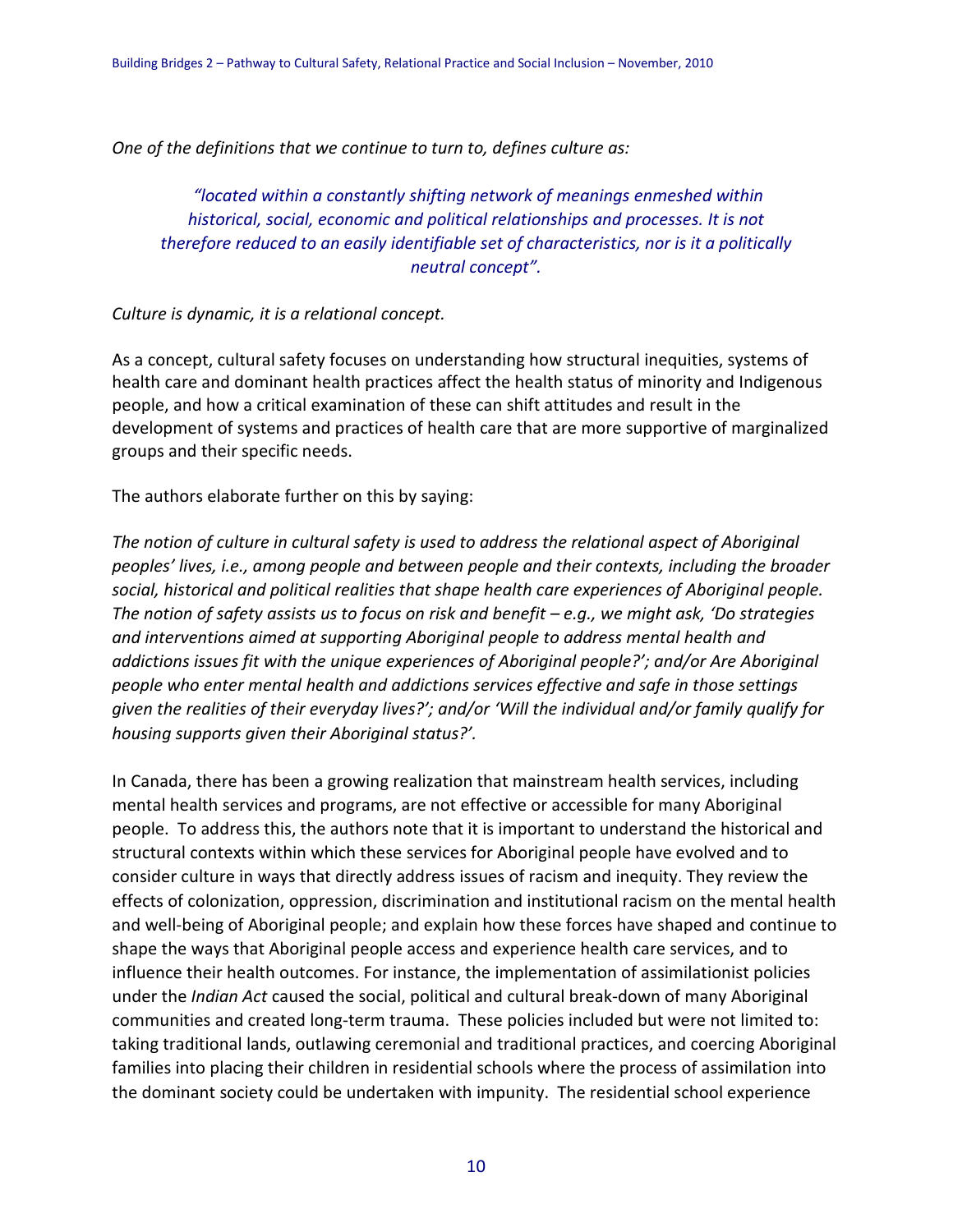has been particularly devastating to the culture and wellbeing of Aboriginal people in Canada, involving as it did the forced removal of children from their families and communities, harsh punishment for any expression of their culture including speaking their languages and in many cases, rampant abuse and neglect. According to the authors:

*Former residential school students endure long-term psychological and social problems that manifest in the loss of individual and collective self-esteem and self-respect, internalized racism, substance use, suicide, a detachment to others, their families and cultural communities. In fact...in addition to a specific cultural impact, many residential school survivors experience symptoms that are characteristic of post-traumatic stress disorder (PTSD), such as "recurrent intrusive memories, nightmares, occasional flashbacks, and quite striking avoidance of anything that might be reminiscent of the Indian residential school experience".*

Within the context of the trauma suffered by Aboriginal people in Canada as a consequence of these colonialist and racist policies, Dr. Smye *et al* review what practices work well for promoting mental wellness and healing. Best practices include reconnection with culture and with traditional ways of healing and healing concepts; community-based initiatives and a balanced approach to mental health including treatment, prevention and health promotion strategies; and healing projects that address the historical and inter-generational trauma resulting from the residential school experience.

The authors then discuss what the concept of cultural safety could bring to mental health and addictions services for Aboriginal people in Canada, pointing out that:

*...cultural safety cannot be easily defined and "neatly packaged" as a concrete set of standards for practice. In part, this is because using cultural safety in practice settings to draw attention to and prompt critical reflection on politicized knowledge brings an added layer of complexity. For example, grasping the issues that we conceptualize as core to cultural safety, such as the need for health care providers to reflect critically on issues of racialization, institutionalized discrimination, culturalism, and health and healthcare inequities in mental health and addictions services requires layers of understanding that are not necessarily translatable into straightforward "practice guidelines."* 

*Understanding of cultural safety requires health care providers (and policy makers) to engage in dialogue regarding the root causes of inequities in mental health and addictions, which creates the potential for discomfort related to a number of issues, including the call to be accountable and actionable.* 

Despite these potential challenges, the authors suggest that cultural safety as a concept can add significant value to mental health and addictions services for Aboriginal peoples by: *prompting critical reflection on how the dominant system of health care affects aboriginal peoples, on the values and ideologies that influence mental health and addictions services – and*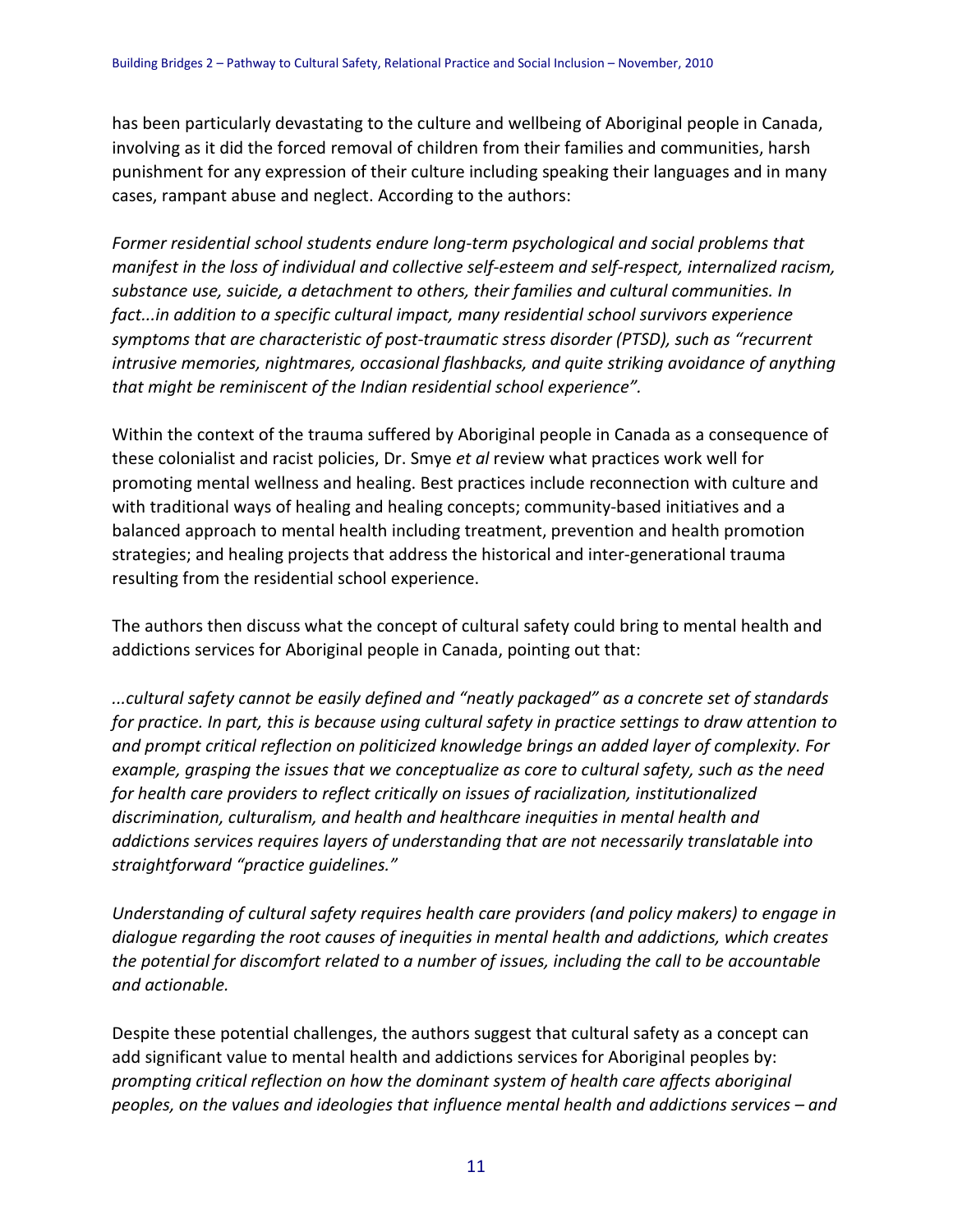*simultaneously reflecting on whether there are new possibilities for conceptualizing and delivery mental health and addictions care.* 

Cultural safety can be integrated into both practice and policy making, and critical reflection can occur on a number of levels. As examples:

- *1. Practitioners can hold up for scrutiny their own and others' knowledge claims, taken-forgranted assumptions and practices and seek ways to engage in dialogue about these in health care delivery settings.*
- 2. Cultural safety can...*help those who are working in mental health and addictions with Aboriginal people to appreciate how discourses about culture can be (and ought to be) interpreted and mobilized in many different ways for different purposes.* For example, cultural safety can be used in support of legitimate claims for damage from past inequities and abuses, such as the cultural and individual damage that resulted from the residential school experience.
- *3. Cultural safety can be used to question what premises and intentions are at the heart of the ongoing calls for "cultural sensitivity" training and programming in mental health and addictions, and to inform education and training curricula.*
- *4. Ethical standards can be informed by the concept of cultural safety and these have the potential to, in turn, inform the development of prevention, promotion, and treatment programming in the area of mental health and addictions involving Aboriginal people. Cultural safety, with its focus on shifting the gaze from the 'culture of the Other' onto the 'culture of health care' as the source of the problem, is helpful for examining the extent to which mental health and addictions services for Aboriginal people are founded on Eurocentric and Western biomedical premises that undermine attempts to transform the "best practices" that could more optimally and explicitly benefit Aboriginal people.*
- *5.* At the organizational level, cultural safety is connected to *a ...commitment to recruit Aboriginal and non-Aboriginal staff who are committed to, and can enact, a particular philosophical approach to service delivery.*
- *6. At a structural level, cultural safety can be used to draw our attention to those aspects of mental health and addictions policies that do not fit for Aboriginal peoples, and to ask questions about the moral rightness of policy decisions. It can inform the development of a framework to assess whether the values that underlie service delivery (at the organizational level and at the level of provider-client interactions) are aligned with the ways services are organized and delivered.*

The authors point out that the concept of cultural safety is being increasingly endorsed and adopted by a variety of groups in Canada. For example, the Assembly of First Nations and the National Aboriginal Health Organization and a number of medical and nursing associations have endorsed the practice of cultural safety by health care professionals to improve the health status of Aboriginal peoples.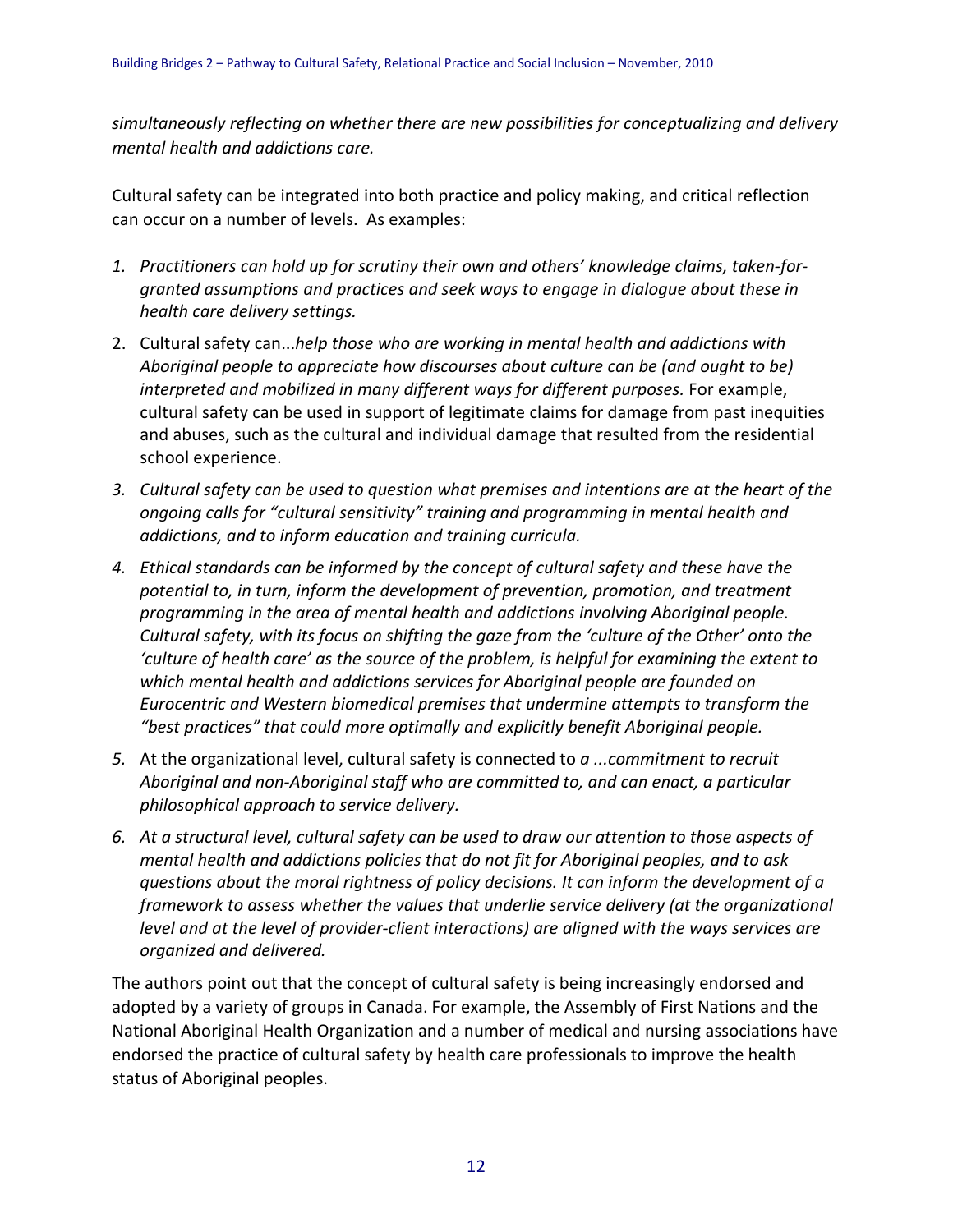As a result and, with support from Health Canada, the notion of cultural safety is beginning to enter health education, and several frameworks have been developed for medical and nursing curricula to teach competency in cultural safety.

Although there is growing support in Canada for the concept of cultural safety, the authors caution that the term is vulnerable to misinterpretation and possibly misuse, unless there is a clear understanding of the *critical conceptualization of culture that is foundational to the concept of cultural safety.* For example, "culture" in cultural safety may be interpreted as referring only to ethnicity, rather than to culture in a relational sense and to the structural inequities and power imbalances that the "safety" component intends to address. In addition, *cultural safety...requires explicit attention and understanding of several key issues that are at its core – for example, the need for health care providers, policy makers, and organizations to reflect critically on issues of racialization, institutionalized discrimination, culturalism, and health and health care inequities, and the root causes and conditions that give rise to mental health and addictions issues among Aboriginal populations. Without explicit commitment to grapple with these issues – the emphasis on 'culture' in the term 'cultural safety' runs the risk of misinterpretation.* And*... cultural safety can convey that the safety to be ensured is that of the 'cultural Other,' at once further entrenching notions of difference, focusing on individual 'preferences' and turning attention away from the importance of reflexivity on the part of the health care professional.* 

These challenges of interpretation have been seen elsewhere and as the idea of cultural safety is taken up by policy makers and health care providers in the field of mental health and addictions, they may occur in Canada as well. However, it is important to note that:

*...cultural safety will continue to hold value in the field of mental health and addictions when used to emphasize critical self-reflection; critique of structures, discourses, power relations, and assumptions; and because of its attachment to a social justice agenda. Continued work will be required to better understand how cultural safety can be used to transform the highly politicized and complex terrain of mental health and addictions services while addressing social justice issues of relevance to Aboriginal people and communities.*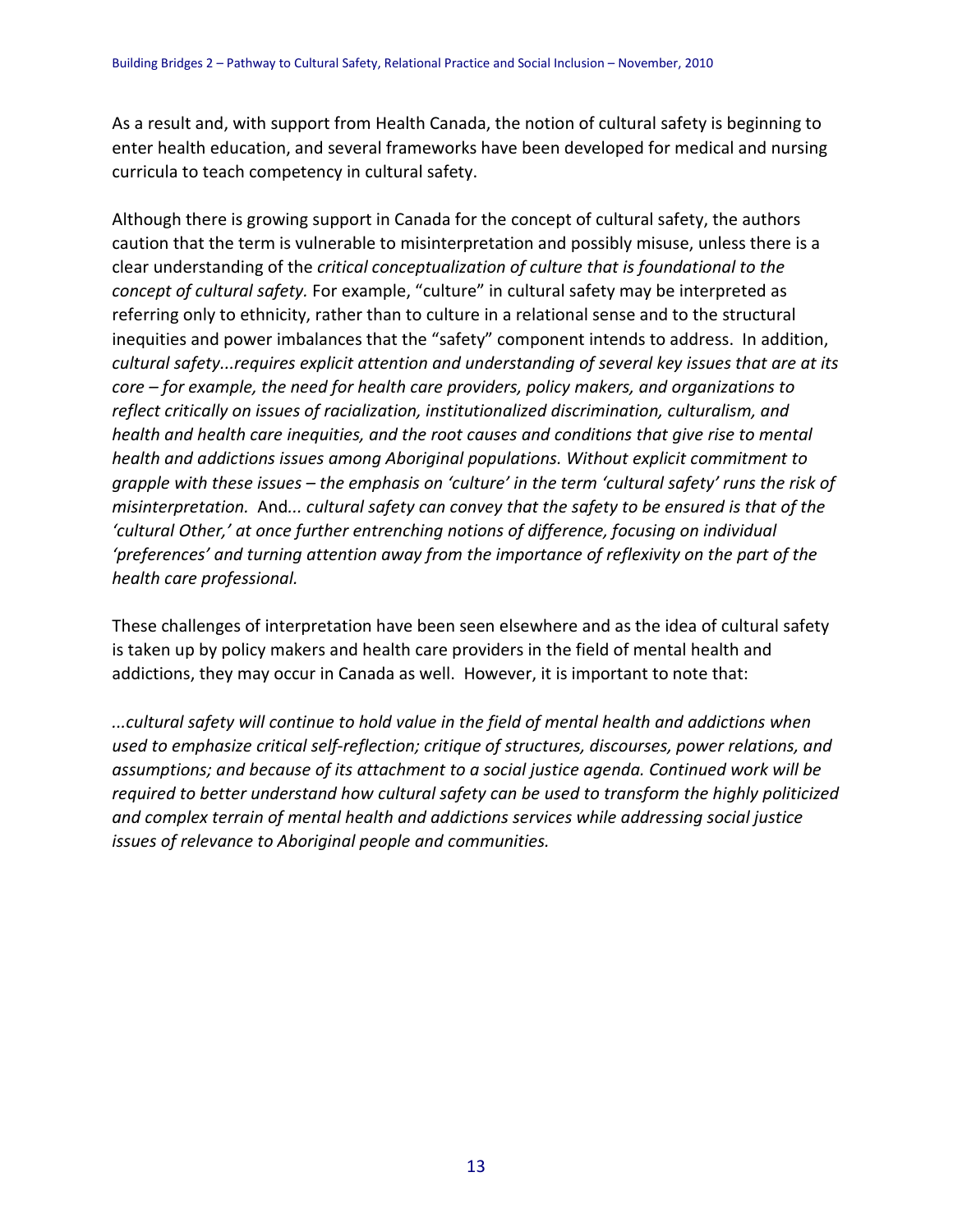### **Relational Practice**

In the research discussion paper, Dr. Smye *et al* introduce the idea of *relational practice*, which has been gaining traction in nursing and other health care literature, and which they view as congruent with the concept of cultural safety.

*This approach recognizes that peoples' experiences, including health and illness experiences, are shaped by the contextual features of their lives – social, historical, political, cultural, and geographic, as well as by other factors such as age, gender, class, ability, biology and so on. Relational approaches refer to more than respectful, supportive, caring and compassionate relationships etc.; although interpersonal connections are a central feature of excellent relational practice, this view takes into account "how capacities and socio-environmental limitations" influence health and well-being, the illness experience, decision-making and the ways in which people manage their experiences.*

*Thinking critically about how culture is being discussed and integrated into mental health and addictions services is particularly warranted given the tendency in health care for culture to be used in ways that run the risk of masking social and structural inequities that influence wellbeing, health and health care and illness and other experiences. In our view, the concept of cultural safety holds promise in this regard because it can orient mental health providers and planners, and funders of mental health and addictions services toward relational understandings of culture, and culturally meaningful services and programs.* 

In her address to the symposium in Ottawa on cultural safety, Dr. Smye provided some comments that served to clarify the connection between cultural safety and relational practice.

*Cultural safety is not a panacea; it is a concept to help us think about and frame things and move to a place of working relationally in this country. I want to underline that relational practice is not simply about inter-personal relationships – being nice and kind, caring and compassionate. It's about understanding ourselves and the care we provide in relationship to the contextual features of our lives, including where we live, how connected or disconnected we are from our past and how we are all deeply connected in many ways.*

*When I speak relationally I am speaking not just about being nice... how do I convey to the practitioner that there is that reality to everyone? Relational practice calls for vulnerability. That is our challenge, because many people are afraid of being vulnerable. I was taught in a tradition of keeping boundaries very clear, of being careful, not sharing. I would say to you that we have to learn how to shift practice to say it's OK to know and to be known. And we can be safe in that.*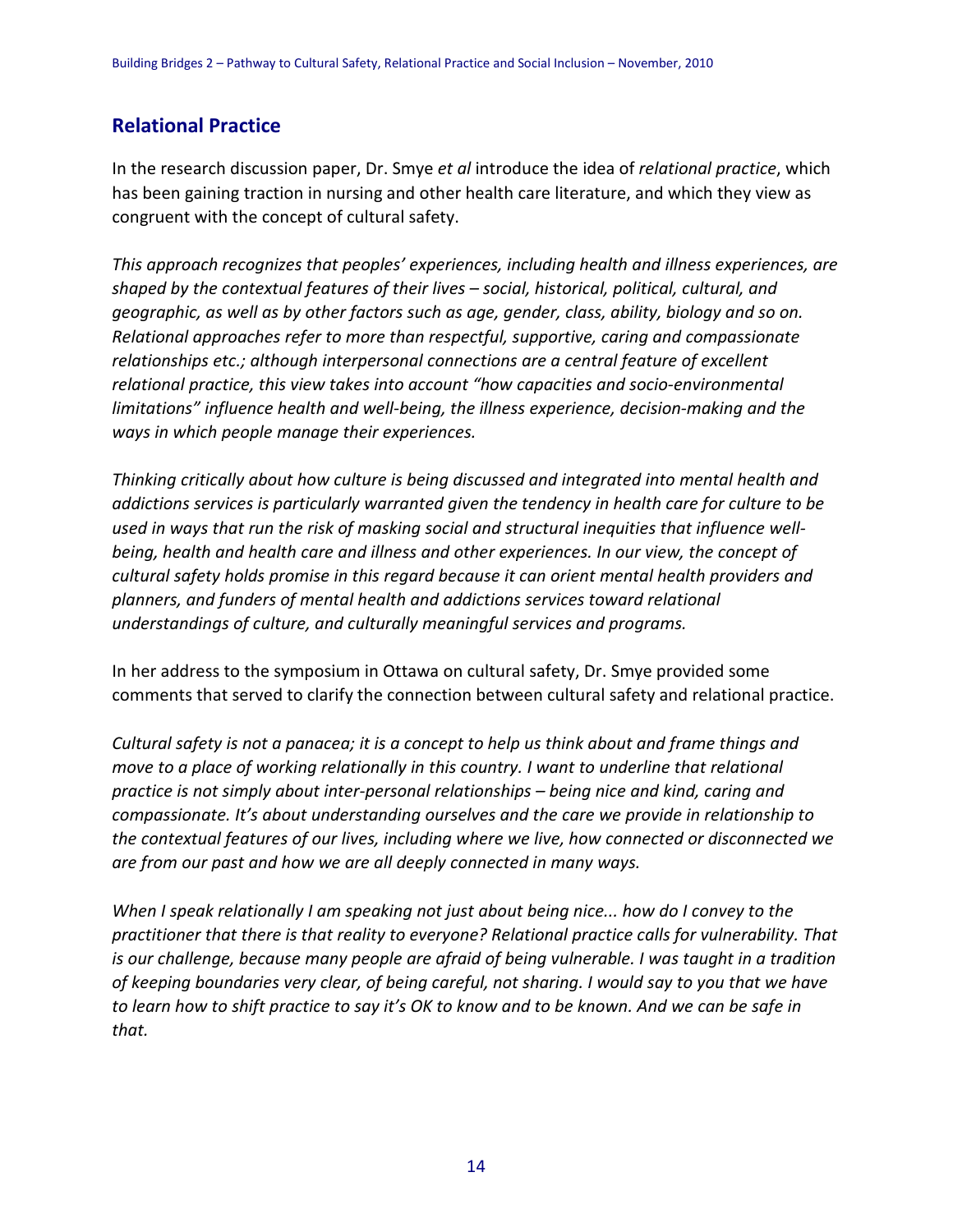# **OVERVIEW: BELONGING - SOCIAL INCLUSION**

A second research paper on social inclusion was prepared for the MDSC and the NMHAC for the Building Bridges 2 project by Barbara Everett, PhD. It includes a review of research literature on social exclusion, inclusion, personal safety and the experience of mental illness, as well as an overview of various government policies aimed at promoting the social inclusion of marginalized people. A summary of the resulting discussion paper – Belonging – appears below. The full report is enclosed as **Schedule "B".**

### *Belonging: Social Exclusion, Social Inclusion, Personal Safety and the Experience of Mental Illness*

Everyone wants to belong but it is clear that many people are denied the opportunities that others have and relegated to the margins of society. People with mental illness call this stigma and discrimination. Others call it social exclusion. Whatever language is chosen, it harms.

Around the world, factors such as the globalization of labour, people fleeing war, disaffected second generation children of immigrants, a widening gap between the rich and poor and 24/7 media reports of riots, bombings and terrorism have awakened mainstream society to the threat that marginalization can pose. What we previously thought "could never happen here" is now understood as all too likely to happen here – and soon.

Social inclusion is the formal name given to a fairly recent set of government policies aimed at including marginalized people more meaningfully in society – not only for their sake – but for the sake of protecting social cohesion and lessening threats to economic progress. Examples of social inclusion policies from the European Union, the United Kingdom, Italy, New Zealand and the Australian Ministry of Social Inclusion indicate just how seriously governments are taking the marginalization of certain groups within their borders. These examples also serve to show that social inclusion policies have widened to include not only ethno-racial minorities and immigrants but also the poor and the disabled, including people with mental illness.

Social inclusion policies are not without their critics who most commonly fear that they fail to state strongly enough that they value diversity or at worst, that they are simply assimilation or colonization dressed up in new language.

If adopted as a new way of thinking, would policies of social inclusion benefit people with mental illness? Certainly, examples of social inclusion mental health policies – those from Scotland are a prime example - indicate that yes, they very well may.

The path to belonging (social inclusion) is rooted in recovery which begins with establishing personal physical, relational and emotional safety aided by finding safe places to belong such as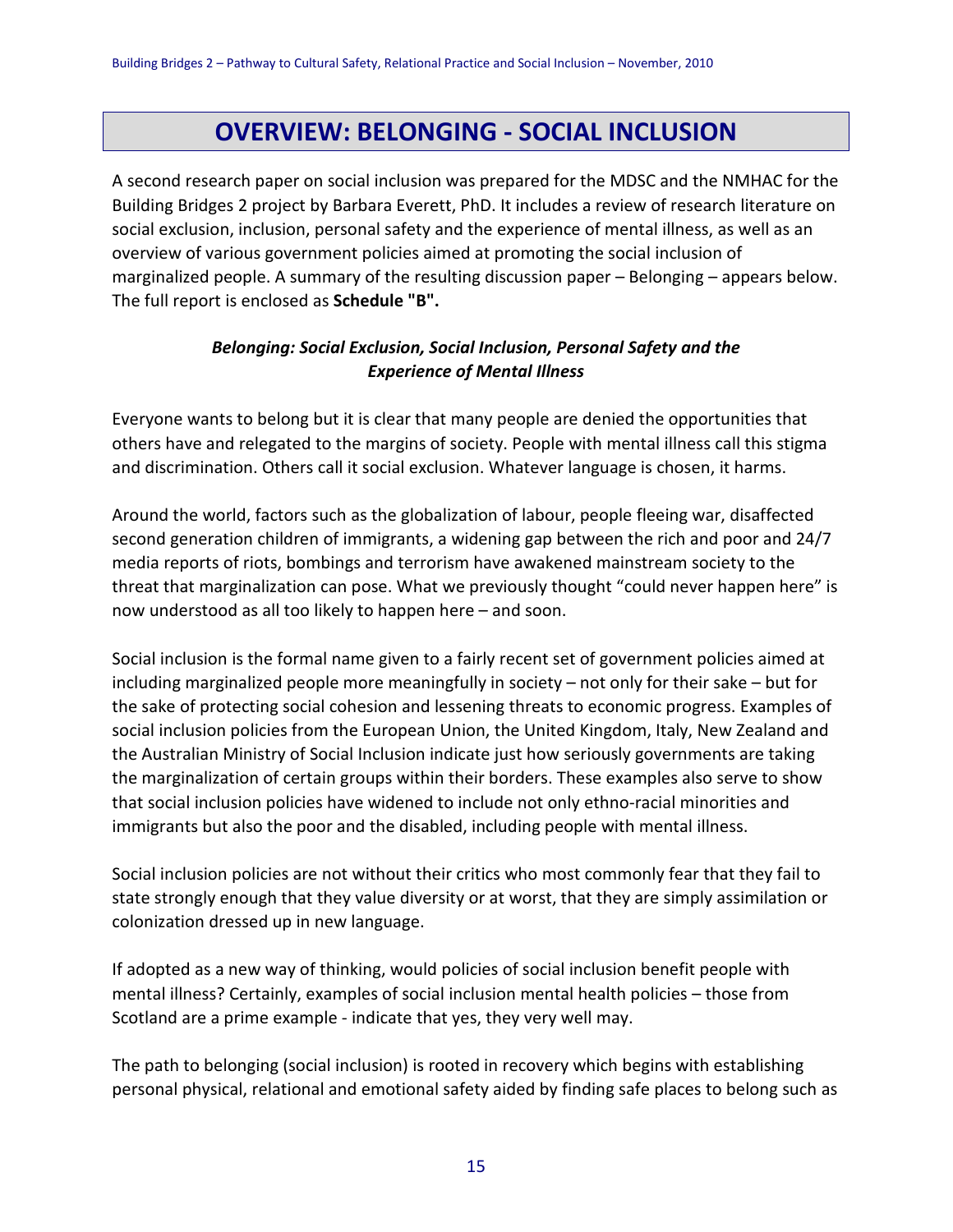peer support, the psychiatric survivor movement, or through mechanisms of cultural safety. From this platform of personal safety, people can venture out into the community to establish (or re-establish) meaningful social roles. However, mental health services are often criticized for being siloed and cut off from their own communities and thus, failing to promote their clients' independence and integration into society. Policies of social inclusion, if carefully thought through, may provide openings for the second and necessary aspect of recovery – an opportunity for full participation and a chance to belong – in your community, your province or territory and your nation.

Social inclusion is a complicated set of ideas that requires careful consideration – from all angles. It is clear that in some parts of the world, mainstream society has heard the thunder of deep discontent. They are beginning to recognize the harm that marginalization does to people because the marginalized have struck back. Social inclusion policies, even those with teeth, can only do so much. Powerful historical and cultural forces divide the world while those that unite it are less visible and less commanding. The policies, as reviewed in the enclosed paper, do not speak strongly enough to the preservation of identity and the celebration of difference. Perhaps these ideas are implicit, but comfort for many, will come only from explicit statements and visible actions. Otherwise, social inclusion policies are open to igniting fears that they are really assimilation dressed up in new words. A possible way forward may be to establish the clear distinction between *political integration* (all groups have rights, protections and access to civic engagement) versus *social integration* (acceptance is the only passport to all that society has to offer). Is there something here for people with mental illness and their families? A cautious yes – if the goals of potential social inclusion policies are carefully thought through and clearly articulated.

### **National Consultations and Focus Groups**

Original planning for BB2 called for a series of eleven exploratory focus groups to be conducted in strategic locations across Canada aimed at obtaining qualitative information which will support the development of our national strategy on cultural safety and cultural competence in mental health care in Canada. Recruitment of participants for these focus groups was to consist of aboriginal leaders, mental health care providers, researchers and consumers. Participants were also identified in consultation with leadership in the respective regions of Canada.

As a result of a successful collaborative effort between BB2 and the First Nations, Inuit and Métis Advisory Committee of the Mental Health Commission of Canada, our national qualitative research efforts were expanded from 11 to 41 consultations and focus groups in every region and territory throughout Canada. Two teams of facilitators and recorders conducted these sessions in Western and Eastern Canada.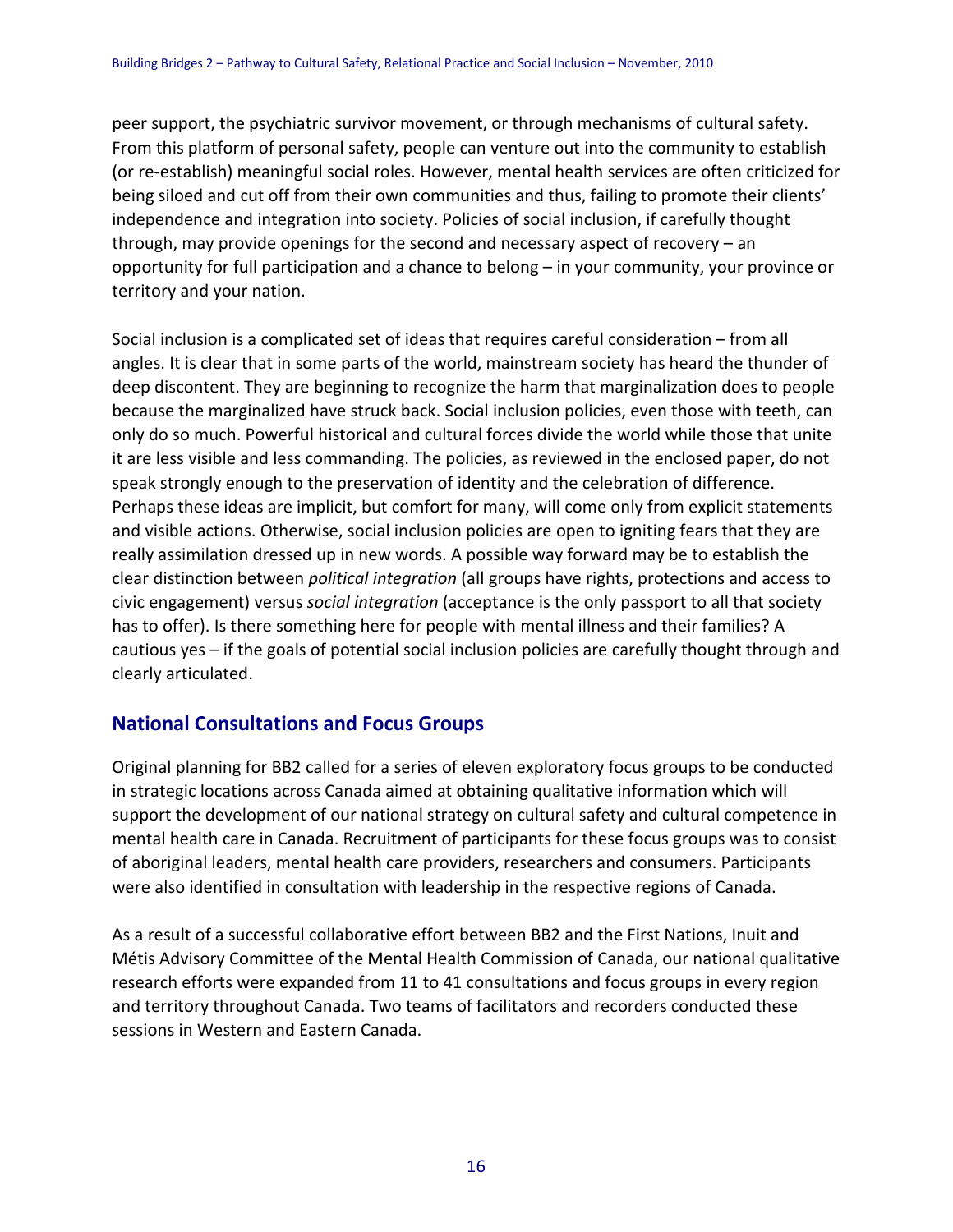# **WESTERN CANADA FOCUS GROUPS**

As part of their Building Bridges 2 initiative, the Mood Disorders Society of Canada (MDSC) and the Native Mental Health Association of Canada (NMHAC) collaborated with the First Nations, Inuit and Métis Advisory Committee (FNIM AC) to the Mental Health Commission of Canada (MHCC) in a joint research project to understand best and promising practices that constitute cultural safety and relational practice in the Canadian context. In 2009, they commissioned a total of forty-seven focus groups in Western and Eastern Canada, a national symposium in Ottawa in 2010, and two research papers, one on social inclusion, the other on cultural safety.

The focus groups and symposium were designed to capture the voices of those with the most direct experience and knowledge of mental health and addictions services: service providers, service recipients, and family members/caregivers. Participants were aboriginal and nonaboriginal, from government, non-government, and indigenous organizations, as well as community members.

### **Research Question**

"What will improve practice in mental health and addiction services for all Canadians?" is the central question in this project. To find answers to this question, focus groups were conducted in Western Canada with practitioners and recipients of services, approximately two thirds of them aboriginal, one third non-aboriginal, the majority working in aboriginal-led organizations serving indigenous people. The focus on mainly aboriginal agencies, their staff and clients, was intentional. Historically, health care in Canada has been dominated by the illness and health belief systems of the dominant culture and has disregarded those of Indigenous people for whom health outcomes have been poor. Constructive ways to address these health inequities are a timely priority.

### **Methodology**

The Western focus groups were held in Saskatoon, Winnipeg, Iqaluit, Yellowknife, and Whitehorse in late 2009. A total of 147 people participated. 95 identified themselves as indigenous (22 Inuit and 75 First Nations or Métis), and 50 non-indigenous. Those in provider roles equaled 108 and those with lived experience 39. One in six people reported having gone through their own healing journey, with or without formal assistance, to evolve into care providers themselves.

Discussions were grounded in an overview of the project context. Facilitators explained that the initiative is intended to contribute to the joint efforts of the FNIM AC within the MHCC, the NMHAC, and the MDSC to further the understanding of culturally safe practice in mental health and addictions.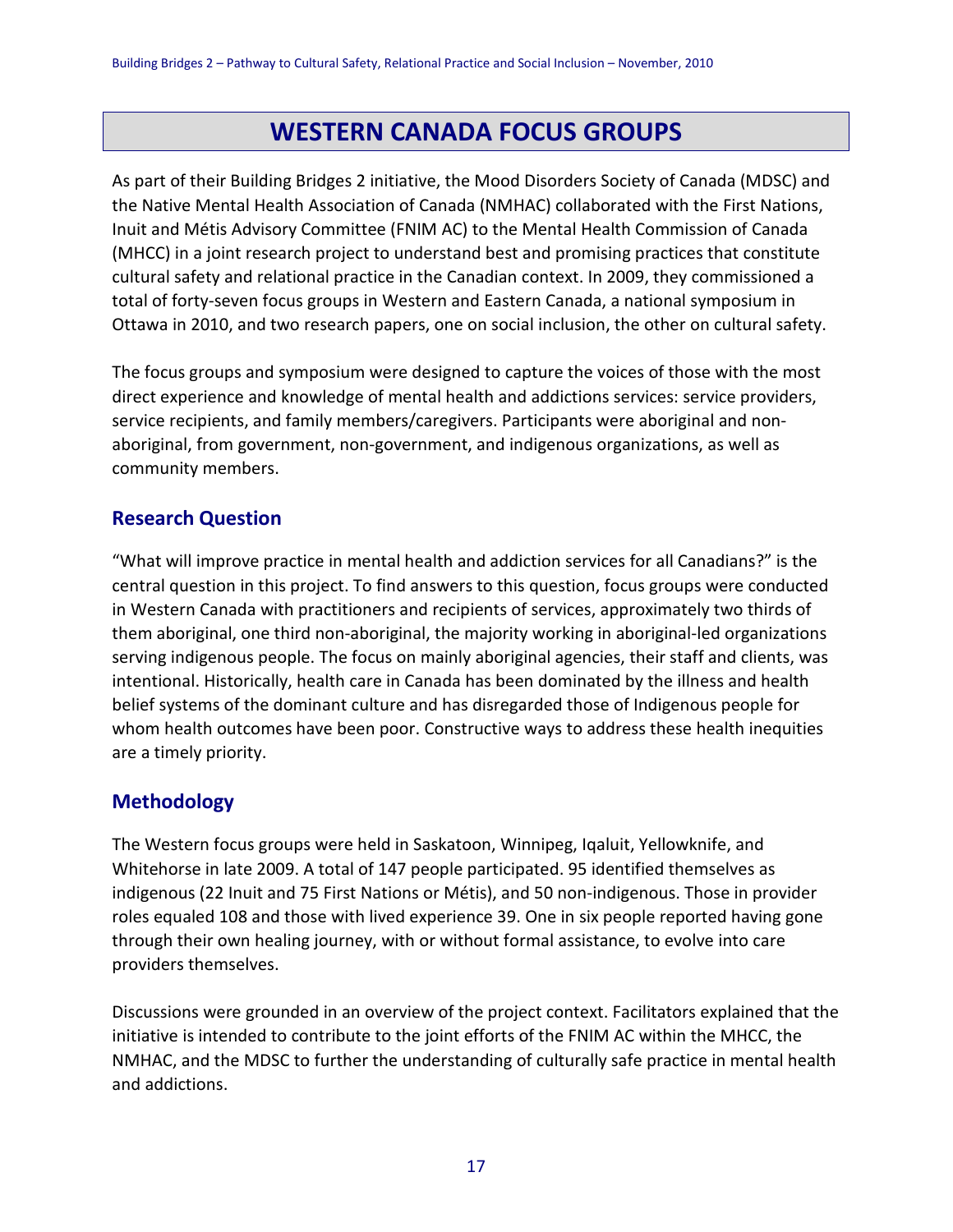Through a process of circle dialogue and storytelling, participants reflected on their experiences with mental health and addictions services, what was working, what was not working, and what could be improved. Participant concerns led the emergent discussion and spoke to the unique characteristics of group members with respect to their geographical location, the types of services and systems they dealt with, to their challenges, and ways of addressing these. Sessions were audio recorded and transcribed, and resulted in 583 pages of rich material.

Five members of the FNIM AC cultural safety working-group (including the two facilitators) studied the transcripts and shared the process of "making meaning" of the transcribed information, identifying emerging themes and potential framing metaphors.

The first meeting of the working group resulted in a shared vision of the intent and design of this report. Given the complexities of current mental health and addictions challenges, and the multiplicities within society, the group saw the value of the report to inhere in its ability to open a dialogic space between as many people as possible and to invite them to engage, reflect and work together to arrive at new understandings from which fresh solutions can emerge. To achieve this, the approach taken in analyzing the transcripts was an emergent, collaborative one, in which meanings were negotiated in group discussion, patterns sought, and complexities maintained. The group continued to meet, either in person or through teleconference, to deepen their understanding and analysis.

## **Findings**

Six overlapping categories were developed to capture the emerging themes and organize research findings: direct care; interpersonal relations; professional development; ways of knowing; organizational context; and policy:

- 1. *Direct care* refers to the qualities of the care provider/care recipient relationship. As viewed by participants, the relationship needs to be accessible, inclusive of the disabled, respectful and responsive to the uniqueness of each individual, strengths focused, flexible, trauma informed, acknowledging of grief, and making use of human connection in healing.
- 2. *Interpersonal relations* refers to the range of relational networks and formal and informal supports in which both the care provider and recipient are embedded, including relationships with families, community members, colleagues, peers, mentors, supervisors, other service providers and agencies. Participants emphasized the importance of reciprocity and dialogue, support for self-care, self-awareness and conscious growth, and the necessity for circles of support for both care provider and care recipient.
- 3. *Professional development* refers to the informal, non-formal, and formal knowledge and skill development received by professionals in the course of their training to become a mental health practitioner, as well as the multiple life experiences and cultural practices that care providers draw upon in their work. On this topic, participants shared insights about informal, non-formal and formal education/training, mentoring, lived experience,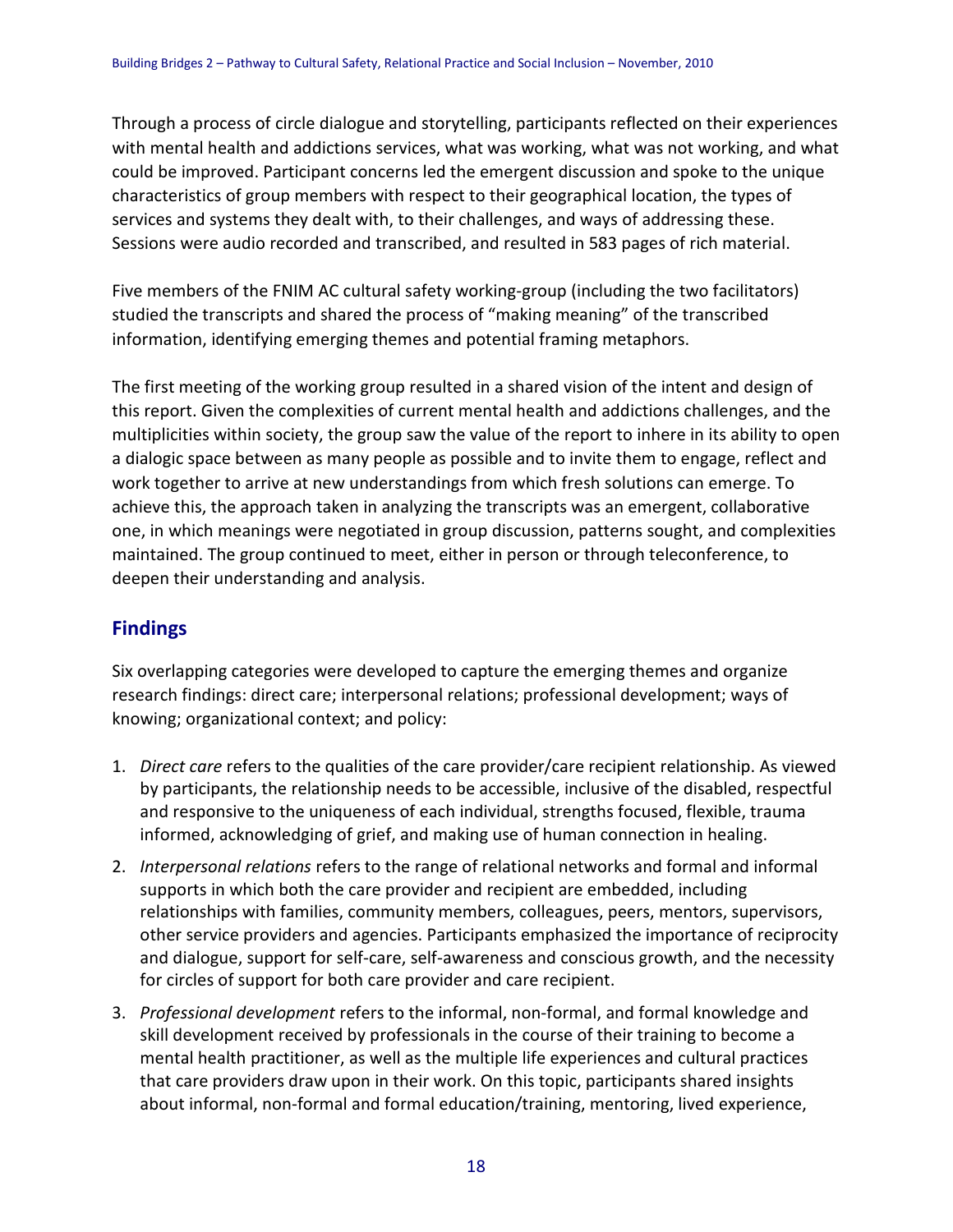balance and harmony, and wisdom teachings.

- 4. *Ways of knowing* refers to the approaches taken to understand, document and make sense of the social world. Themes related to ways of knowing that emerged in the focus groups are best captured by "all my relations", cultural continuity, the power of story, and tensions between Western and Indigenous ways.
- 5. *Organizational context* refers to workplace norms, policies, resources, agency mandates and professional routines. Participants spoke about organizational norms, centralization vs. decentralization, integration of services, family and community context, and healthy effective organizations.
- 6. *Policy challenges* refer to government legislation, policies, and funding. Significant challenges identified in the focus groups include the tension between individual and collective rights, between biomedical and complementary approaches, and concerns about the capacity for response to ethical dilemmas.

### **Conclusions**

Conclusions emerged from the findings as well as the process through which the project unfolded. They include: the importance of respecting group process and leadership, guiding principles and practices.

## **Group Process and Leadership**

Group process and leadership were central to this research. We chose to model inclusion, participatory methods and indigenous ways of sharing knowledge both with the focus groups and within the working group. Shared learning from the focus groups combined with the personal and group insights developed through dialogue with the data and each other as researchers led to a new way of understanding mental health and addictions as a human experience.

### **Principles**

Guiding principles that arose from the findings apply to programs, services and the systems supporting policy, program development, and service delivery.

Eighteen principles are identified in the report: (a) honouring humanity and human experience; (b) centrality of connectedness and relationships; (c) valuing and learning from diversity; (d) "Do no further harm"; (e) patience; (f) deep listening; (g) radical acceptance; (h) reconnection; (I) respect; (j) collective healing; (k) community of practice; (l) strengths based; (m) relational attunement; (n) honouring boundaries; (o) recovery model; (p) nature as healer; (q) culture as healer; (r) prayers and ceremony.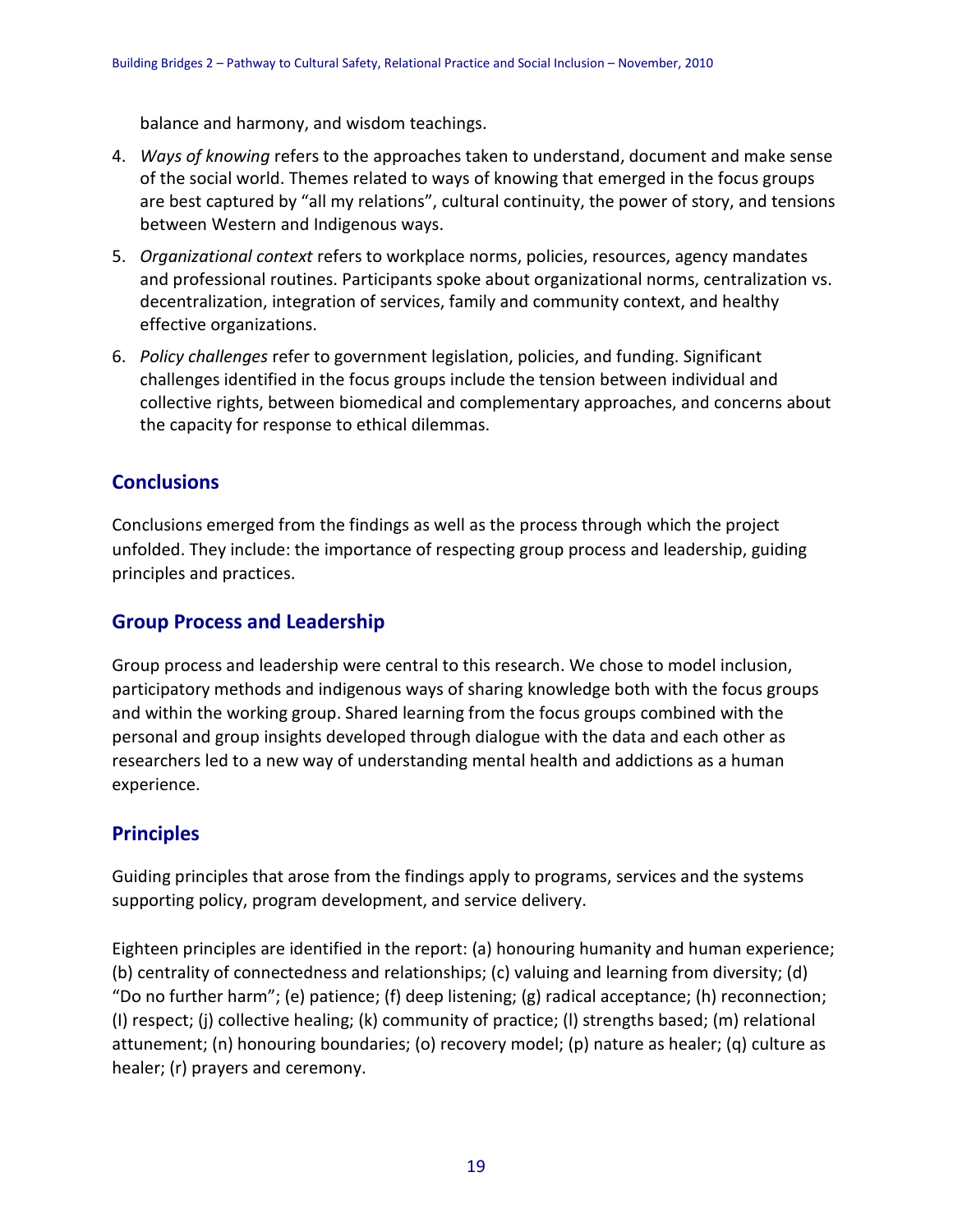### **Practices**

Eight associated practices are key findings from this study; namely, (a) fundamentals first; (b) becoming and honouring human process; (c) silence, nature and "being with" as therapy; (d) culture as therapy; (e) shared living; (f) manage fear; (g) no experts zone; (h) programming with options, multi-year funding and community-driven.

The focus groups and symposium were designed to capture the voices of those with the most direct experience and knowledge of mental health and addictions services; service providers, service recipients, and family members/caregivers. Participants were aboriginal and nonaboriginal, from government, non-government, and indigenous organizations, as well as community members.

While focus group participants testified to the challenges in the current mental health system, they spoke more extensively of what works, how they conceptualize culturally safe practice, and what they want. Following multiple readings of the transcripts, and consistent with the literature (Smye & Browne, 2002), it became apparent that cultural safety is a process that is multiply determined, contextually embedded, and relationally mediated. For the purposes here, cultural safety is described as a relational concept marked by ethical engagement. Cultural safety is action-oriented in that culturally safe practice addresses power dynamics in health care, challenges social and structural inequality and is characterized by interpersonal relationships that take into account the social, political, historical and cultural factors that influence peoples' lives, understanding that health and health care are shaped by these factors. Within this context, six interrelated categories were identified to capture the emerging themes:

- 1. direct care
- 2. interpersonal relations
- 3. professional development
- 4. ways of knowing
- 5. organizational context
- 6. policy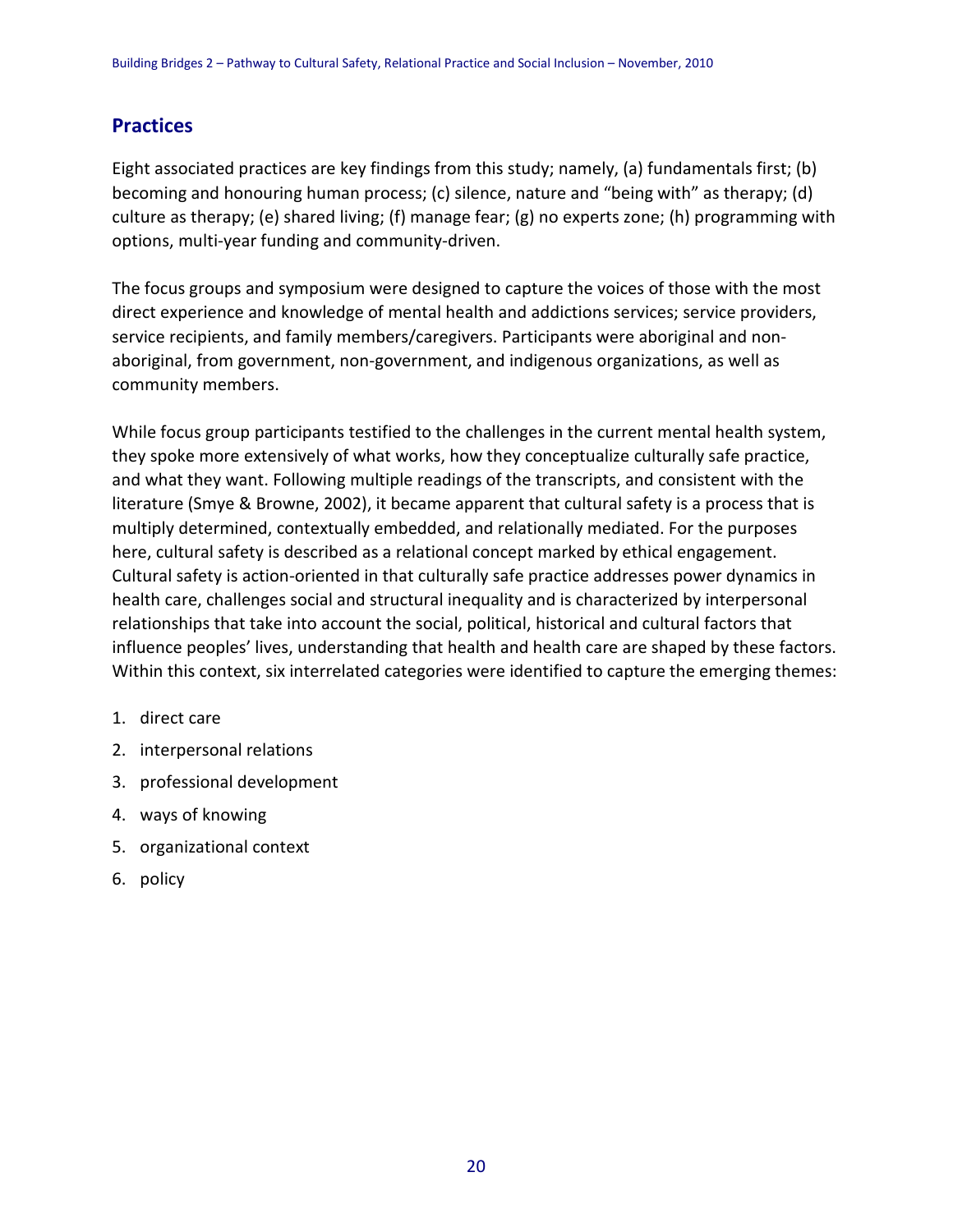**Figure 1** graphically provides one example of how the larger context which includes the natural world, land and physical environment (including human constructed things and systems) works with the socio-political and historical contexts to influence our relational and ethical engagements. The six aspects that will be used to organize findings are captured in the ovals – these are interrelated and contribute to the forces that both enable and constrain relational practice and ethical engagement which rest in the centre of the model.



 $1$  Some of these categories have been drawn from Dr. Jennifer White (2007)'s article Knowing doing and being: A praxis-oriented approach to child and youth care.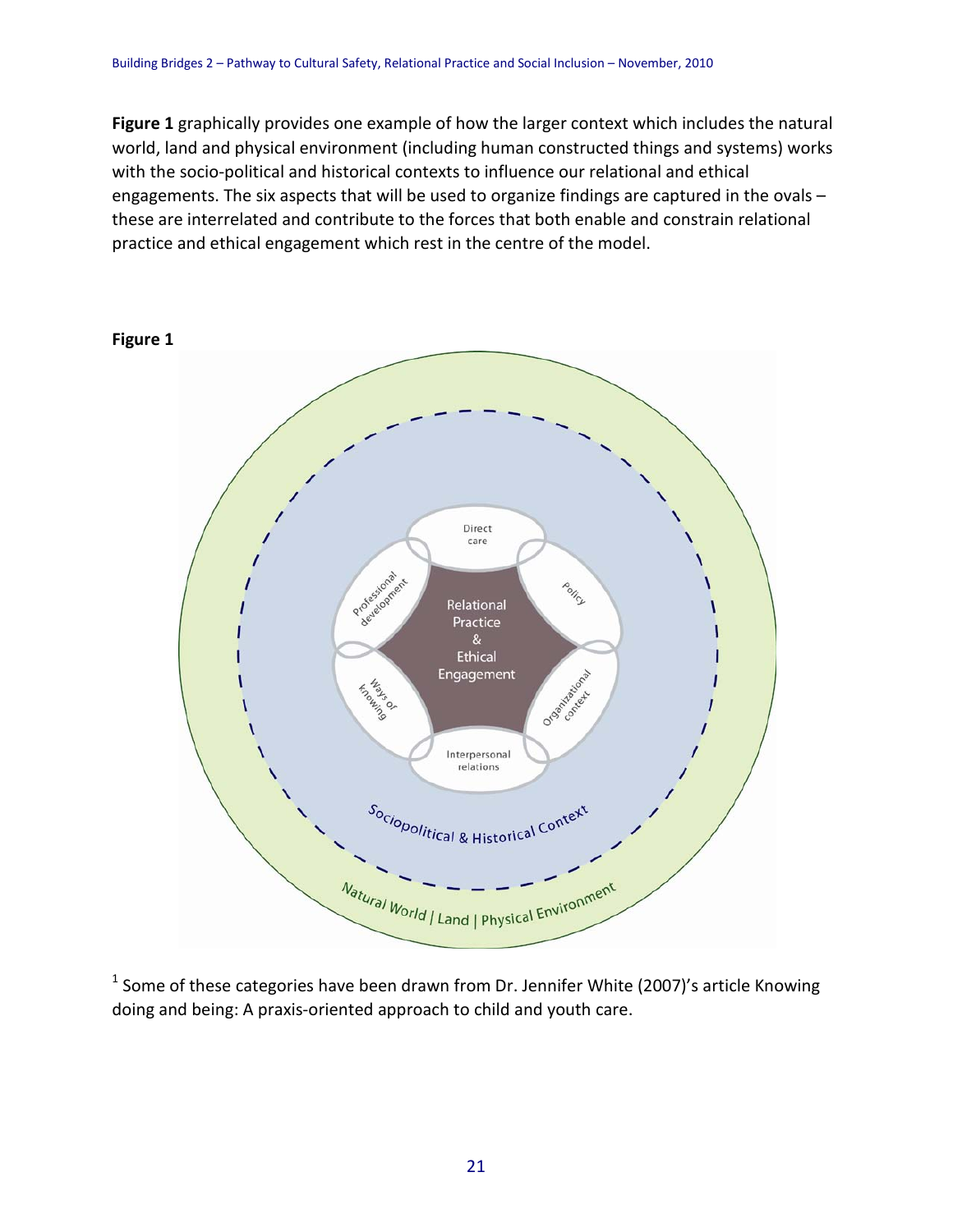### **What Seems to Work**

The Western Canada focus group team identified some examples of what seems to work, to make a positive difference in the lives of community members with mental health and/or addiction challenges.

- 1. *Wellness Centre (Winnipeg*). This is a multi-purpose Aboriginal community centre in an urban area that offers among other services, healing, educational, and work preparation activities that foster on-going involvement. Everywhere you look, you see things that are familiar to the populations being served. Most people in the centre are indigenous and therefore "like me", signs and names on the directory and offices are familiar, and pictures and sounds in the spaces resonate warmth. Core values of the people are honoured.
- 2. *Inuit Friendship Centre (Iqaluit).* This is a home away from home for "homeless" Inuit, and others. Food from the land is brought in each day by designated hunters, and is always available for those desiring something to eat. Two senior Inuit people serve as hosts/support/ counsellors and visitors are welcome to make themselves comfortable. The centre has no intake process and no one is there to "dig" for personal information. The centre is warm, relaxing and comfortably furnished. During our visit people were watching TV, reading, talking quietly, and playing checkers and/or cards. Financial support from the Aboriginal Healing Foundation makes this resource available and accessible.
- 3. *Women's Retreat Centre (Yellowknife).* This centre offers a variety of programs tailored to meet needs of the residents (mostly Inuit). Core staff members are "grads" of the centre's healing program, not people with graduate degrees or conventional equivalents. They share an unfailing belief in the ability of the women to modify themselves. This valued resource is not government funded. The team conducted a focus group with 15 women of this centre. The team discovered that life as a homeless person resembles traditional ways of surviving: through mutual support.
- 4. *White Buffalo Youth Center (Saskatoon)*. This is a truly unique resource dedicated to serving Aboriginal and other youth. The centre's staff members facilitate engagement of newcomers into a wide range of sports and other activities. Only information necessary to satisfy safety essentials is collected; no personal profiles or inventories are done. Youth are welcomed into an accepting, supportive community that includes legal, dental, medical, educational and personal support services. While this youth centre receives no direct government funding, it does receive indirect government funding through the local school board, the university law school, the health authority etcetera, each of which make services available on site, with the centre providing the work space. The Director spends most of her time writing for grants and searching for donations.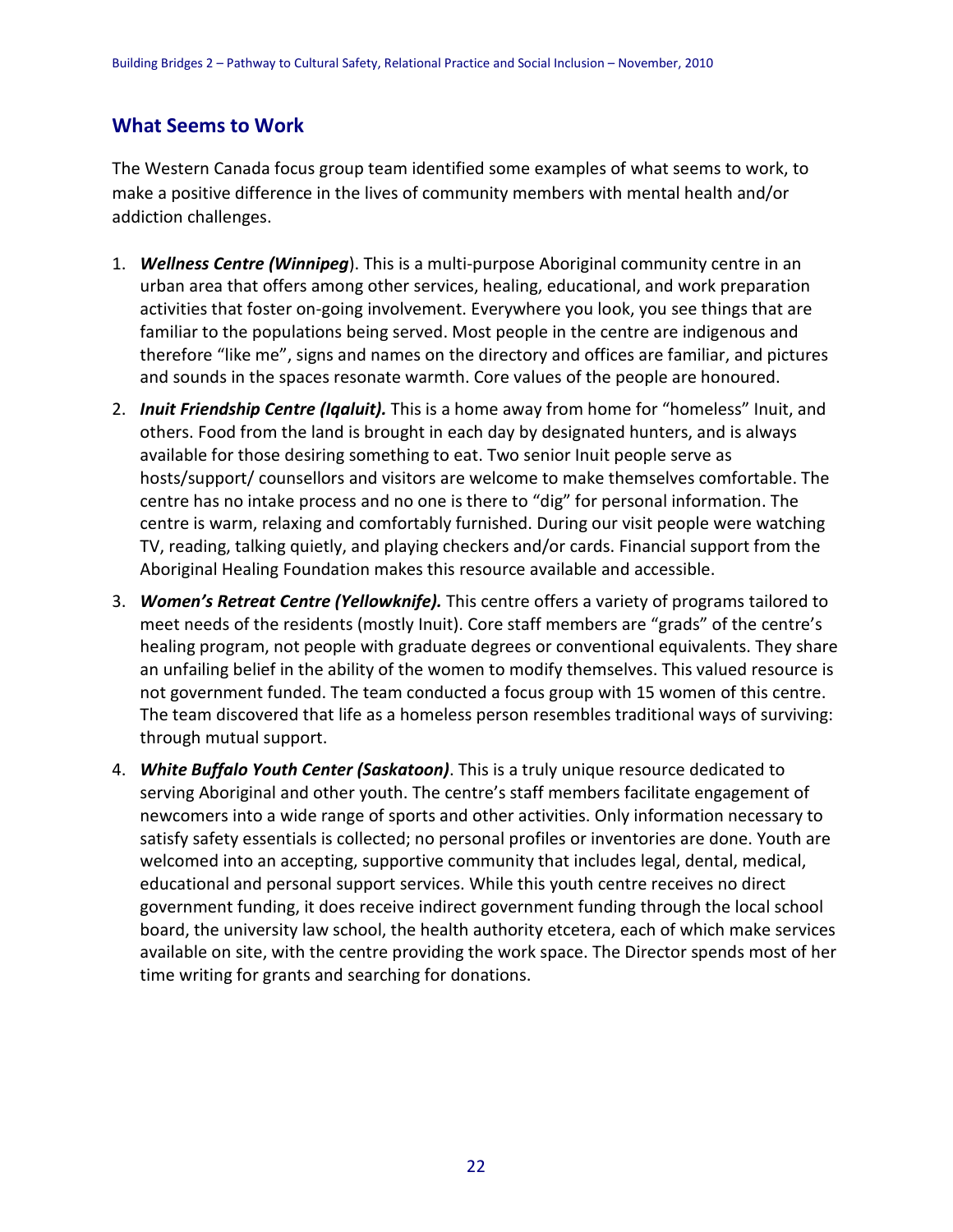5. *In-House Correctional Program (Yellowknife).* The worker responsible for this program employs what he learned and what worked for him to assist "inmates" to become increasingly self-caring and self-determining. His father and grandfather transmitted to him key aspects of his education and training before he entered the residential school. This proud Aboriginal correctional worker has a strong positive presence and enjoys considerable satisfaction from his work.

People with lived life experience that enjoy health and wellness possess knowledge and skills to assist others like themselves, and have a commitment to them that makes a positive difference.

6. **Dene "Return to the Land" Program (Yellowknife).** This community has invested in "return to the land" programs because they do a great deal to bring the community together. People learn together, work together, develop trusting interdependent relationships and community-building skills while finding ways and means to satisfy shelter needs, supply and prepare food, and so on. When included in the program, people from the "homeless" sector in the town, often provide leadership that is highly valued.

A full copy of the Western Canada focus groups is enclosed as **Schedule "C".**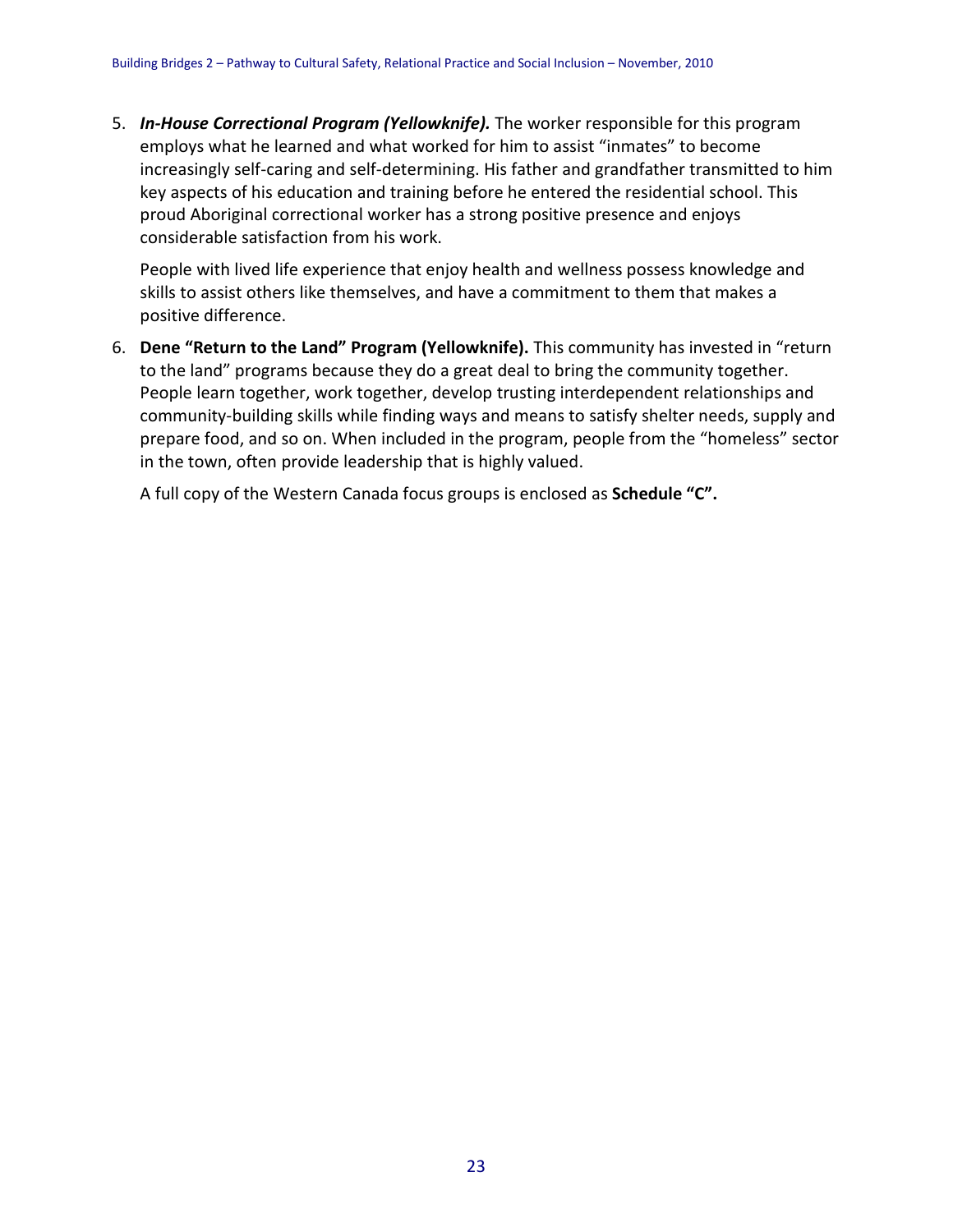# **EASTERN CANADA FOCUS GROUPS**

This report summarizes the findings from 14 focus groups held in Eastern Canada between November 2009 and January 2010. Focus groups were conducted in Halifax, Moncton, St. John's, Montreal, North Bay and Sudbury. Participants included Aboriginal and non-Aboriginal consumers, family members/caregivers and service providers. The purpose of the discussions was to further knowledge and understanding of what happens when people attempt to access mental health and/or addictions services, what happens when they succeed in accessing services, what makes them feel safe and comfortable or not with the services, and what actions they take to protect and promote their own mental health. A full copy of the Eastern Canada focus groups is enclosed as **Schedule "D".**

### **What brings people to mental health and/or addictions services?**

There are many reasons why people seek mental health or addiction services. Frequently, helpseeking is precipitated by some sort of crisis. The most frequently mentioned issues were serious depression and substance abuse or substance abuse combined with a mental health problem. Close to one-third of consumers reported a history of physical and/or sexual abuse. A majority of the Aboriginal consumers have been abused and in many cases this abuse was systemic, severe, and institutional in nature, i.e. it occurred over long periods of time in foster care, group homes and residential schools.

### **What happens when people attempt to access services?**

*The easiest place to access services so far for me has been jail.* Aboriginal Consumer, Halifax, Nova Scotia

Very few consumers found it easy to access services. Oftentimes, people simply do not know how to access mental health or addictions services. Many find the multitude of services and the differing mandates of organizations very confusing. Because they are unaware of the options, family members often end up taking their loved ones to hospital emergency departments.

When people do get access to services, the services they need are often unavailable, limited in availability or difficult to access for other reasons. In some areas there is a serious shortage of family physicians/general practitioners. Psychiatric services are limited almost everywhere, however, especially with respect to community-based psychiatrists (outside the hospital system) and more so in rural/remote areas and small communities. This means that people needing help are often forced to rely on hospital-based emergency services.

Services for people with concurrent disorders (mental health and addictions) are extremely difficult to access. Non-medical services such as psychotherapy are also difficult to access unless people can get them through work or can afford to pay for them out-of-pocket. Services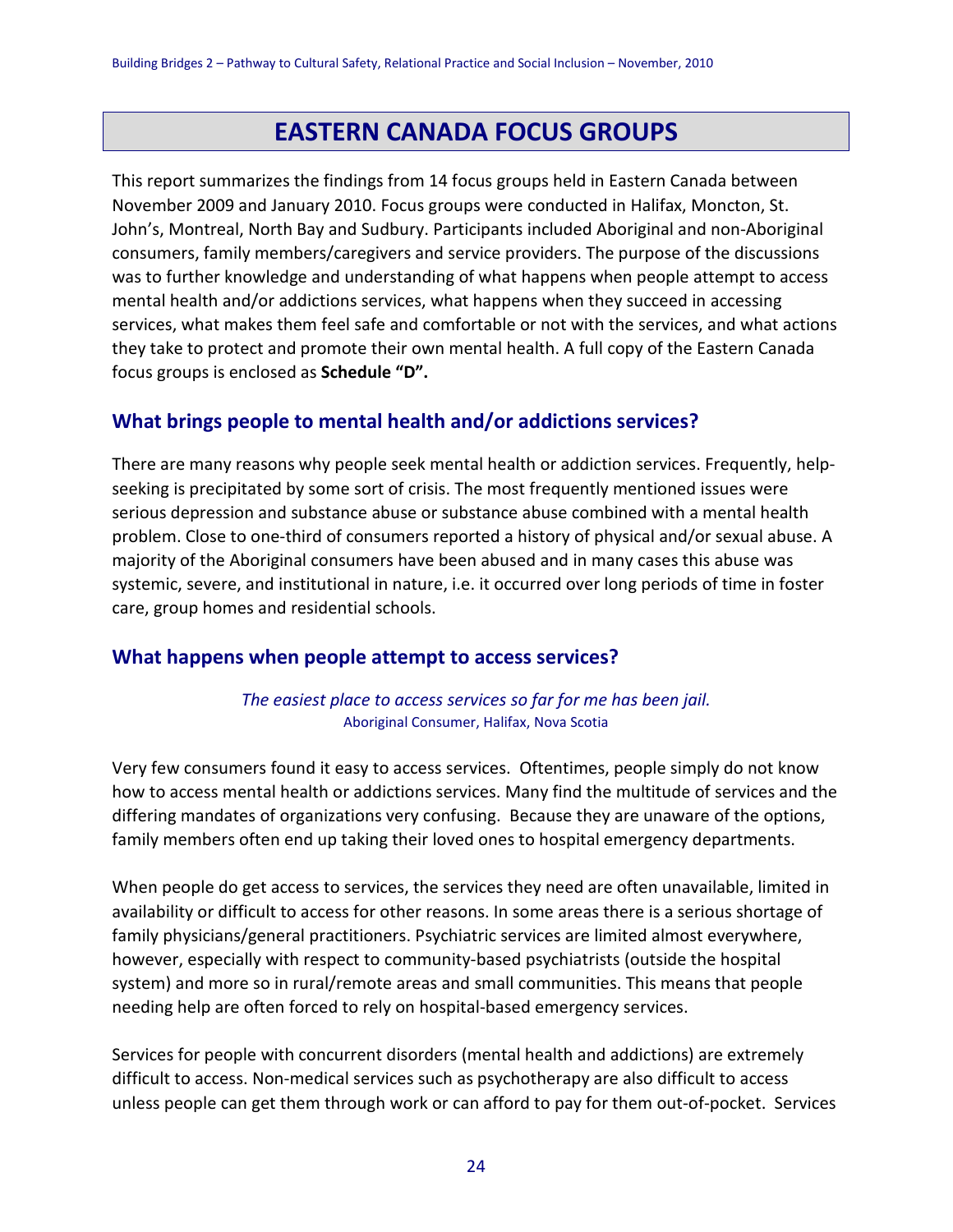for trauma-based issues are sparse; this includes services to treat Post-traumatic Stress Disorder (PTSD) and the inter-generational trauma of Aboriginal people.

*…the medical system doesn't do well with trauma: childhood sexual abuse or PTSD for any reasons, like vets coming back from Afghanistan... In my opinion, it's because nobody is trained in the system to deal with these types of issues.* Service Provider, Halifax, Nova Scotia

*I was told that residential school trauma has nothing to do with the problems of today – they [mainstream service providers] don't understand the intergenerational trauma.* First Nation Services Provider, New Brunswick

Culturally sensitive and safe services are in short supply for newcomers and for Aboriginal people. For those who speak a language other than English or French, supports such as translators and written information in their language are hard to access.

When mental health and/or addictions services are available, consumers and family members often encounter long wait times. The need for more timely access is most acute in rural/remote areas but it still exists in larger cities. Even when people are in crisis, they often experience long waits for service.

*The only way to get in [to mental health services] is if you threaten to kill yourself. And even then you will have to wait.* Consumers, North Bay, Ontario

### **What happens once people succeed in accessing services?**

Unfortunately, it is not uncommon for people to have negative experiences when entering the system of services. Entry points where people most frequently report experiencing poor treatment include crisis services and hospital emergency rooms. Issues identified with entering the system of services include:

- O Over-use of police and security guards due to perceptions that people with mental health issues are potentially dangerous.
- Lack of adequate training for police to provide effective support for people in crisis
- Long wait times in environments that do not feel safe or comfortable
- $\bullet$  Being turned away when there is a clear need for admission
- $\bullet$  Being treated disrespectfully by staff.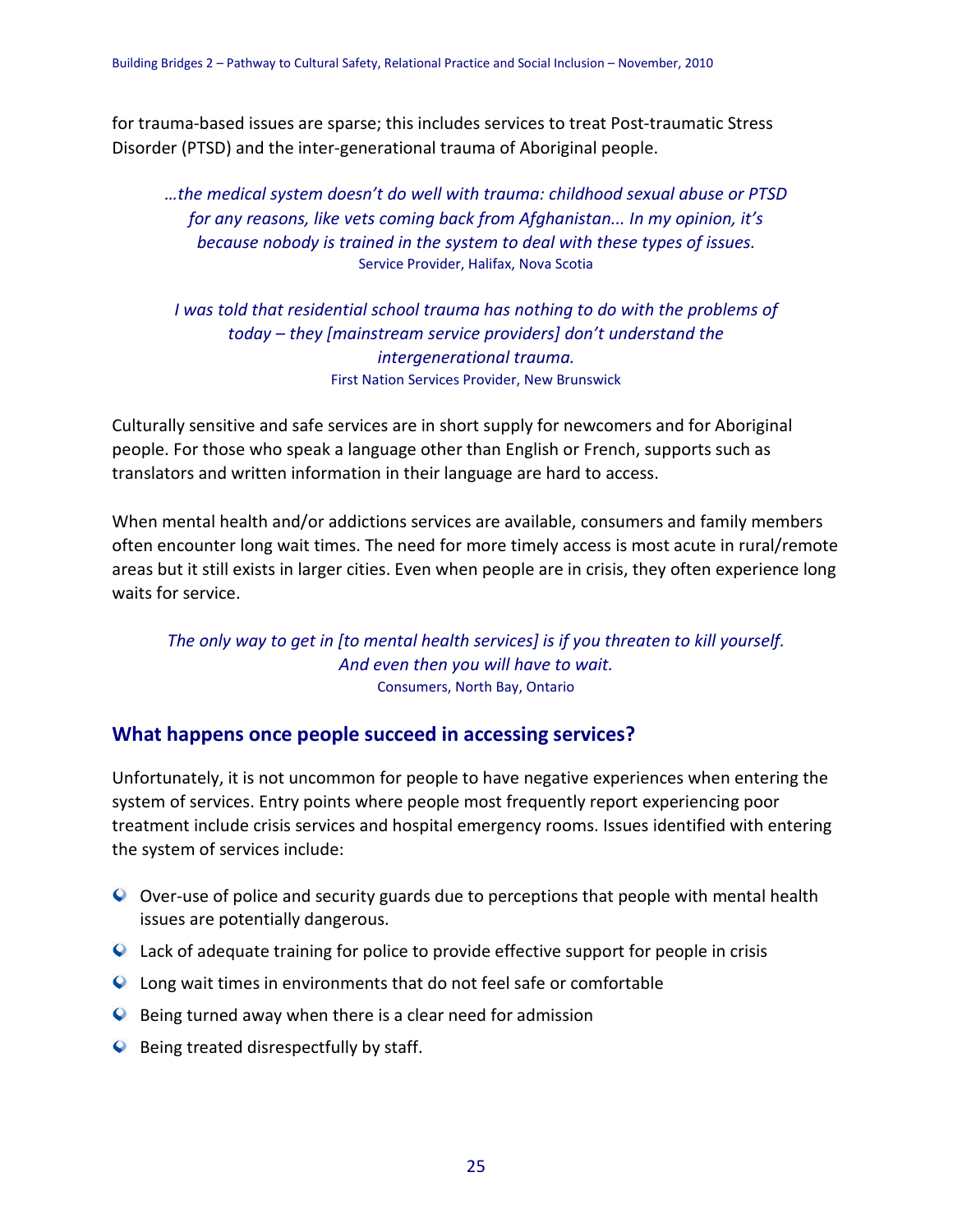*A friend of mine went to Emergency – she knew her own symptoms – and they sent her home. Finally she called someone in her building for help and this person called Mobile Crisis Intervention. They put her in cuffs and brought her to hospital, which put her in an isolation room. She lost everything including her apartment and it took her six months to recover.* Consumer, Halifax, Nova Scotia

Once inside the formal mental health or addictions service systems, many consumers have had negative experiences with the system including:

- Being misdiagnosed or having to wait years for an accurate diagnosis.
- Being diagnosed with no consideration of the individual's lived experience and current life context, including his or her culture.
- $\bullet$  Being treated like a label rather than a whole person
- **C** Feeling judged and "looked down on".
- **Q** Having their complaints ignored or dismissed.

*Because we have no focus on the Aboriginal population as a unique and different culture, when they come into the hospital psychiatrists are diagnosing, not in the context of culture, history, family dynamics. People are diagnosed with very serious mental illness and put on heavy medication which may or may not be appropriate.* Aboriginal Service Provider, Sudbury, Ontario

*They process people like numbers. If you have cancer they will hold your hand; if you lose your foot they will be there to help you learn to walk again. If you have mental health issues, they just send you out on the street – you get no support.* Aboriginal Consumer, Halifax, Nova Scotia

People who have addictions, are poor or are Aboriginal are especially likely to feel judged and stigmatized and to experience discrimination from mental health service providers.

*I'm lucky that I'm not on pills or alcohol but when we First Nations people go for services, they assume we are all alcoholics. One doctor asked me if I ever drink, which I did, occasionally and moderately, and he put in my chart that I was an alcoholic.* Aboriginal Consumer, First Nation, New Brunswick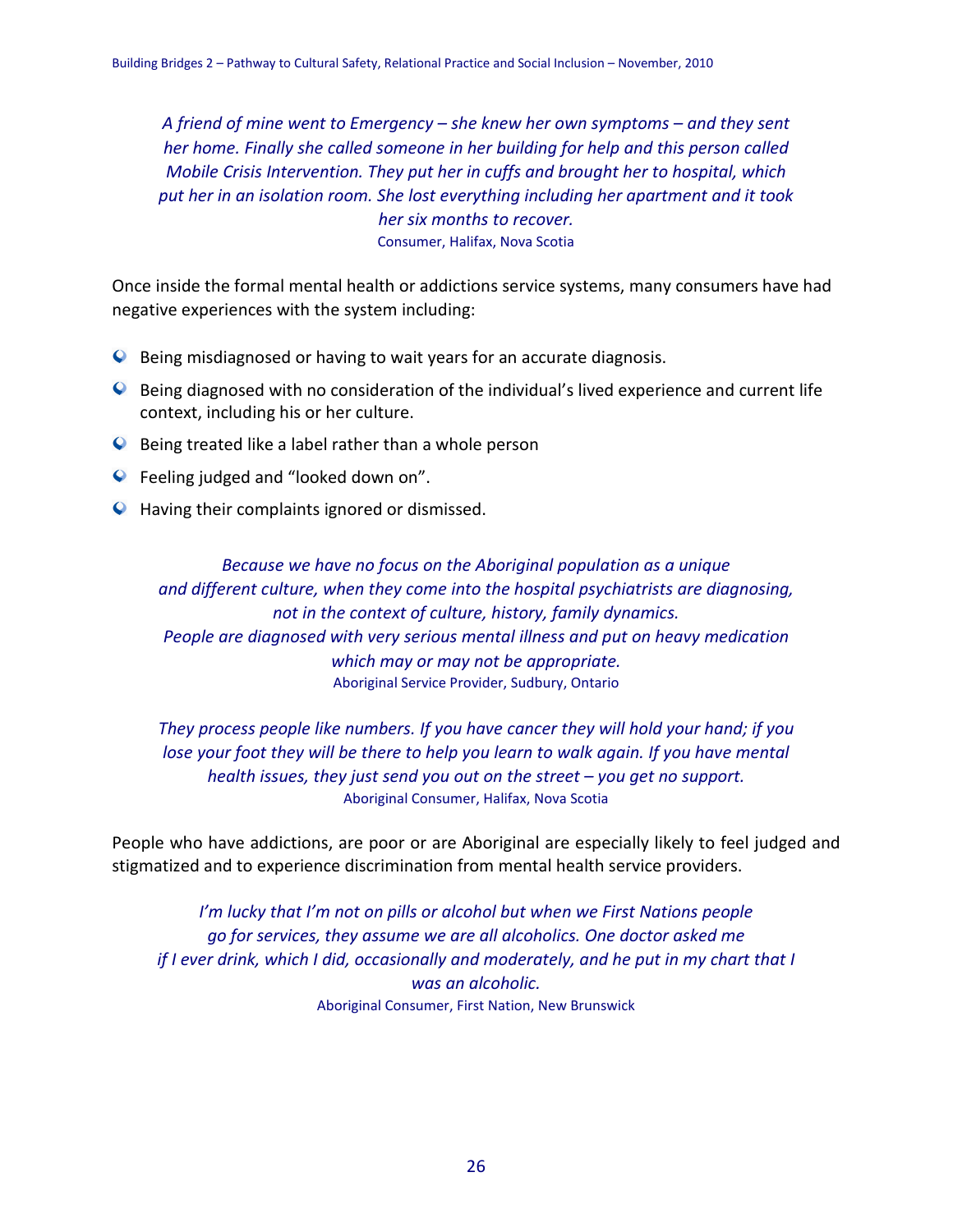Participants from every focus group spoke about significant problems with the formal system of services for mental health and addictions. First, models of service provision are too narrowly biomedical in nature and place too much emphasis on psychiatric medications. This is particularly problematic for Aboriginal people, many of whom are still struggling with racism and the lingering effects of colonization including the loss of culture, the residential school experience and intergenerational trauma, all of which they see as the root causes of their mental health and addictions problems.

> *Everything can't be fixed with a pill.* Consumer, North Bay, Ontario

*The lack of connection is the problem with mainstream service providers: they bring a linear perspective to everything they are doing instead of seeing how things are connected. Things are circular – when you're having a problem, there are all sorts of causes for it. The lack of humility of service providers is staggering. There are ways of dealing with problems that are better. There are a lot of problems with the psychiatric drugs. They have bad side-effects and are hard to get off. People need support structures, the medicine wheel. These can affect the mind and body just as much if not more than psychiatric drugs. There's no orthodox description of how these things are curative, but they are.* Aboriginal Consumer/Service Provider, Halifax, Nova Scotia

Second, services are not holistic or recovery oriented, do not recognize the multiple underlying factors that cause illness, and are often experienced as cold and inhumane. This is particularly evident in psychiatric in-patient facilities.

*When I was admitted to hospital for anxiety and panic, I was diagnosed with psychosis. All they wanted to do was pump me full of drugs and stick me in a room…I had no sense of being helped there. There was no communication and no one to talk to.* Aboriginal Consumer, Sudbury, Ontario

Third, services are fragmented and uncoordinated. Consumers with multiple needs are often bounced around from one service to another, they have to tell their stories again and again to each new service provider, and there is no continuity of care.

Finally, there is a significant gap between the formal health system and community organizations, such as those that offer self-help and peer support programs. People often stumble across these supports on their own, having failed to receive any information about them from health care providers.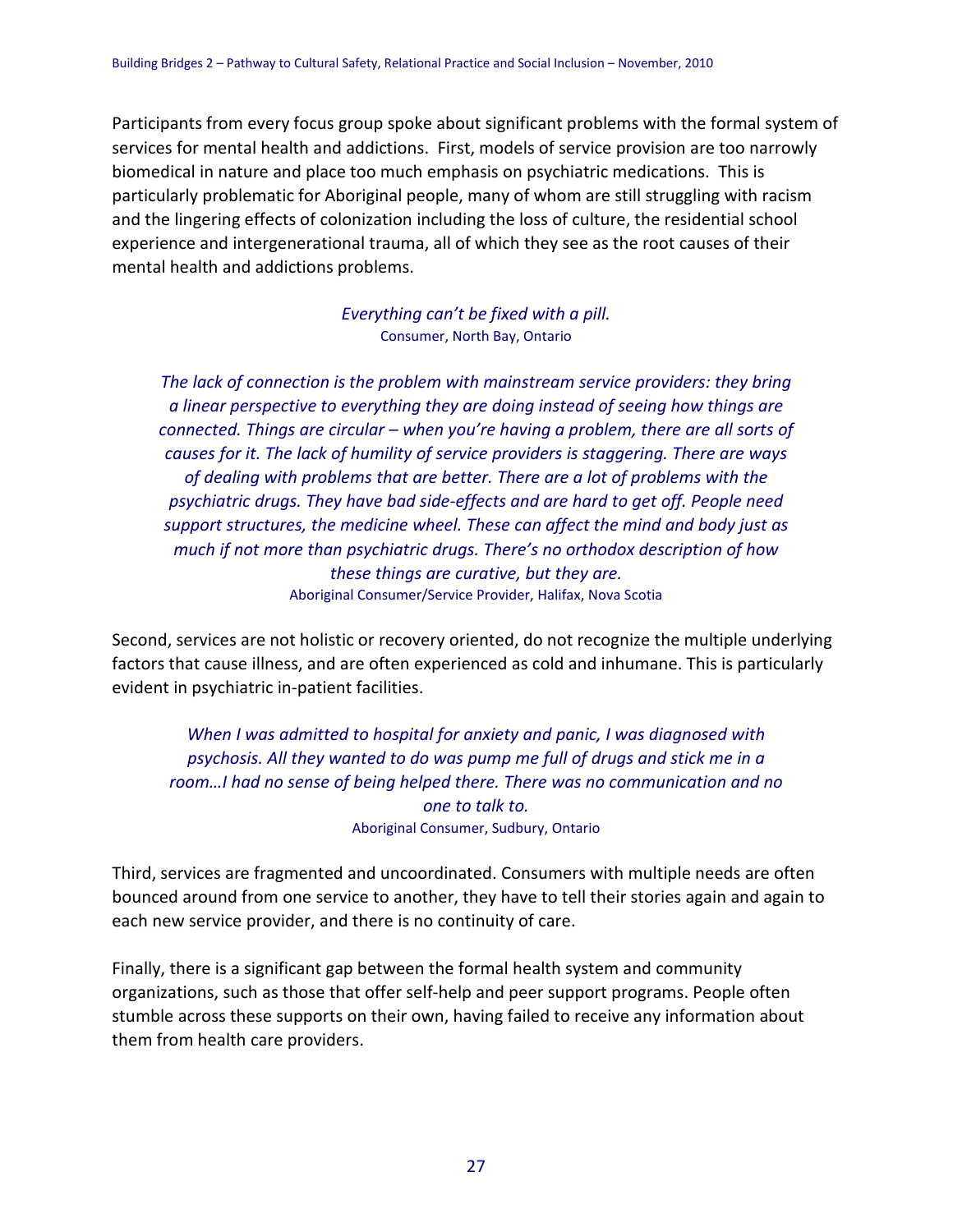### **What makes people feel safe?**

#### *I just want to be treated with respect.* Consumer, North Bay, Ontario

Many of the focus group participants spoke of feeling safe when they accessed a service provider who was kind, compassionate, accepting and respectful. This creates a sense of trust and helps to make consumers feel cared for and cared about. Consumers also feel safe if they receive information from service providers that can assist them in making their own decisions.

*I need someone who… sees me as a person, who explains to me why she is prescribing what she is prescribing, tells me why she is giving me this one rather than that one, talks to me about the side effects.* Consumer, Montreal, Quebec

Coordinated services and continuity of care help to make consumers and family members feel safe. They want service providers to work with them, using a team approach. Participants suggested that mental health and addictions services should be coordinated and that they should also be coordinated with other needed services and supports such as community support programs, housing and income security programs.

For many consumers, support from people who understand their experiences is critical in helping them to feel safe and to begin to recover. A few have received this kind of support within the formal system of services. Most, however, are more apt to get this kind of support from community organizations, especially from those that offer peer support and self-help.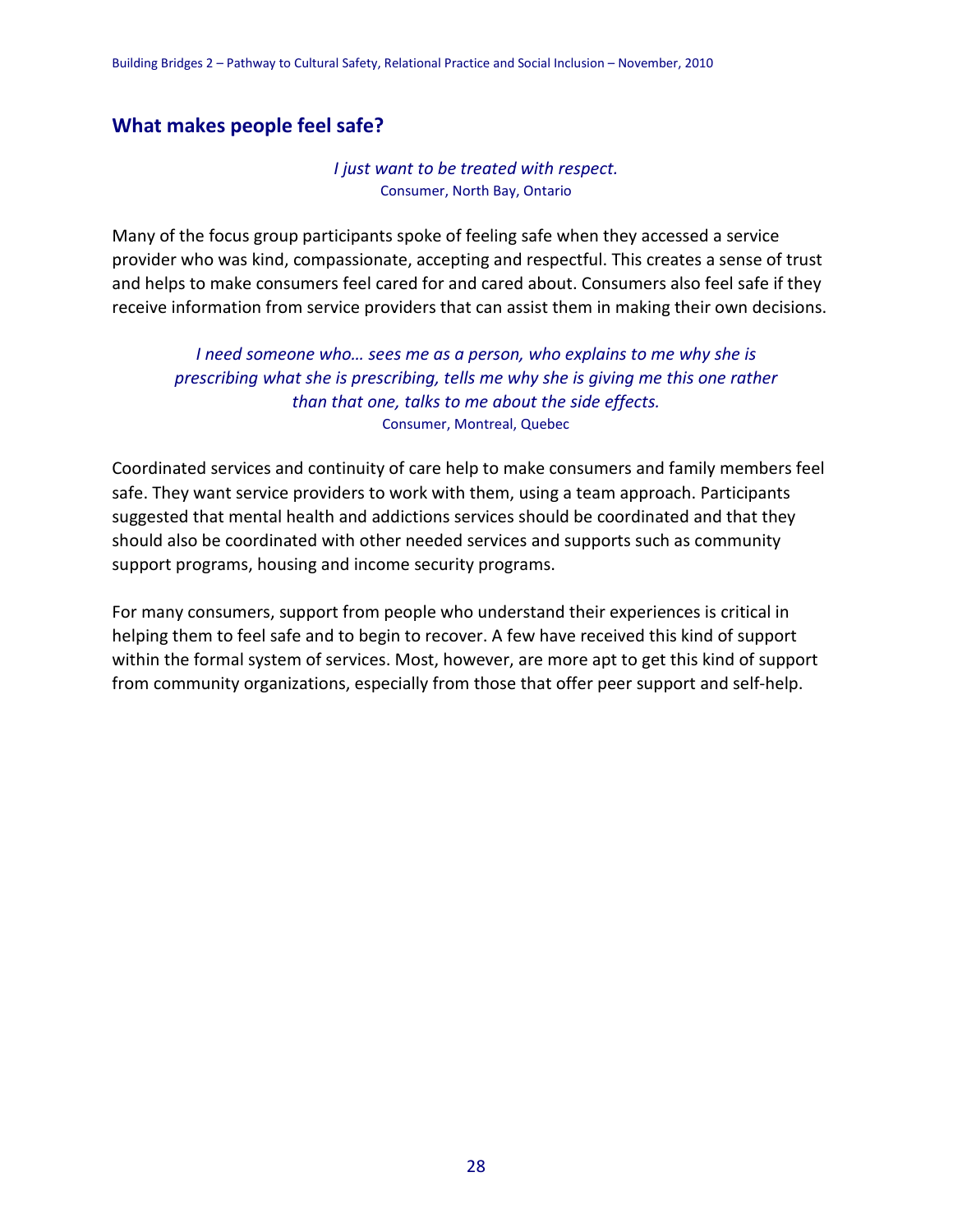# **BUILDING BRIDGES 2: A NATIONAL SYMPOSIUM**

The final phase of this groundbreaking initiative was to conduct at two-day National Symposium in Ottawa on March 24<sup>th</sup> and 25<sup>th</sup>. The overall objective was to develop a framework and series of recommendations aimed at improving culturally and linguistically competent and safe services in mental health care for mental health consumers and Aboriginal peoples. This meeting also served to broaden our knowledge of relational practice and social inclusion and how these two critical elements could be incorporated into our final strategy.

The following list of participants were drawn from a broad and diverse cross-section of Canadians including representatives from our respective Boards, selected thought leaders throughout Canada, consumers, policy makers and leading Canadian researchers.

| Farah Mawani          | <b>Tina Price</b>      | Dr. Ed Connors          |
|-----------------------|------------------------|-------------------------|
| Winona Polson-Lahache | Dave Gallson           | Ella Amir               |
| Mary Bartram          | <b>Terry Adler</b>     | Dr. Diane Williams      |
| Dr. Vicki Smye        | Tina Holland           | Dr. Chris Summerville   |
| Phil Upshall          | <b>Richard Chenier</b> | Dr. Brenda Restoule     |
| Robert Allen          | Paul Hanki             | Dr. Caroline Tait       |
| Dr. Patricia Wiebe    | Dr.Normand D'Aragon    | <b>Garry Carbonnell</b> |
| Mona Stott            | Dr. Lorna Willians     | <b>Bill Mussell</b>     |
| Kathy Langlois        | Karen Liberman         | <b>Bill Ashdown</b>     |
| Josephine Muxlow      | Eric Costen            | <b>Beverley Bourget</b> |
| Dr. Jennifer White    | John Fee               | Dr. Howard Chodos       |
| Joan Glode            |                        |                         |

### **Symposium Areas of Inquiry**

Throughout the Symposium, participants were asked to consider the following key questions and areas of inquiry as we moved towards meeting our objectives:

- What constitutes culturally safe practice and what are the conditions in which such practice could take root/thrive/be supported?
- Do cultural and social institutions need to be restored or reformed in any way in order to accommodate cultural safety? If so, what changes need to be made and what is the best way to approach this?
- What do all of us know that would contribute to advancing excellence in relational practice?
- Do we envision a relationship between social exclusion, peer support and relational practice?
- Who do we need to target?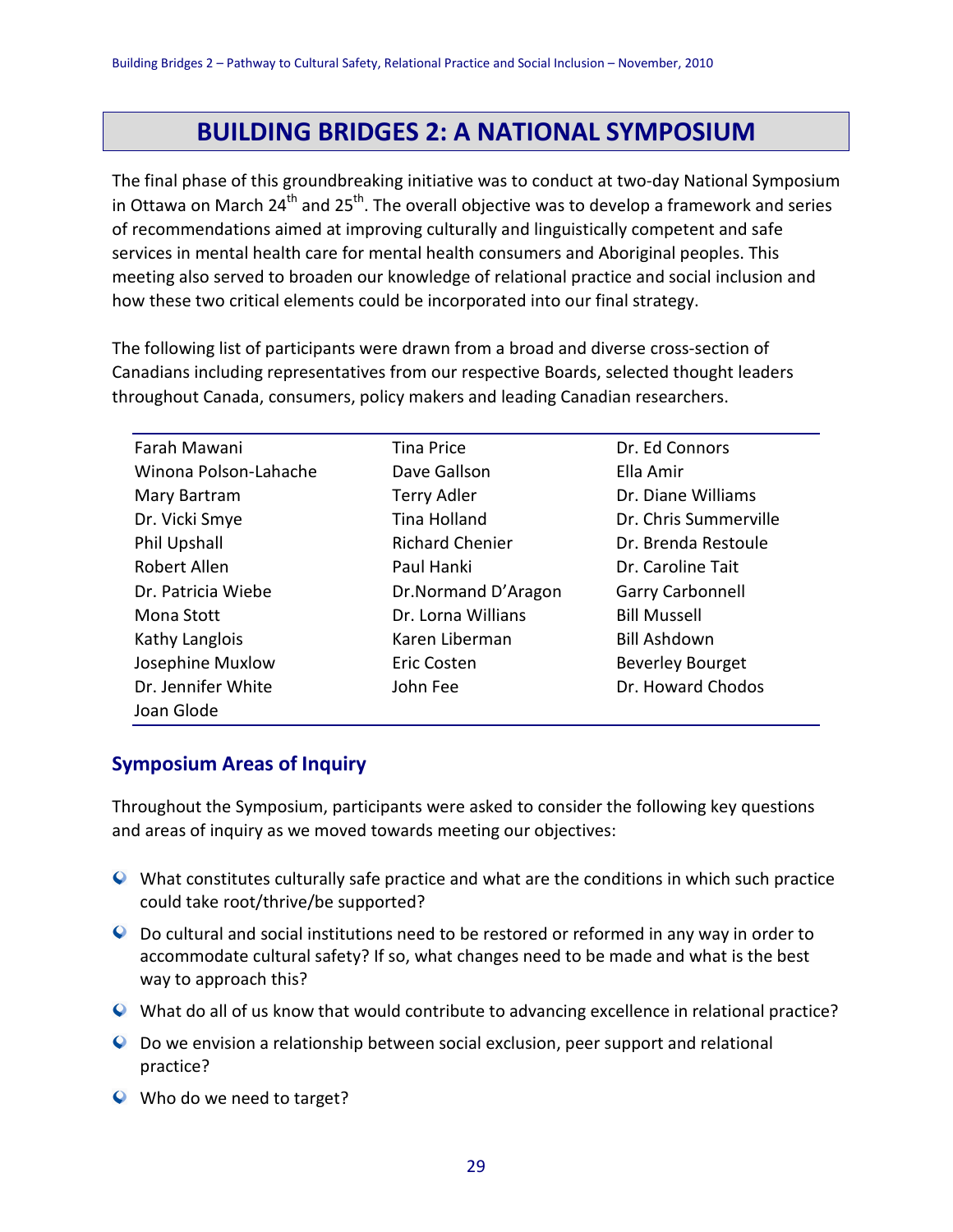- What do we need to convince them of?
- What influence do we want to bring to bear?
- What are the webs of relationships that constrain or permit the kind of relational practice we want?
- What would it take to make that flourish?

### **Independent Analysis of the National Symposium**

A full copy of the Symposium Proceedings Summary Report is enclosed as **Schedule "E".** Bill Mussell arranged for an independent analysis of the Symposium. Viviane Josewski from the University of British Columbia provided the following insightful analysis based on her review of the background material along with the detailed summary notes.

#### *"Walking Together*"

This theme speaks to the collective advocacy and activism that is part of social movements. Participants stressed that it is crucial to overcome the dichotomous approach of 'we' versus 'us', to seek commonalities in worldviews and find the join that will create alliances. This will not only promote cultural safety as the outcome in terms of policy, education and practice but make the process of 'change' culturally safe by "not placing the burden of change on the individual". "Walking Together" draws attention to the fact that alliances are not built via policies and agreements but by people and social action. At the very beginning this might take the form of opening up the circle and inviting people into the dialogue to create "pragmatic solidarity" as the first step.

"Building Communities" is about the importance of people's need for belonging as a basic prerequisite for social action and 'walking together'. Participants emphasized that communities are built through mutual supports and engagement with each other. Cultural safety is not something that can be taught through words only but needs to be learned through experience, through active engagement with each other. Thus, cultural safety would mean to seek or create opportunities for people to engage with each other, such as public services and spaces, social networking etc.

#### *Quotes from symposium participants:*

```
"We must deal with these tensions in ways that bring groups into alignment, not opposition with 
one another."
```
*"Finding the join"*

*"Part of what has to be taken into consideration is looking at the commonalities in worldviews."*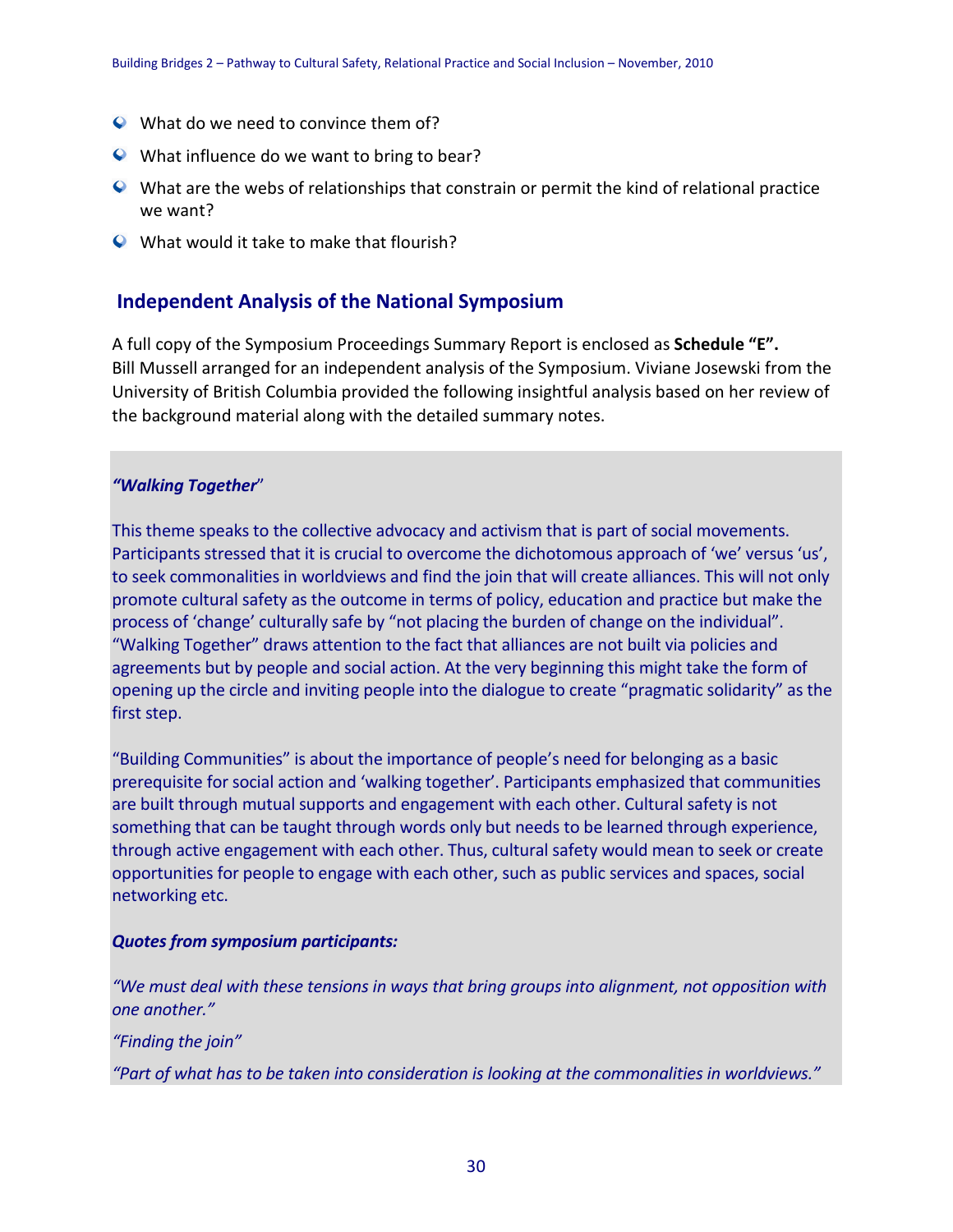*"This has to be a collective process; the challenge is to get ego concerns, our individualism, out of the way to develop alliances with others."*

*"Educating people one at a time is again individualistic, and we are looking for how to support this collectively. I heard this a.m. the need for solidarity, the need for social action, sharing a common vision that can stand up in solidarity against oppression in all its forms."*

*"Collective advocacy is critical. We will have a stronger voice if it is a collective one. And we need to not focus on the oppressor, but as change agents, to look collectively at how we would like things to be and put our efforts there, to bring people into the circle with us."*

*"They may know little about us, but we may be poorly informed about them. We are trying to break the divide between "us" and "them", so rather than convincing them, we need to invite people into the conversation. Ignorant and ill-informed people exist but most try to do their best. Opening the conversation is a good first step."*

*"Each group started with what will benefit me by being a partner. Each group has to see how the other will be a benefit to them. They have to value what the other group brings to the relationship. But oftentimes the group that has had the power doesn't see the benefit of partnering, so being able to see and value what each brings to the partnership, this creates the grounds for cultural safety."* 

*"It is important that we don't place the burden of change on the individual. Yes, each person has to act and react when the space is culturally unsafe, but we need to build collectives so they can be supported and people don't have to take on the burden of change feeling isolated and alone. The opportunity of coming together like this, allows us to build these kinds of collectives and communities to support each of us in building the change that we want to create. A term came up "peopling up the room" with people who are committed to relational practice and CS, and I really like that term."*

*"But the excitement part of this is important for me. And some of Paul Farmer's work in Haiti and liberation theology and solidarity. He says it's not enough to bear witness to suffering. That is classically what many academics have done through research, but rather, any time we engage in an activity such as this, we need come up with practical pragmatic ways to move things forward, practical pragmatic ways to mobilize change. I would like to see pragmatic solidarity with people on the ground, people who are doing this every day – like the idea of holistic medicine, which is now mainstream, but came from indigenous philosophy and feminist work. I love the idea of collective activism. That gives me hope."*

*"When I was growing up, we had a real sense of community – the Minister knew you; the doctor would visit and spend time without concern for the length of visit, everyone went to the same church, the teachers knew the whole community and would come to the house and talk to my parents – there was that opportunity to build relationships and for people to know me as an individual. As I grew older, I noticed withdrawal of public service, away from house calls and a business model imposed."*

*"I began to appreciate that the life of homeless people in that part of the country resembles traditional survival, the key to which is mutual support."*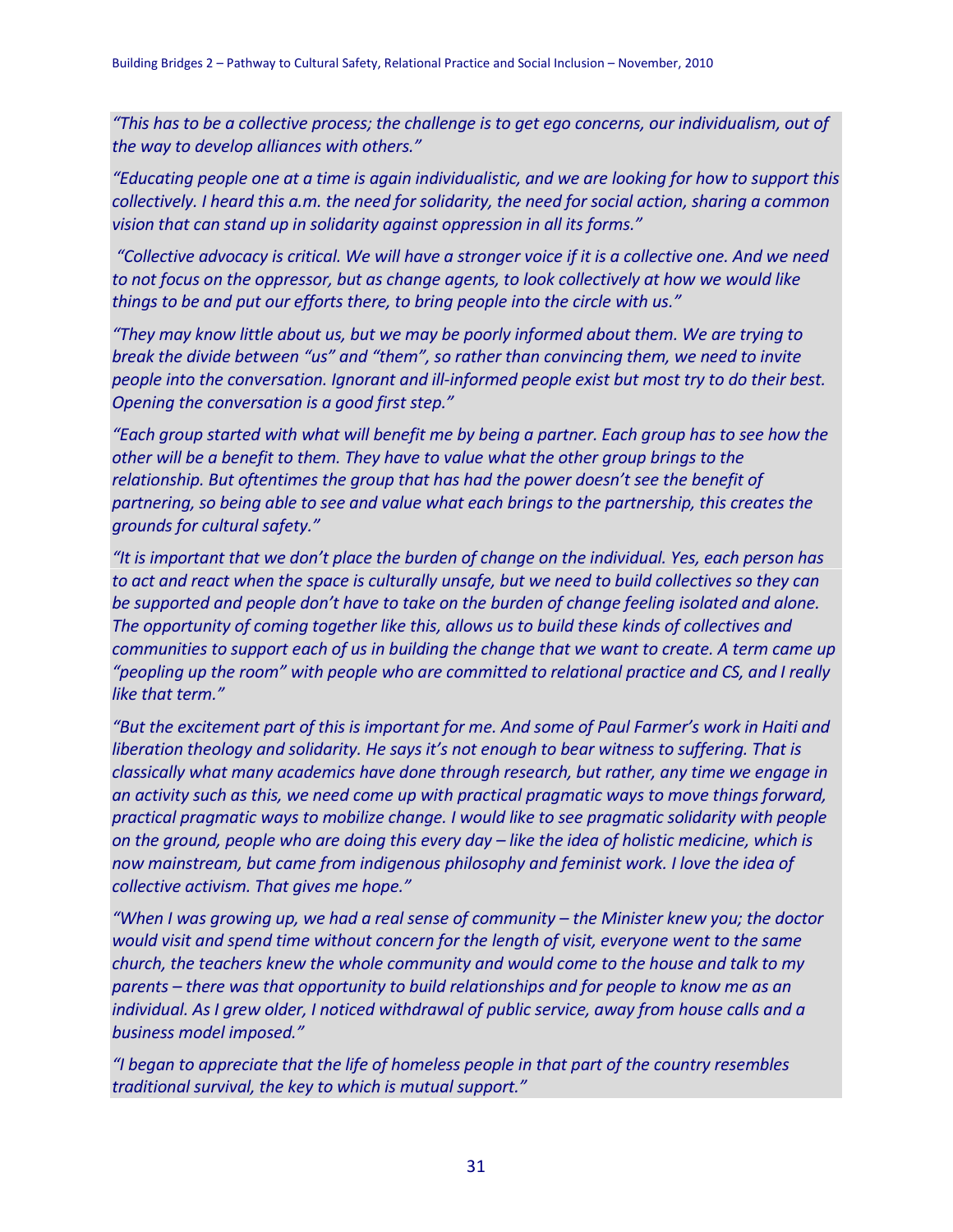*"They engage newcomers into activities, not creating a file of their problems, no personal profiles; they just take names and contact information for emergencies."*

*"Social networking needs to be engaged for the latter to share this kind of information. Mind Your Mind is such a fantastic website."*

*"This is citizen to citizen engagement that informs the whole. You embrace life by living it. Many people have lost that traditional way and by losing it are finding themselves increasingly dependent on someone doing it for them and this is decreasing their quality of life. The main message is to do everything we can as citizens in the interest of the whole community, and get to work. If this means engaging other systems, then this has to be done. For example, in the Commission, most of the Advisory Committee members don't even know the Commissioners. So this is something we could do within the Commission. We could also extend the circle out to the communities."*

*"We haven't learned in our world how to be caring for the communities we are part of."*

*"We have to make people feel they belong, and have a voice to contribute to the dialogue and make sure they have that voice in the beginning, not at the end. Without the support, it is difficult to foster a relationship."*

#### *More than just words …*

This theme is about the importance of other forms of knowledge and ways of learning. Participants persistently emphasized the importance of lived experience and the learning through experience. Learning from experience does not only include one's own experience but also the experiences of others including survivors, elders, ancestors etc. Shared experiences can form the basis for trustful and safe relationship. One fundamental shared experience for all people is the experience of being human. From a cultural safety perspective, our common humanity can be seen as a source of knowledge that needs to be revived as a legitimate and powerful source of wisdom.

Subthemes throughout the symposium included humanity, learning by examples (what works), learning from lived experience.

#### *To walk the talk*

"Walking the Talk" is about leading by example and affecting change from the bottom up. To achieve cultural safety the process has to be culturally safe. Advocating for cultural safety when we do not live it is hypocritical and will lead to lip service. This requires adopting a critical lens of self-reflection and openness to make yourself vulnerable.

In this regard symposium subthemes included self-reflection, leading by example and vulnerability.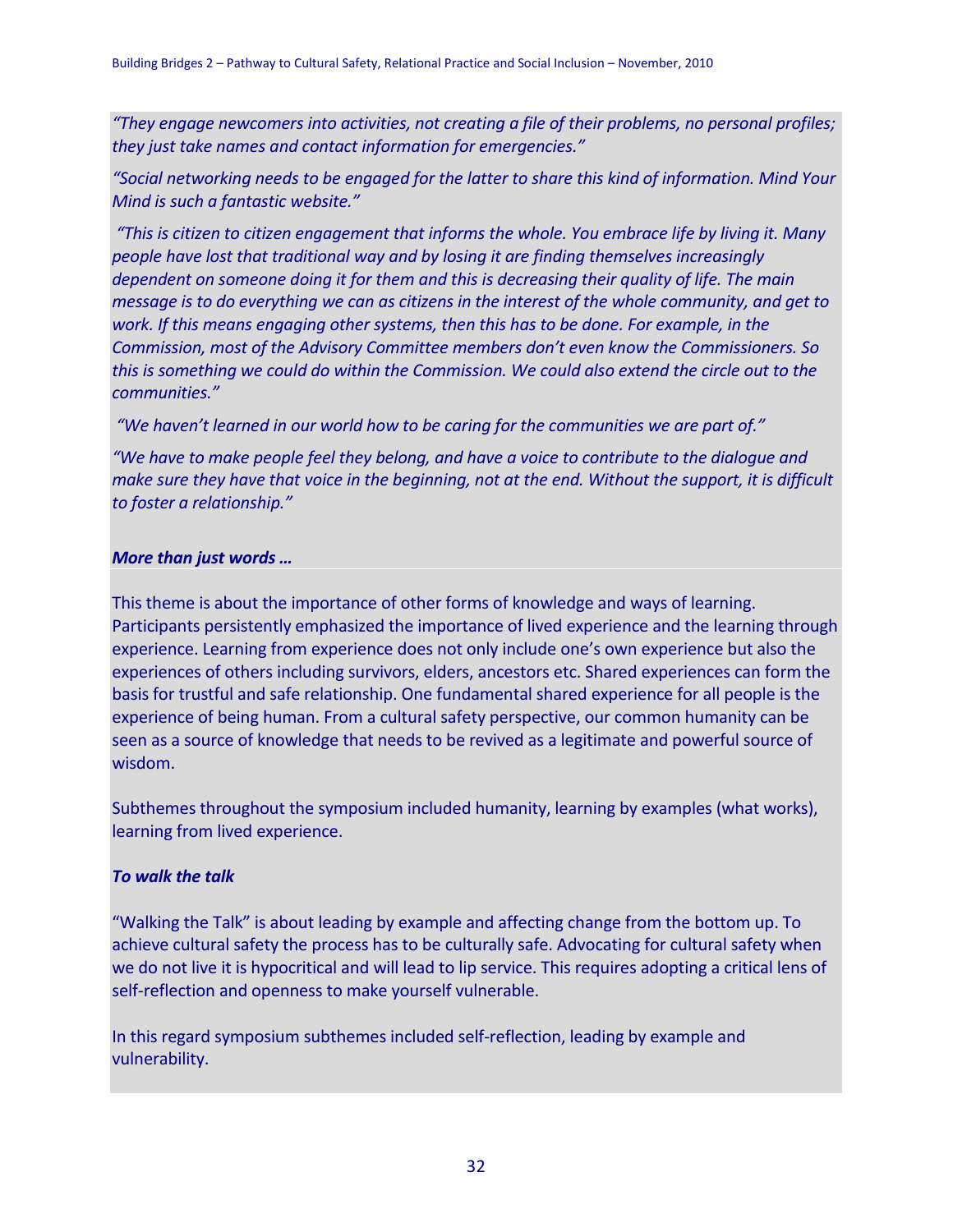# **SUMMARY**

### **Objective 1: Research and Analysis of Cultural Safety**

This objective has been accomplished through the development of two research discussion papers on cultural safety and social inclusion, focus group discussions across Canada with Aboriginal and non-Aboriginal consumers, service providers and family members/caregivers, and a national symposium on cultural safety. The project partners have also co-produced a complimentary professional DVD documentary focusing on cultural safety and relational practice entitled: Glimpses of Light.

The first research discussion paper, prepared by Barbara Everett, PhD, is called *Belonging: Social exclusion, social inclusion, personal safety and the experience of mental illness.* The paper provides a review of the research literature on social exclusion, inclusion, personal safety and the experience of mental illness, as well as an overview of various government policies aimed at promoting the social inclusion of marginalized people. The second research discussion paper was prepared by Victoria Smye, PhD, RN, Annette J. Browne, PhD, RN and Viviane Josewski, MHSc. , and it is entitled *Supporting the Mental Wellness of First Nations, Inuit and Métis People in Canada: Cultural Safety– A Research Discussion Paper.* It provides an in-depth overview of cultural safety: what it is, how it has evolved, how it relates to cultural competence, why it is needed, and what it brings to mental health and addictions services for FNIM people. The paper also includes a series of recommendations for engaging cultural safety as a concept to work for social justice in mental health and addictions care.

The focus groups involved discussions with 246 people in eleven cities across Canada including 155 service providers, 86 consumers and five family members. One hundred forty-two (142) of the participants were Aboriginal and 104 were Non-Aboriginal. Discussions revolved primarily around the following questions: why people access mental health and addictions services, how people access the services, what happens when they access services, what makes people feel safe or unsafe when accessing services, and what needs to be improved about existing services, with regard to models of service provision, education and training of service providers and policy directions.

The MDSC and NMHAC convened a two-day symposium in Ottawa, attended by service providers, consumers, representatives from mental health NGOs, representatives from the Mental Health Commission and funders. The participants engaged in structured discussions to grapple with the following questions: what constitutes culturally safe practice and what conditions are required for it to take root and thrive; do cultural and social institutions need to be restored or reformed and if so, how; what do participants know that would contribute to advancing excellence in relational practice; do we envision a relationship between social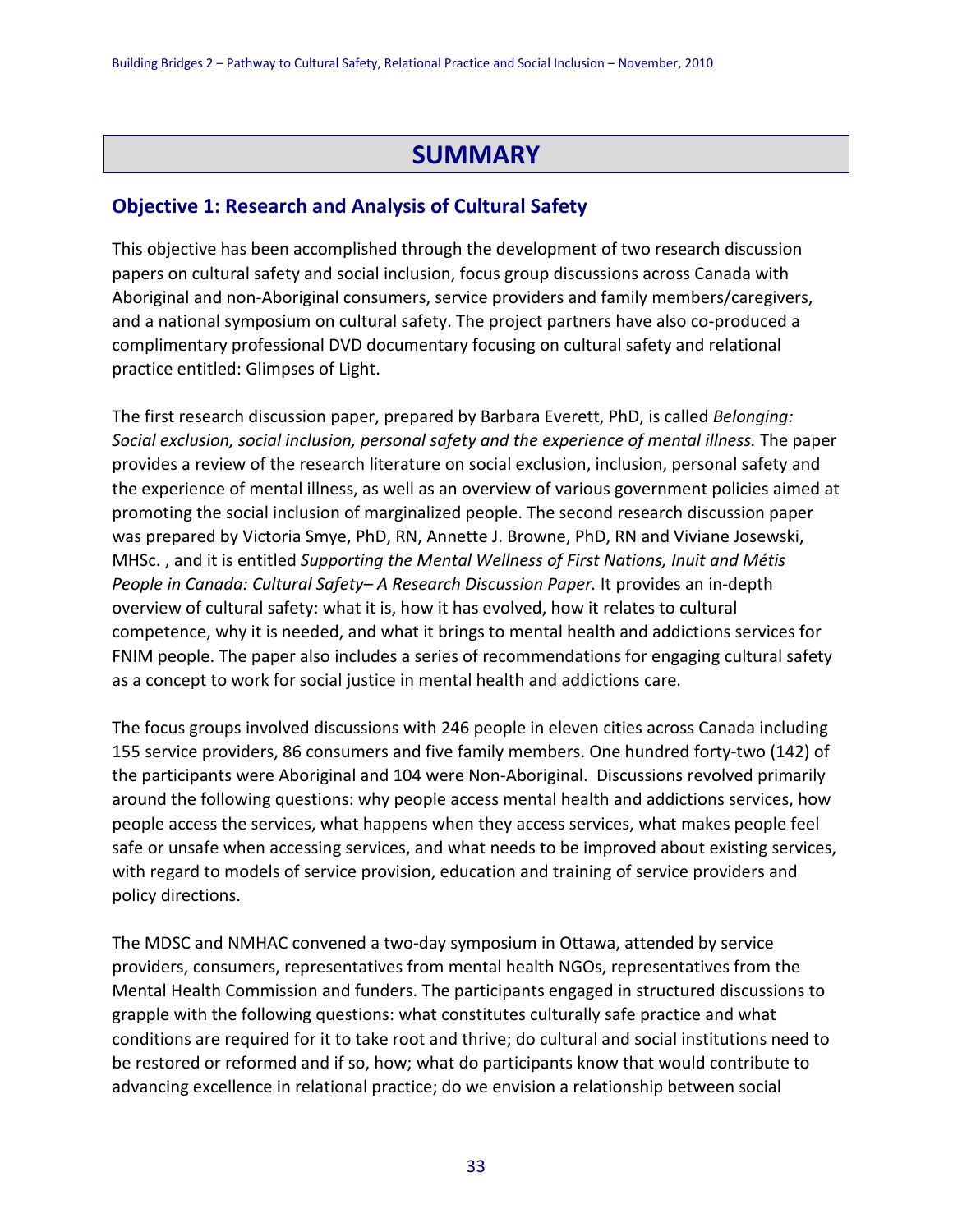exclusion, peer support and relational practice; who do we need to target and what do we need to convince them of?

### **Key Findings from the Research**

A number of common themes have emerged from the research done for Building Bridges 2. A review of these themes and an analysis of their significance and implications for service delivery and policy making appears below, and this has been used to inform the proposed planning framework on cultural safety.

### *The need to belong*

What is evident from the research is that everyone—Aboriginal, non-Aboriginal, consumer, service provider, family member—needs to belong. That is to say, everyone needs to be part of a social group within which they feel safe and at home. This is a fundamental human need and a key determinant of health and well-being. Social isolation and exclusion have been shown to lead to increased rates of premature death, depression, and higher levels of disability from chronic disease, while belonging to a supportive social network makes people feel cared for, valued and esteemed. This has a powerful protective effect on health and mental health.  $^1$  $^1$  For example, social support and social cohesion serve to reduce the physiological response to stressful circumstances which, if not mitigated, can lead to poor health outcomes.  $2$ 

Many people experience this sense of belonging within a cultural community, within which they forge an individual and cultural identity. Culture has been defined as...*a dynamic and adaptive system of meaning that is learned, shared and transmitted from one generation to the next and is reflected in the values, norms, practices and ways of life and other social interactions.* <sup>[3](#page-35-2)</sup> It is *the foundation of individual and collective identity and its erosion can negatively affect mental health and wellbeing.[4](#page-35-3) Language is a conveyor of culture [5](#page-35-4) and the means by which knowledge, skills and cultural values are expressed and maintained.[6](#page-35-5)*

<span id="page-35-0"></span> $1$  Wilkinson, R. & Marmot, M. (Eds.) (2003) Social determinants of health: The solid facts. Copenhagen: WHO. [www.who.dk/document/E81384.pdf](http://www.who.dk/document/E81384.pdf)

<span id="page-35-1"></span> $2$  Ibid

<span id="page-35-2"></span><sup>3</sup> Kreuter, M.W. & McClure, S. (2004) The role of culture in health communication. *Annual Review of Public Health.* 25: 439-455. In *Culture and Language as Social Determinants of Health*, 2009-2010, The National Collaborating Centre for Aboriginal Health, University of Northern British Columbia.,

<span id="page-35-3"></span><sup>&</sup>lt;sup>4</sup> Kirmayer, L.J., Brass, G.M. & Tait, C.L. (2000). The mental health of Aboriginal people: Transformations of Identity and community. *Canadian Journal of Psychiatry*. 45(7):607-616. In *Culture and Language as Social Determinants of Health*, 2009- 2010, The National Collaborating Centre for Aboriginal Health, University of Northern British Columbia.  $<sup>5</sup>$  Ibid</sup>

<span id="page-35-5"></span><span id="page-35-4"></span><sup>6</sup> *Culture and Language as Social Determinants of Health*, 2009-2010, The National Collaborating Centre for Aboriginal Health, University of Northern British Columbia.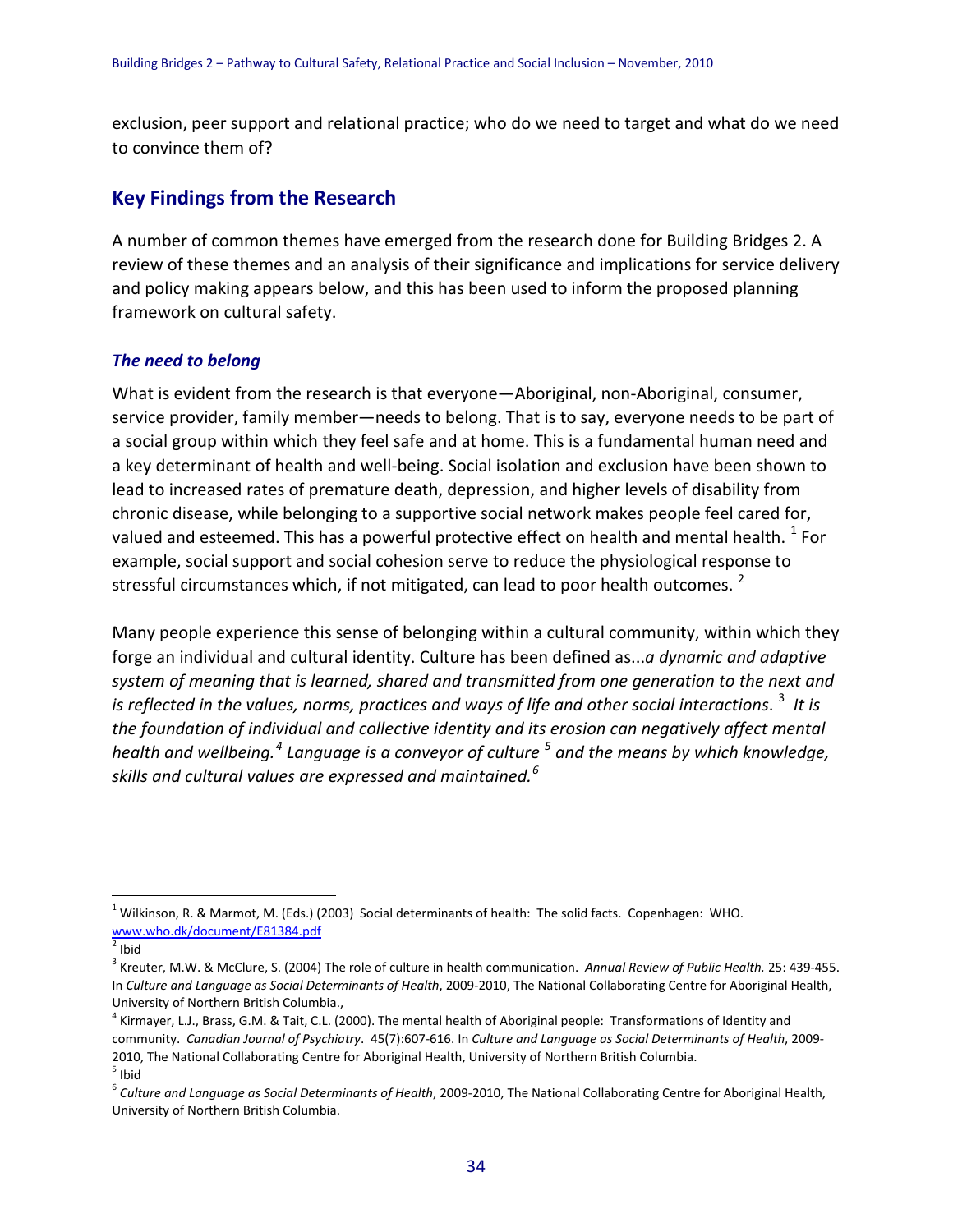#### *The experience of social exclusion, stigma and discrimination*

Unfortunately, people with mental health problems and addictions are often socially excluded, isolated, and subjected to stigma and discrimination. They are viewed as "other" by mainstream society and, as a result, they are rejected, dismissed, disempowered and unheard. As Dr. Everett points out in her discussion paper:

*... it is easy to see that many people feel that they don't belong. A personal sense of being excluded, of being different or of not being valued is harmful to the individual and this harm is only increased when the active dimensions of stigma and discrimination enter the mix, meaning that those who do belong (mainstream society) fear or even hate you for being who you are (or, better said, who they think you are) and act in ways to ensure that you have limited opportunities, restricted access to the resources and rights that others enjoy, and little or no opportunity to protest poor treatment or to make your voice heard. People with mental illness and their families know all too well the negative effects of stigma and discrimination and the pain of feeling excluded from their communities.*

Unfortunately, stigma and discrimination are often perpetuated by service providers as well, this can deter people from seeking help. Indeed, it can cause further harm to people who are already wounded and vulnerable. This point was made in a powerful way by a number of eastern focus group participants.

> *We need professionals who treat you like a human being.* Consumer, North Bay, Ontario

*They are shown a lot of disrespect and people will not go to the hospital, even if they are very ill, because of the way they are treated. If we had a more humane, respectful system and no stigma from professionals, people would be more likely to go for help.* Family Member, Montreal, Quebec

*They process people like numbers. If you have cancer they will hold your hand; if you lose your foot they will be there to help you learn to walk again. If you have mental health issues, they just send you out on the street – you get no support.* Aboriginal Consumer, Halifax, Nova Scotia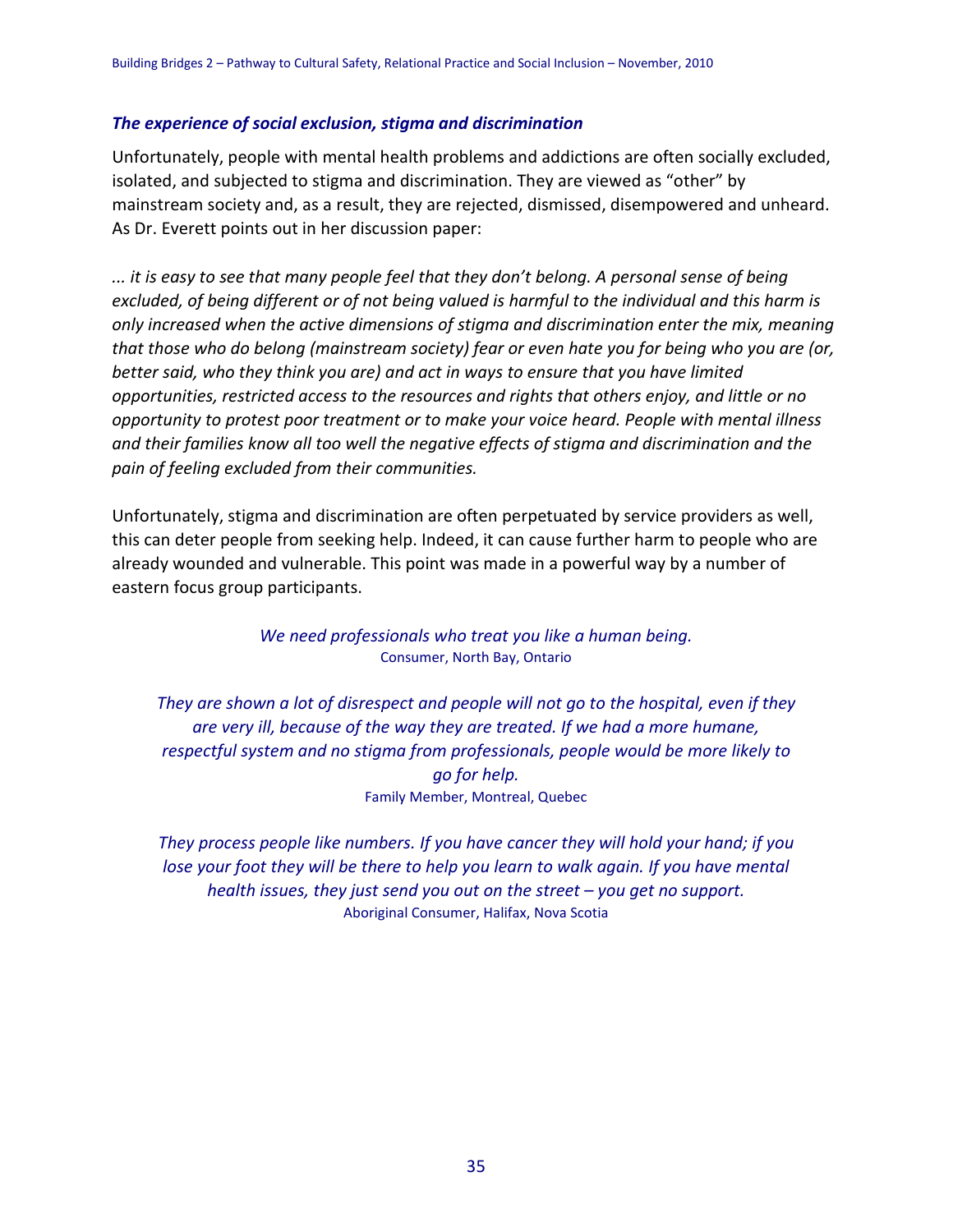#### *Social exclusion plus: the Aboriginal experience*

Aboriginal people with mental health and addictions issues are subjected to the same social exclusion, stigma and discrimination experienced by all consumers. When these are combined with racism and racist stereotyping, as they often are, they become a toxic brew of negativity and pain for Aboriginal people seeking help.

*I'm lucky that I'm not on pills or alcohol; but when we First Nations people go for services, they assume we are all alcoholics. One doctor asked me if I ever drink, which I did, occasionally and moderately, and he put in my chart that I was an alcoholic.* Aboriginal Consumer, First Nation, New Brunswick

When people are struggling with multiple challenges, all of which are stigmatized (e.g. mental illness, addiction, being part of a racialized group, being poor), the outcome is apt to be even worse.

*To be honest with you, I think a lot of it [the way I was treated by the system] has to do with being a person of colour. Within the mental health system, if you go for help and you have any type of drug history, they don't believe you. They don't believe that you really want help.* Aboriginal Consumer, Halifax, Nova Scotia

All of this is magnified and confounded by the continuing impact of colonization, including the loss of culture and trans-generational trauma and grief. As the Western Focus Group Report points out:

*Historically and currently, Aboriginal people experience trauma related to the undermining of safe family and community connections, loss of land, culture and language. Systemic racism, covert and overt, erodes a positive sense of personal and cultural identity and wellbeing.* Similarly, the Cultural Safety Report notes that: *Cultural discontinuity has been strongly linked to the disproportionate problems of Aboriginal communities with depression, addictions, suicide and family violence[7](#page-37-0)*

The residential school experience, in particular, has left Aboriginal people with a terrible legacy by creating stress and trauma while damaging cultural identity and cohesion, key factors in support of mental health and wellbeing. As explained in the Cultural Safety paper: *Former residential school students endure long-term psychological and social problems that manifest in the loss of individual and collective self-esteem and self-respect, internalized racism, substance use, suicide, a detachment to others, their families and cultural communities.[8](#page-37-1) ..in* 

<span id="page-37-0"></span> $<sup>7</sup>$  Chandler & LaLonde, 1998; RCAP, 1995 in Smye et al, 2010.</sup>

<span id="page-37-1"></span><sup>8</sup> Brasfield, 2001; Kirmayer et al., 2003; 2009a; Söchting, Corrado, Cohen, Ley, & Brasfield, 2007.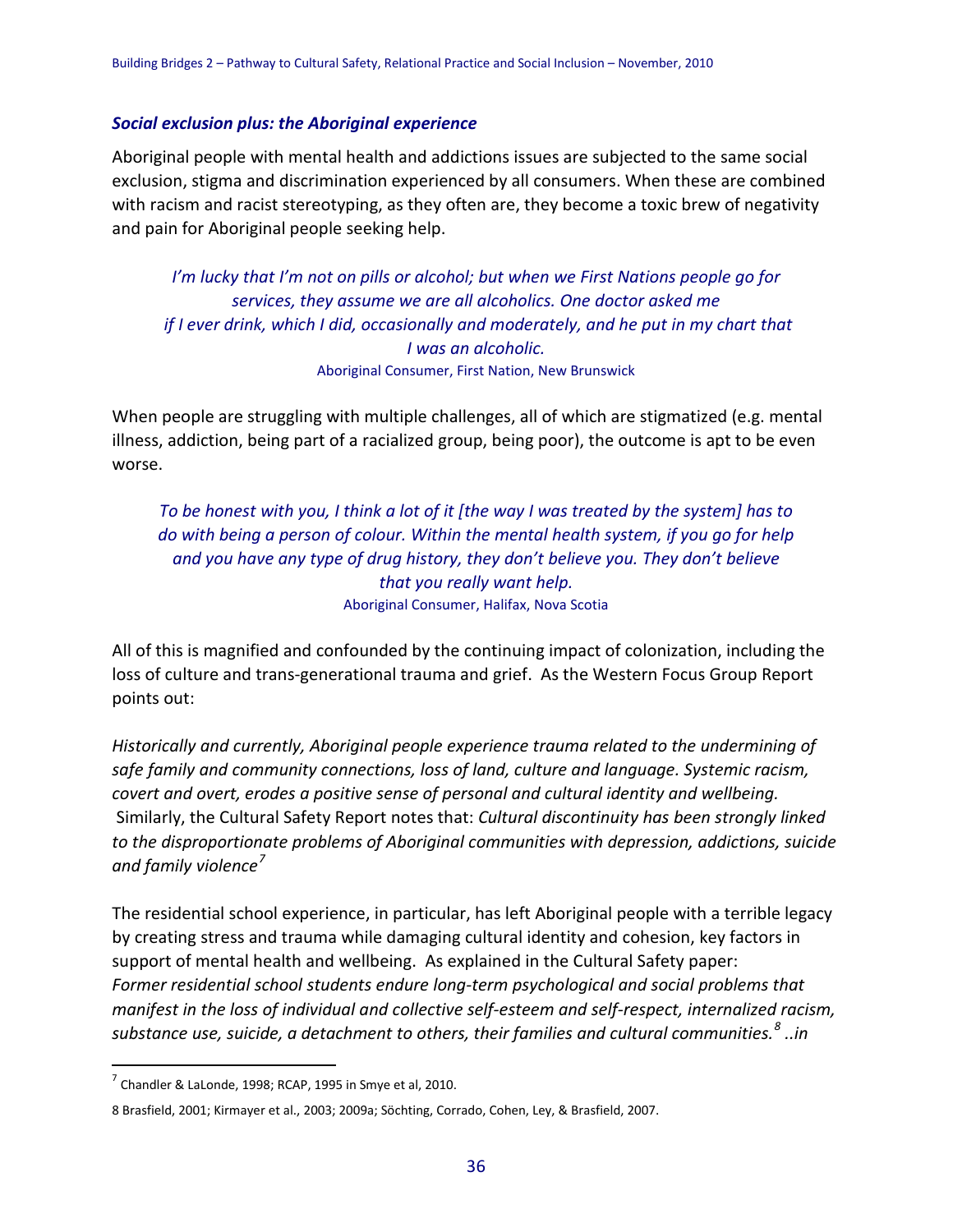*addition to a specific cultural impact, many residential school survivors experience symptoms that are characteristic of post-traumatic stress disorder (PTSD), such as "recurrent intrusive memories, nightmares, occasional flashbacks, and quite striking avoidance of anything that might be reminiscent of the Indian residential school experience".*

#### *What doesn't work: the inadequacy of mainstream services for mental health and addictions*

In their present form, most mainstream mental health and addictions services are poorly constructed to meet the complex needs of Aboriginal people with mental health and addictions issues. Indeed, as reported in the *Cultural Safety* paper, Aboriginal people tend not to use mainstream services and when they do, they are often noncompliant with or drop out of treatment altogether. This appears to be due largely to the narrow biomedical perspective of mainstream services, which is based on the values, beliefs and assumptions of the dominant culture; the inherent power imbalances between service providers and consumers which occur as a result of these values, beliefs and assumptions; and closely related to these, the fragmented nature of service provision, i.e. the separation and funding disparities of mental health and addiction services. That is to say, services are provided through distinct, disconnected and differently funded service streams such as physical (medical) health services, medical mental health services, non-medical mental health services, addictions services, peer support and self-help initiatives, basic needs services such as income support and housing, etc. For Aboriginal people, this approach to service provision is counter-intuitive and not suitable for meeting their needs.

> *The white man's way is to separate things into categories and we see things as part of a whole.* Aboriginal Consumer/Service Provider, Halifax, Nova Scotia

*Why are we slicing and dicing our health? …Into mental health, physical health? It's all health. We chop things up and label other people and ourselves, it's not helping anybody and it never has. We need to look at this as a society as a whole....We have to stop thinking of people as broken; we're not cars. My mental, physical, emotional and spiritual health are all connected; we're living the medicine wheel.* Aboriginal Consumer, Halifax, Nova Scotia

Non-Aboriginal consumers also report significant dissatisfaction with mainstream service models. They too want to be seen and treated as whole persons, who have problems that have emerged within the context of a life lived. They do not want to be reduced to a disorder for which the only prescription is some type of psychiatric medication.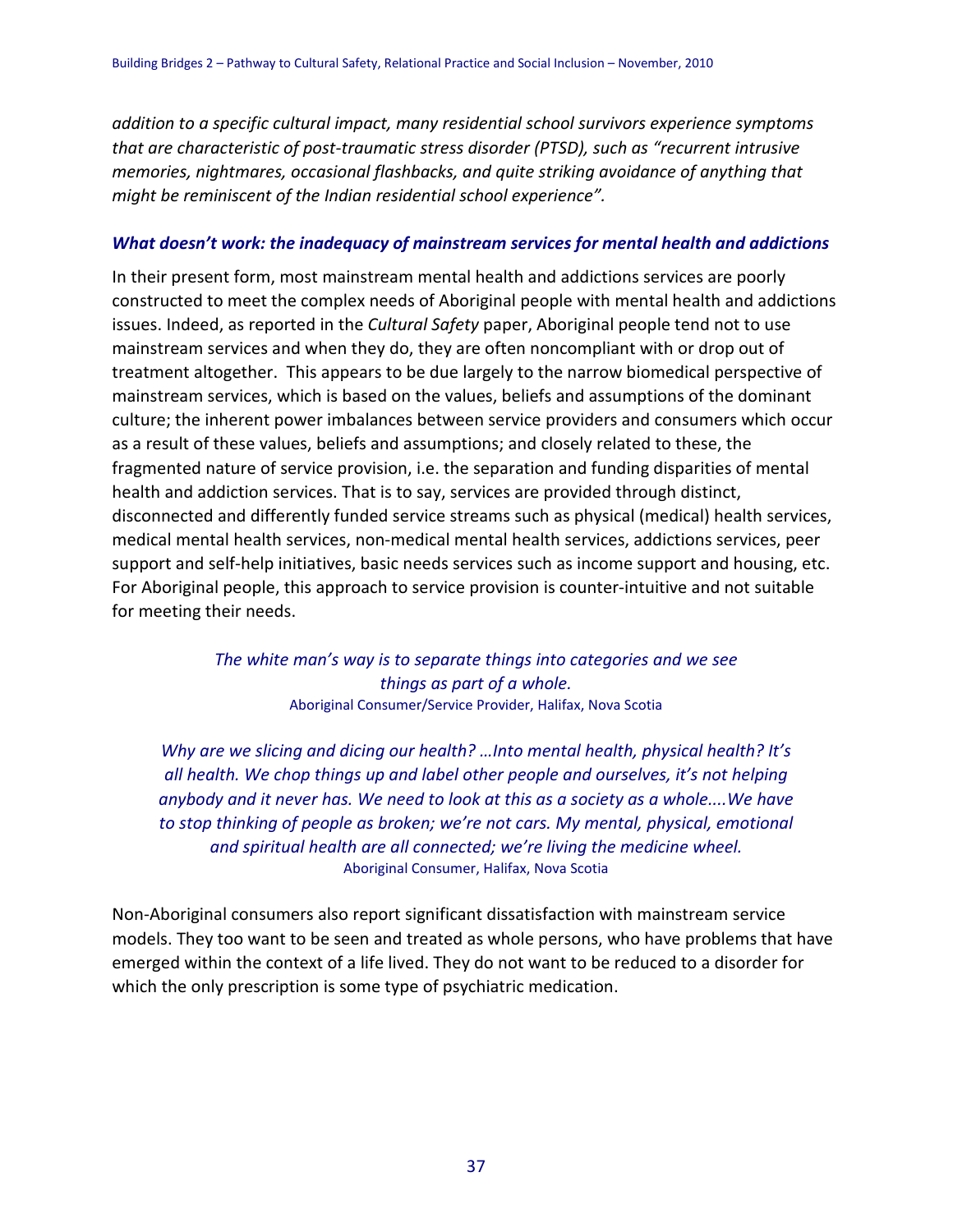*Everything can't be fixed with a pill.* Consumer, North Bay, Ontario

When mainstream services are accessed, they may do more harm than good: that is, they often perpetuate stigma and discrimination and re-traumatize consumers. Unfortunately, it seems that disrespect and condescension from service providers are more the rule than the exception, and service providers themselves acknowledge this.

> *We need professionals who treat you like a human being.* Consumer, North Bay, Ontario

*Addictions and mental health services, even health services generally, they are certainly lacking in sensitivity. To be on the receiving end, where you are treated dismissively – the provider knows best, isn't interested in your views – it's desperately condescending.* Service Provider, Halifax, Nova Scotia

In addition, because these services operate in silos, disconnected from other services and supports, many people are unaware of the range of service options and do not know how to navigate the system of care. Due to funding disparities and the lack of coordinated models of care, most consumers will first access medical services. As a result, treatment tends to be limited to medication and/or hospitalization. There is little continuity of care for people seeking other services or supports or even within the mainstream service system.

*I don't think the mental health system here has ever understood inter-disciplinary team concept – there is no holistic care – they don't treat the whole person. The psychiatrists are not recovery focused; they don't ask how people are doing with their lives. They just ask "How are you sleeping? How are the meds?" And that's it.* Service Provider, St John's Newfoundland

*…every time I saw a new person, it went to zero – I had to retell my story, they had to start a new file, no continuity of care, so no one seems to have the "big picture"; my file was often not forwarded to the new providers, and when it was, it seems the new people don't look at it.* Consumer, Halifax, Nova Scotia

Ironically, despite the limited capacity of mainstream services to meet the needs and support the recovery of consumers (Aboriginal and non-Aboriginal), they are often difficult to access. There are long waiting lists for services and in rural and remote areas, people may have to travel great distances to access services.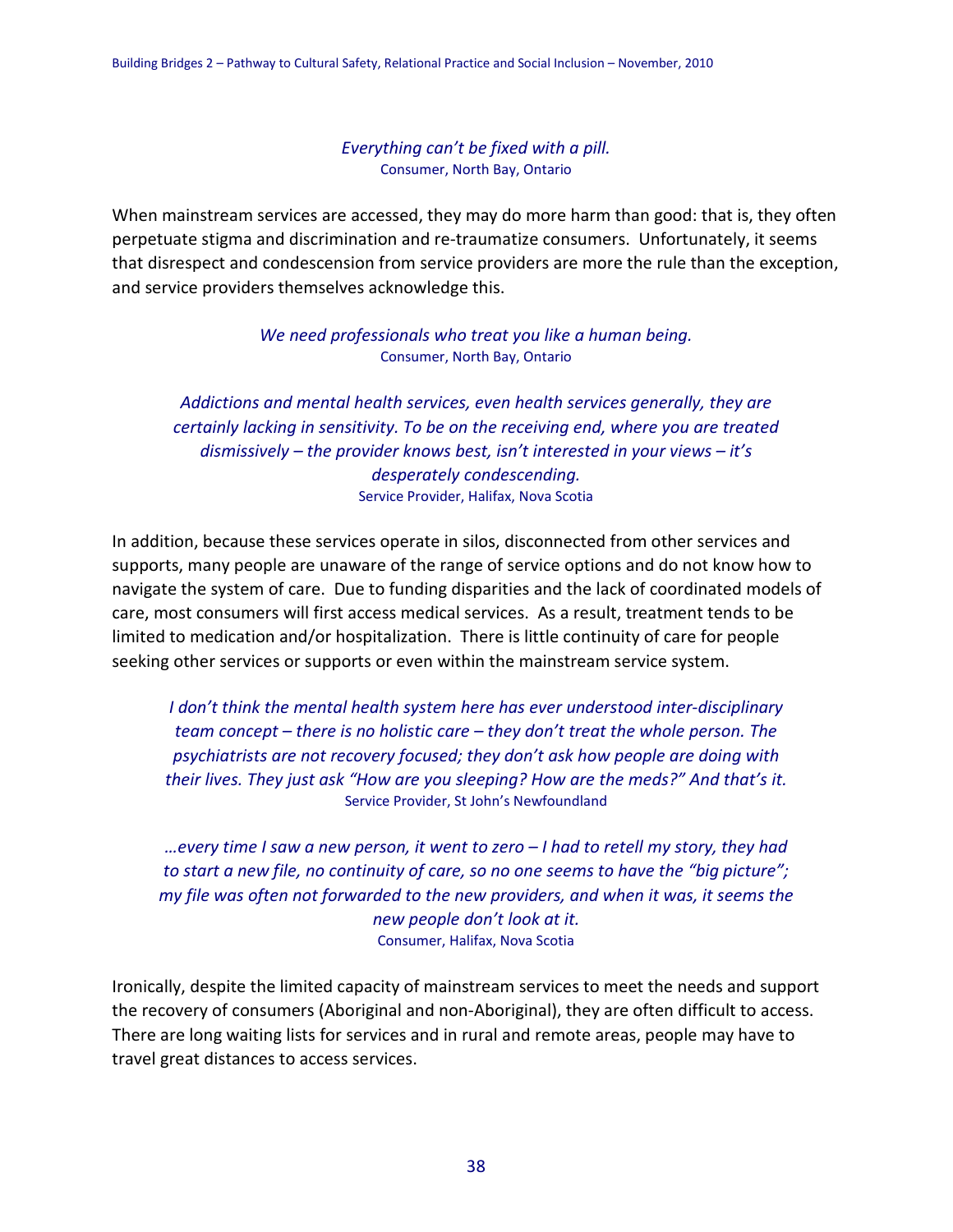*The only way to get in [to mental health services] is if you threaten to kill yourself. …And even then you will have to wait.* Consumers, North Bay, Ontario

Mental health and addictions services are chronically underfunded—the "poor cousins" of health services—due to the ongoing stigmatization of mental health and addictions problems. As a result, mental health service providers are made to feel inferior to their counterparts in the mainstream health system.

*The overall system pays some lip service to what we do, but people working in mental health are at the bottom of the totem pole; we need to be socially included as care providers also.* Service Provider, Halifax, Nova Scotia

#### *What does work: holistic and relational care*

Consumers need holistic and relational models of care to develop a sense of belonging and to support their recovery from mental health problems and addictions. These problems do not arise in a vacuum; they emerge within the context of each person's life history, individual strengths and challenges, current life circumstances and stressors, and they are often interrelated. Healing cannot happen unless people feel safe. People feel safe when service providers view them as whole persons rather than disease entities and treat them with compassion, empathy and respect. Unfortunately, mainstream services do not function in a holistic way and current approaches to training health professionals seem to be lacking in this regard.

*The doctors don't understand and they don't see all the linkages and the underlying factors that cause the problems. When you clear up the pain and suffering you dealt with, that's when you start to feel better.* Aboriginal Consumer, Sudbury, Ontario

*These are communities characterized by disconnection (within the community) and disconnection between the services and the population they are supposed to serve. Most indigenous people that have mental health issues have addictions issues, but we have no way of accessing the mental health issues because we have no way of accessing the addictions issues.* Participant, Whitehorse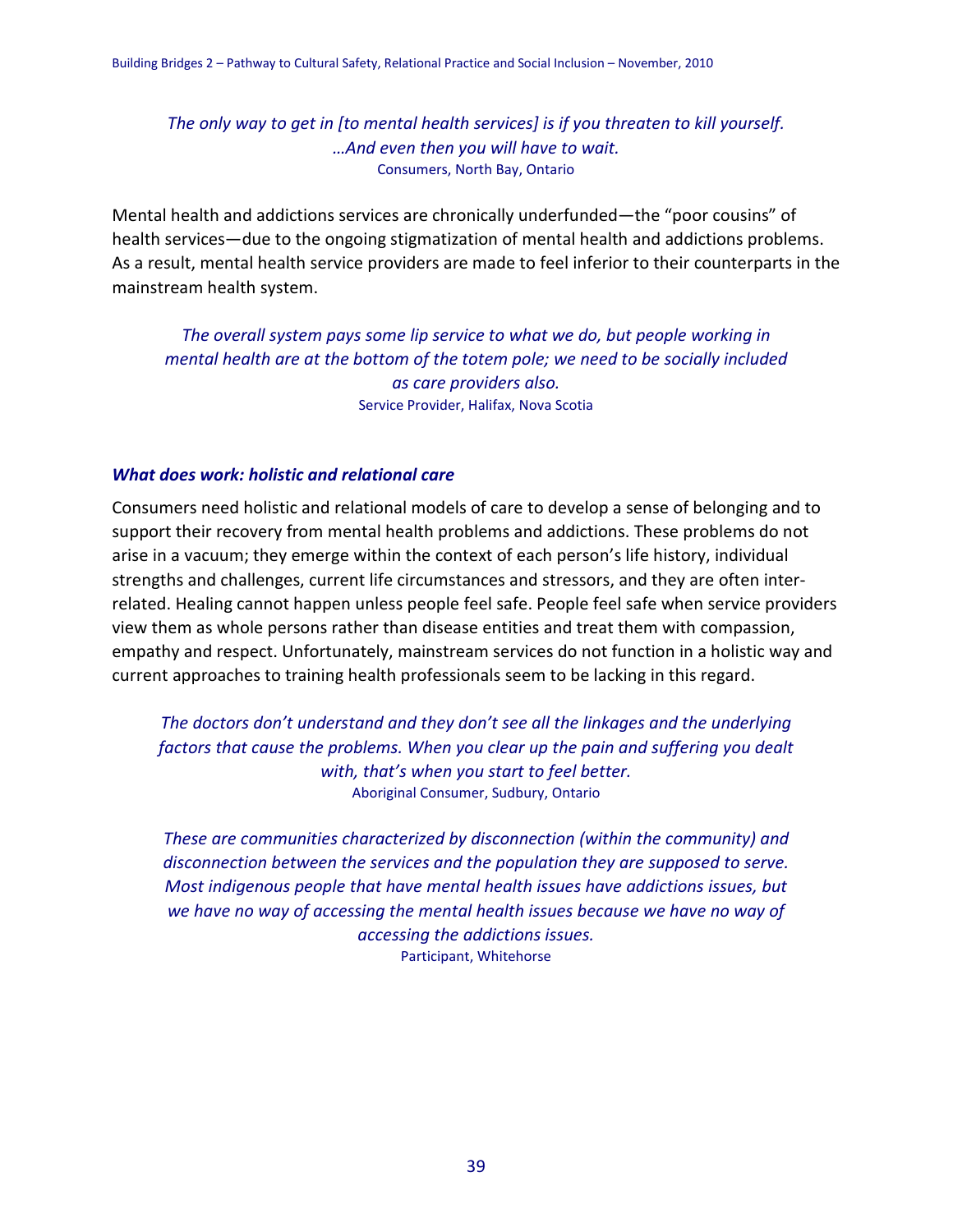*Good ones [service providers] are about inclusion and understanding you are an expert about your own experience. These individuals are certainly trained, but they are not necessarily trained in human interactions, so if they're good, it's usually because of their personality, not their training.* Consumer, St. John's, Newfoundland

For Aboriginal people, the concept of balance is central to understanding why people become ill and how they recover. As the Western Focus Group report points out: *Illness is the result of disconnection and imbalance and therefore healing and recovery is founded on supporting reconnection with self, other, family, community and the natural world. The balance of connections and the personal balance of mind, body, spirit and heart further the capacity for connection.* And, as noted in the Cultural Safety paper: *Traditionally, Aboriginal peoples understand health as a holistic concept, which results from a harmonious balance or equilibrium between different spheres of life, such as the physical, mental, spiritual, and social dimensions "Holism (as Aboriginal peoples use the term) means sensitivity to the interconnectedness of people and nature, of people and their kin and communities, and within each person, of mind, body, emotions and spirit".*

Holistic models of care for mental health and addictions are rare, however, for a variety of reasons:

- inadequate funding for mental health and addictions services generally, due to stigmatization and discrimination;
- $\bullet$  funding disparities that favour the biomedical system over alternative approaches (including but not limited to psychotherapy, peer support, self-help and traditional Aboriginal healing approaches) because of the dominant culture's lack of respect for services and supports deemed to be "unscientific";
- $\bullet$  the lack of understanding and attention to the broad social determinants of mental wellbeing, within most mainstream models of care. These include culture, socioeconomic status, social support, stress, etc.;
- $\bullet$  the artificial distinction in policy and practice between mental health problems and addictions;
- the fragmentation of services and lack of service coordination within the mainstream service system, due to the "siloing" of these services; and
- legislative and jurisdictional issues that restrict the access of Aboriginal people to appropriate services and supports.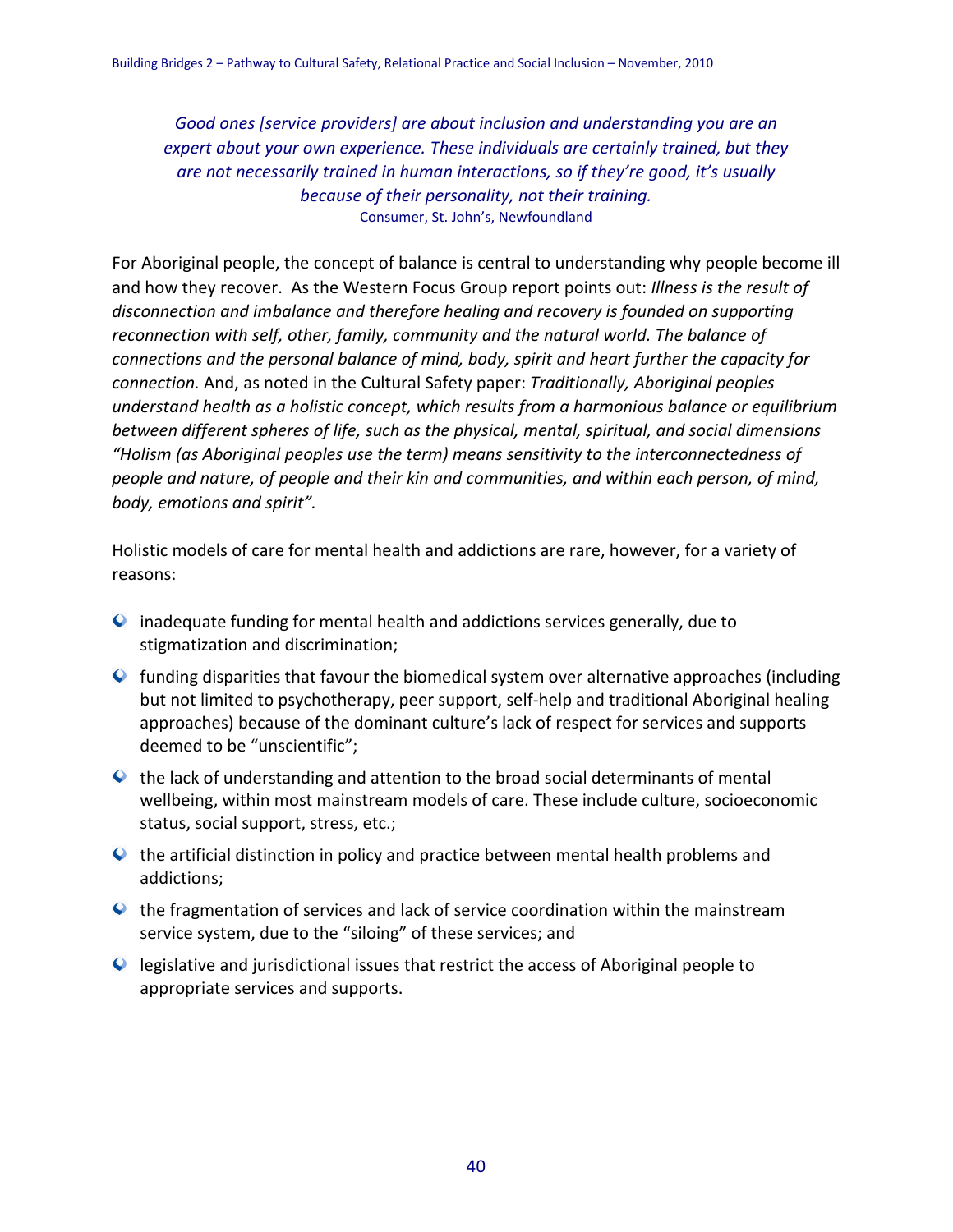#### *Getting to what works: cultural safety, relational practice and complementary approaches*

For Aboriginal people, the concept of cultural safety is central to developing effective models of holistic care and relational practice. Cultural safety focuses on understanding how structural inequities, systems of health care and dominant health practices affect the health status of minority and Indigenous people, and how a critical examination of these can shift attitudes and result in the development of systems and practices of health care that are more supportive of marginalized groups and their specific needs. As the authors of the Cultural Safety paper say:

*Cultural safety...draws attention to the issues embedded within the social, historical and political context of mental health and addictions care delivery – it is intended to shift attention from the 'culture' of the 'Other' to the culture of [mental] health care and structural inequities and draw attention to and address the power relations that shape [mental] health [and addictions] services and health. ... it is helpful for examining the extent to which mental health and addictions services for Aboriginal people are founded on Eurocentric and Western biomedical premises that undermine attempts to transform the "best practices" that could more optimally and explicitly benefit Aboriginal people.*

Relational practice is integral to cultural safety and it is defined as follows:

*[Relational practice]...recognizes that peoples' experiences, including health and illness experiences, are shaped by the contextual features of their lives – social, historical, political, cultural, and geographic, as well as by other factors such as age, gender, class, ability, biology and so on. Relational approaches refer to more than respectful, supportive, caring and compassionate relationships etc.; although interpersonal connections are a central feature of excellent relational practice, this view takes into account "how capacities and socioenvironmental limitations" influence health and well-being, the illness experience, decisionmaking and the ways in which people manage their experiences. (Cultural Safety paper)*

These concepts are of great value for transforming service delivery models and restoring good ways of providing mental health and addictions services for (and with) Aboriginal people in Canada. As an example, the Western Canada Focus Group report shows how ideas of cultural safety and relational practice can lead to holistic and effective models of service delivery for Aboriginal people.

*"…and so you know housing is a necessity…and if they need to have psychological help, get them that help, and if they need detoxification, then get them into a treatment program, and if they need further education, you know, go for it, but if they're willing to take on a job, well then, get them one…"* Participant, Yellowknife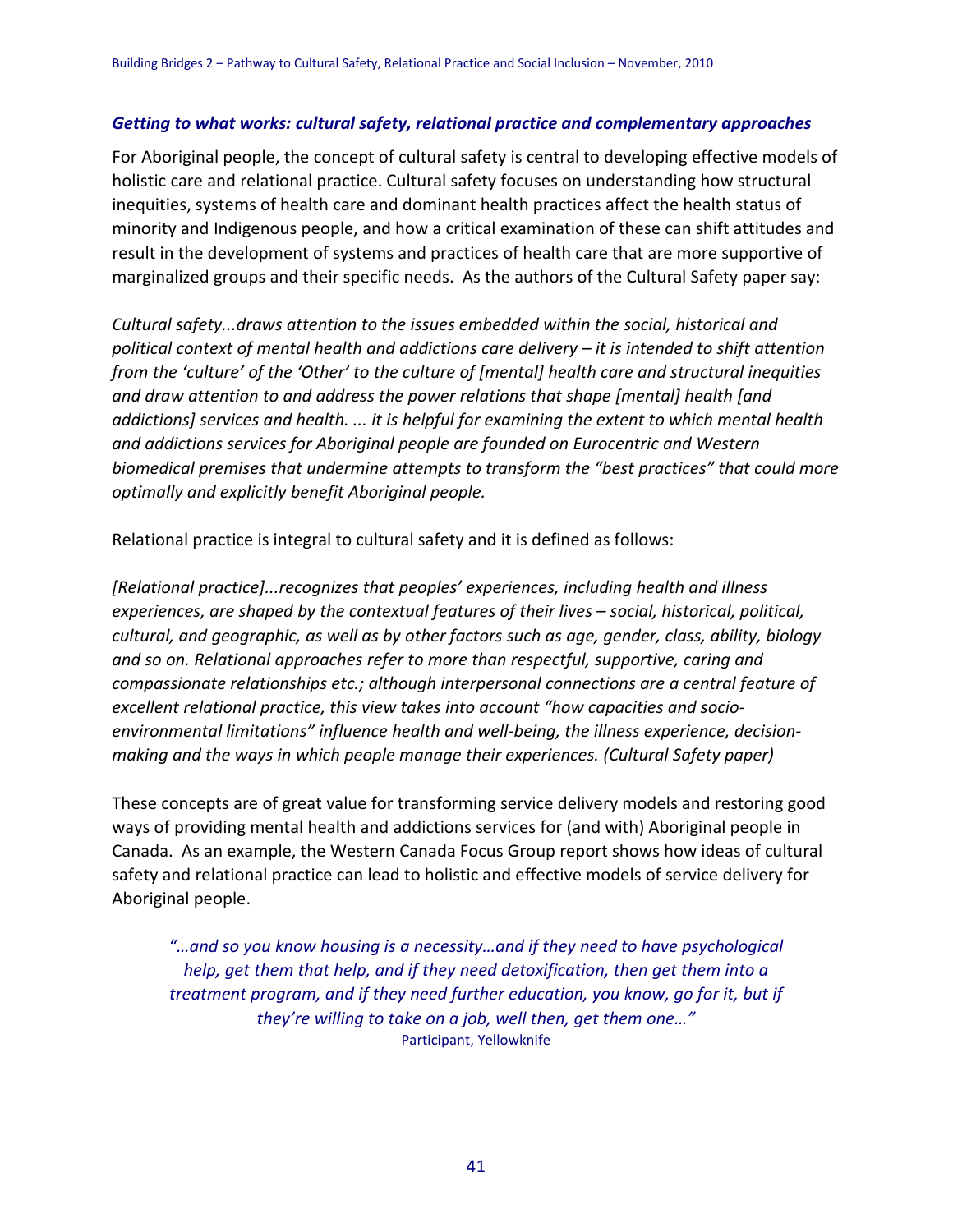*We have people coming into social work who have very good intentions, they want to be helpers. They are learning that the impact of colonization is still going on, and instead of an approach to healing that 'medicalizes', they learn about social suffering and the power of acknowledging where people are, and that their responses to atrocious things that have happened are pretty normal.* Participant, Yellowknife

We would argue, moreover, that the same concepts are an excellent starting place to undertake a critical examination of mental health and addictions services for non-Aboriginal people, with an emphasis on understanding the values, beliefs and assumptions that underpin these services and influence their outcomes, and with the objective of developing new and better approaches to meet peoples' need and promote healing and recovery. As Dr. Smye said in her address to participants at the Symposium:

*Cultural safety... is a concept to help us think about and frame things and move to a place of working relationally in this country. I want to underline that relational practice is not simply about inter-personal relationships – being nice and kind, caring and compassionate. It's about understanding ourselves and the care we provide in relationship to the contextual features of our lives, including where we live, how connected or disconnected we are from our past and how we are all deeply connected in many ways.*

*When I speak relationally I am speaking not just about being nice... Relational practice calls for vulnerability. That is our challenge, because many people are afraid of being vulnerable. I was taught in a tradition of keeping boundaries very clear, of being careful, not sharing. I would say to you that we have to learn how to shift practice to say it's OK to know and to be known. And we can be safe in that.*

These concepts speak to us all—Aboriginal, non-Aboriginal, consumer, family member, service provider or policy maker. We all need to critically reflect on our culture: on what it values and devalues, what it believes and assumes, and what these bring to the table and leave behind for mental health and addictions services. The capacity for critical analysis can be learned, and it has been conceptualized as the highest level of health literacy, as shown below in an excerpt from a report on mental health literacy in Canada.

*Critical mental health literacy involves the development of skills to critically analyze and use information to mobilize for social and political action, as well as individual action. Social action can be directed toward changing public policy and modifying social and economic determinants of health. Enhancing critical mental health literacy supports collective empowerment and the development of social capital. Because improving critical mental health literacy exerts influence on determinants of mental health, it can result in benefits to mental health at a population level. Such initiatives are particularly important for marginalized groups suffering from a high*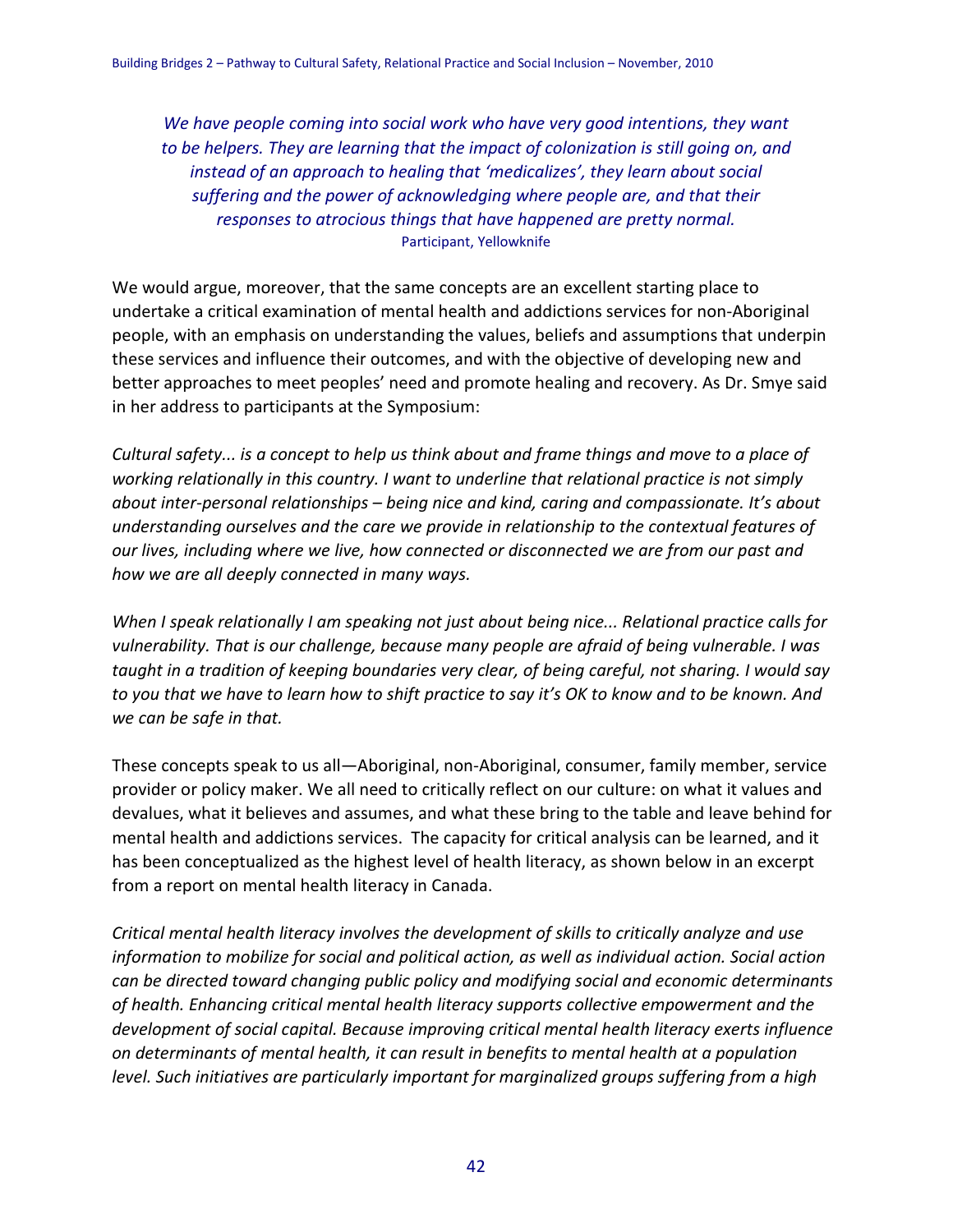*incidence of mental health problems related to social and economic conditions, such as Aboriginal people and immigrant populations.[9](#page-44-0)*

The symposium participants also emphasized the need to critically analyze the explicit and implicit values and beliefs of the dominant culture, to understand how these underlie decisions about policies and practices that shape health services, and to undertake collective action to "bring others into the circle." In addition, they agreed that individuals need to reflect on their own assumptions and biases and on how these shape their interactions with others. Participants spoke of the need to "walk the talk"—to lead by example, to effect change from the bottom up, to adopt a critical lens of self-reflection and to open oneself to vulnerability.

#### *Creating the best of both worlds*

*People who have been stigmatized and excluded have been harmed in fundamental ways. They need experiences of safety in order to be able learn, work, engage and participate. Creating personal safety and security is an essential first step in the process of recovery. This includes physical safety, relational safety and emotional safety. (Belonging discussion paper)*

For Aboriginal people, it is clear that cultural safety and relational practice are valuable concepts for moving mental health and addictions services in the direction of models of care that meet their needs and within which they feel safe, accepted and supported. For most, this will involve a restoration of healing practices that are grounded in the Aboriginal worldview and that emphasize wholeness and balance. For most, it will also involve autonomy and empowerment in terms of service delivery.

*What's important too, and I know this from experience…. the services don't have a cultural component. We need to start delivering our own services, and not just using the orthodox way but using a medicine wheel approach with our own ways of doing things. Otherwise, it just becomes the regular psychiatric/mental health system with a brown face. The white man's way is to separate things into categories and we see things as part of a whole.*

Aboriginal Consumer/Service Provider, Halifax, Nova Scotia

<span id="page-44-0"></span> <sup>9</sup> Bourget, B & Chenier, R. (2007) *Mental Health Literacy in Canada*. Canadian Alliance on Mental Illness and Mental Health, Ottawa, Canada. Dr. D. Nutbeam introduced the concept of health literacy as a set of cognitive skills that develop in stages and reach their highest expression as critical health literacy: Nutbeam, D. (September, 2000). Health literacy as a public health goal: A challenge for contemporary health education and communication strategies into the 21<sup>st</sup> century. *Health Promotion International.* 15(3): 259-266.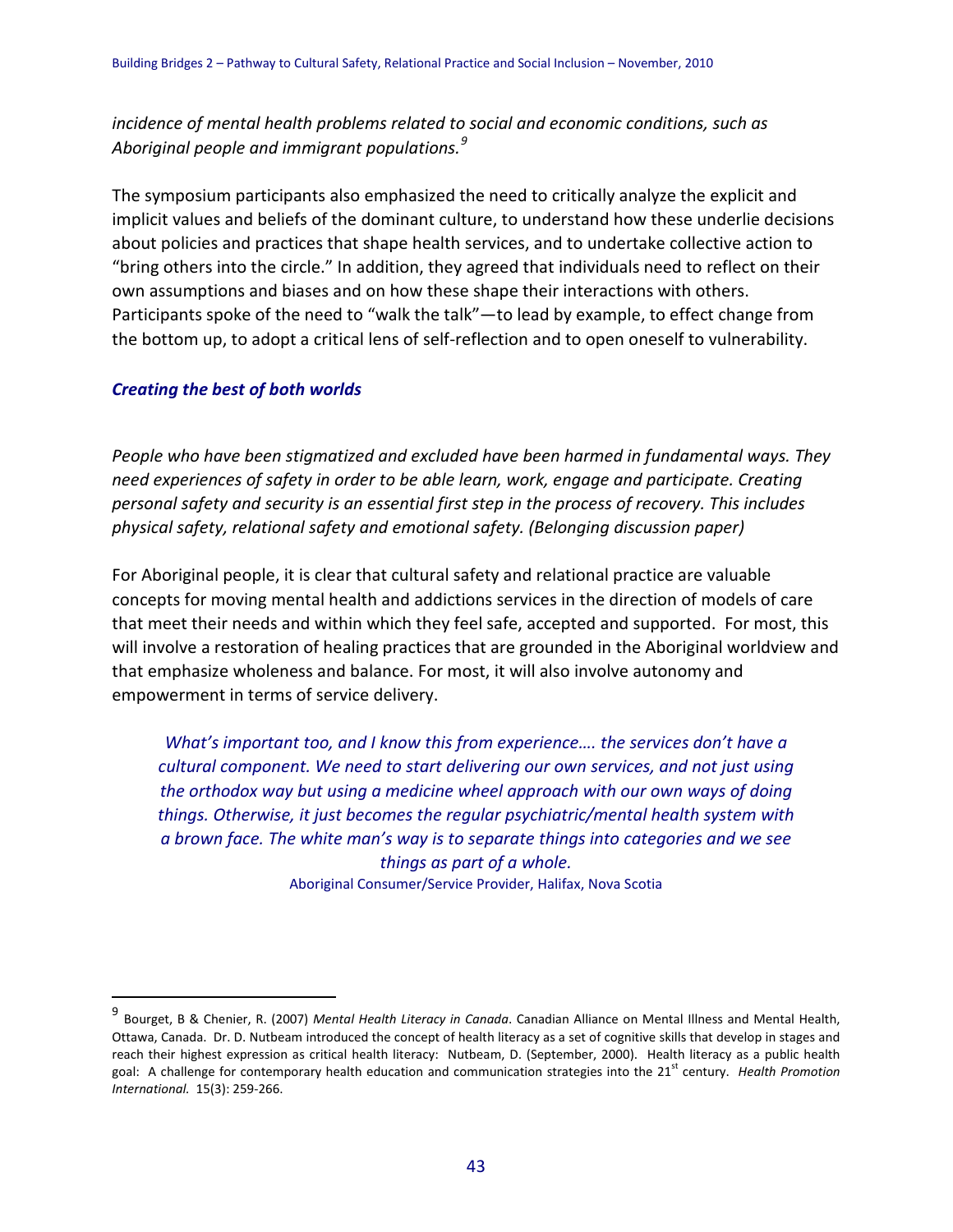We would propose further that mainstream services, as currently configured and delivered, do not meet the needs of non-Aboriginal consumers. Non-Aboriginal Canadians need to be viewed as whole persons. They need to feel valued and supported. Their mental health and addictions problems have a history and a context, and they are inter-related. Everyone needs a safe place where healing can take place. Everyone needs to belong.

The western model of healing views mental illness and addictions through a narrowly focused biomedical lens which characterizes these problems as residing within the individual, usually in terms of a brain-based disorder. This perspective is limited, insufficient, and at times, harmful. It is our view that western approaches to healing could benefit significantly by adopting a more holistic approach to health and healing, and the Aboriginal community has a great deal to offer in this regard.

*The predominance of the biomedical model is problematic as it leaves little room for indigenous models and perspectives. It is an individualistic, curative rather than holistic approach that often conflicts with the indigenous. Participants called for building complementary approaches to create multiple ways of knowing and multiple pathways to healing and recovery. (Western Canada Focus Group Report)*

Our program activities are holistic; a blend of contemporary and traditional services to meet the complex needs of our urban aboriginal population. We like to say we take the best out of both worlds. Participant, Winnipeg

This work needs to be done at the level of the collective, although it begins with the individual through a process of critical self-reflection; this leads to a critical analysis of the structural inequities and biases inherent to our health care systems and a shared commitment to social action for change. As the Symposium participants put it:

*It is crucial to overcome the dichotomous approach of 'we' versus 'us', to seek commonalities in worldviews and find the join that will create alliances. This will not only promote cultural safety as the outcome in terms of policy, education and practice but make the process of change culturally safe by "not placing the burden of change on the individual".* Symposium Participants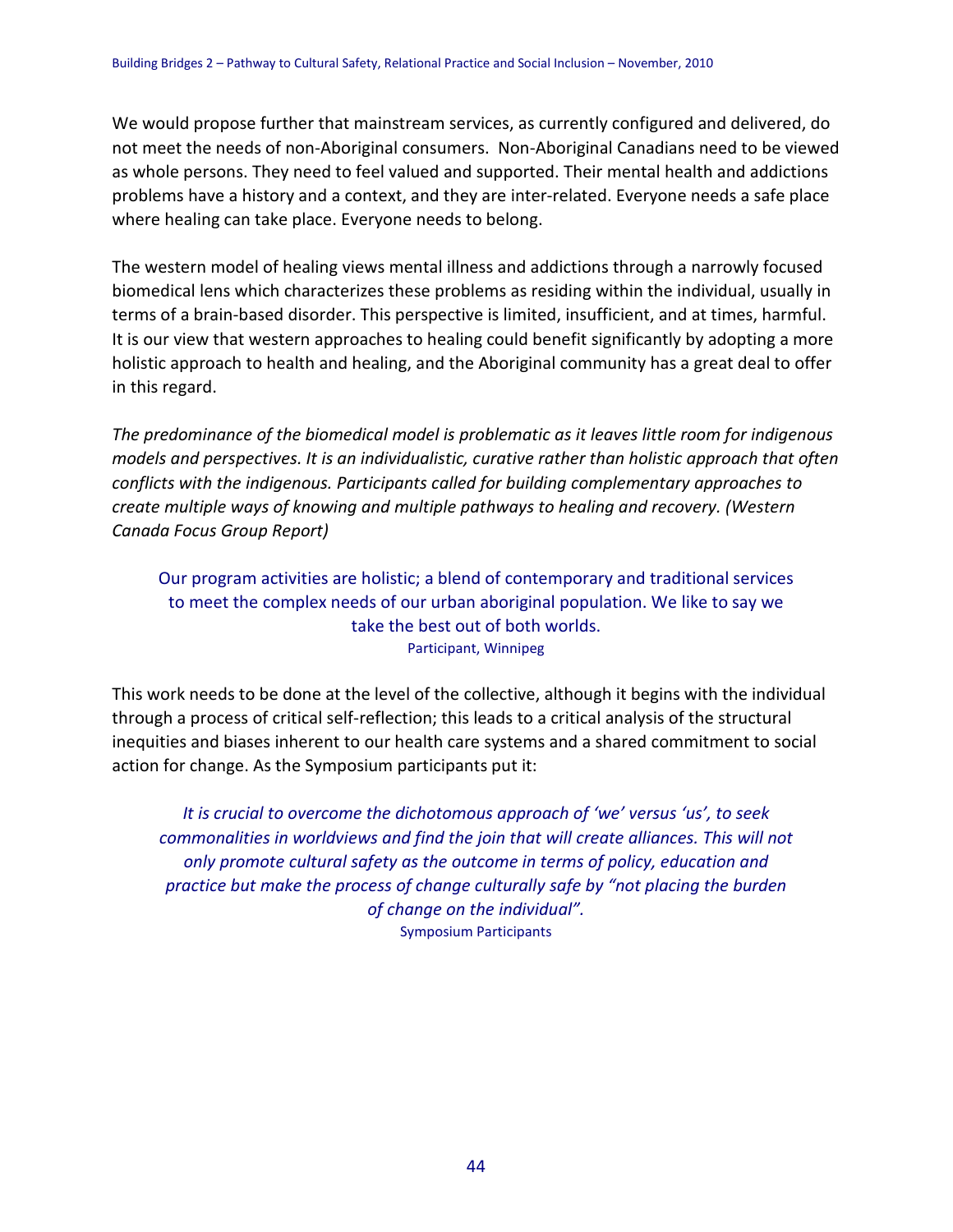### **Summary of Key Themes**

- $\bullet$  Restoring a sense of belonging through social inclusion and support is critical for supporting recovery from mental health and addictions problems; stigma and discrimination result in social exclusion, which exacerbates the problems and deters healing and recovery.
- Stigma and discrimination from mainstream service providers needs to be addressed.
- Mainstream mental health and addictions services are often inadequate for and underutilized by Aboriginal people.
- $\bullet$  Cultural continuity is a key factor in promoting the mental health and wellbeing of Aboriginal people and reconnecting with culture has a healing effect.
- Mainstream services are also inadequate for many non-Aboriginal consumers. The services are underfunded, hard to access, fragmented, and limited in scope. Consumers' experiences with services are often stigmatizing and harmful. Funding is targeted primarily to biomedical approaches, which are insufficient to meet the needs of consumers.
- Concepts of cultural safety and relational practice are particularly valuable for Aboriginal people, because they encourage *health care providers, policy makers, and organizations to reflect critically on issues of racialization, institutionalized discrimination, culturalism, and health and health care inequities, and the root causes and conditions that give rise to mental health and addictions issues among Aboriginal populations; and to recognize that peoples' experiences, including health and illness experiences, are shaped by the contextual features of their lives – social, historical, political, cultural, and geographic, as well as by other factors such as age, gender, class, ability, biology and so on. (Cultural Safety paper).*
- These concepts are valuable for non-Aboriginal people as well, because they provide a way to understand why health service systems function as they do and what needs to be changed so that consumers feel safe and supported and healing can take place.
- Holistic and complementary approaches need to be developed for mental health and addictions care; approaches that take the best from both worlds (western and indigenous).

### **Objective 2 Development of a comprehensive planning framework on cultural safety**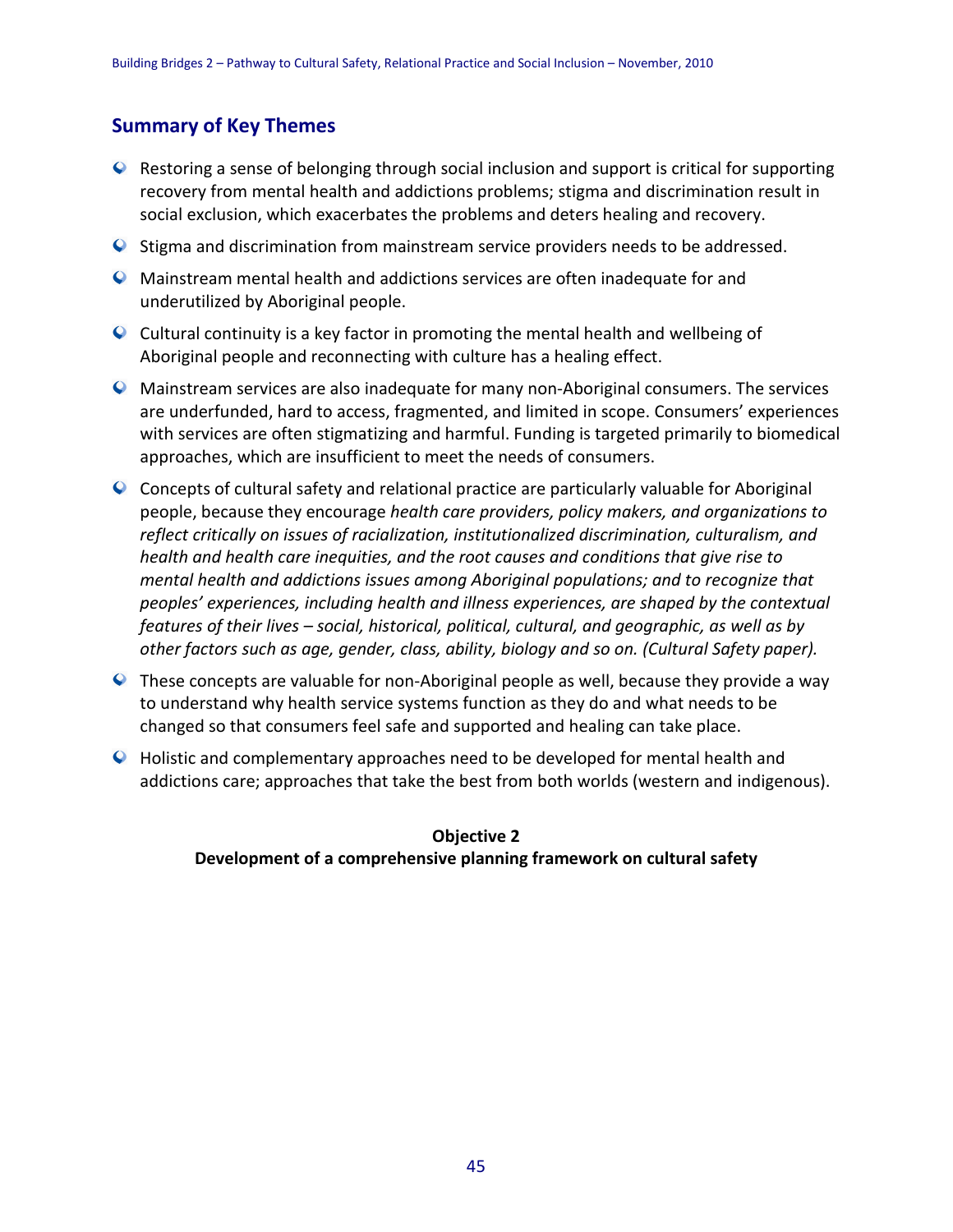# **RECOMMENDATIONS AND NEXT STEPS**

To further this work, we are proposing the following steps as a planning framework on cultural safety.

### **Building and Exchanging Knowledge**

- 1. The Eastern and Western reports and a joint summary paper need to be broadly disseminated to inform dialogue and further the work.
- 2. Plan and implement a follow-up forum to review the results of the eastern and western focus group processes and move the thinking along. Invite funders, policy makers, academics, thought leaders, service providers and consumers. Document the forum to produce a DVD that can be used for educational purposes and to continue a broad-based dialogue.
- 3. Review and research best practices, including alternative and complementary models of service provision, and identify the key building blocks/components of culturally safe and holistic practices. For example:
	- a. Build on the information collected in the focus groups by writing case studies as stories of those agencies that have found "good ways" to provide alternatives and complementary services to mainstream bio-medical models.
	- b. Identify best practices for social inclusion and relational practice in western approaches, e.g. the integration of peer support programs into mainstream services. Find out what works, what doesn't work, how it could be improved, and whether these practices are complementary with Aboriginal approaches.
	- c. Develop and implement a research project to identify best and holistic ideas and practices within traditional Aboriginal healing approaches and identify ways in which these could be integrated into mainstream service models to serve non-Aboriginal people.
- 4. Royal Commission on Aboriginal Peoples (RCAP) and Aboriginal Healing Foundation (AHF) Foundational Learning -- Systematically mine RCAP and AHF for foundational learning. Find ways to remind change agents of the richness of Aboriginal perspectives, common sense and good solid recommendations for ways that work and next steps.
- 5. Create a website or use existing web capability of MHCC to share findings from above initiatives and to provide a forum for on-going dialogue about relational practice and ethical engagement in mental health and addictions.
- 6. Invest in a more formal knowledge exchange and dialogue with international colleagues working in this area, beginning with Matua Raki, Christchurch, New Zealand.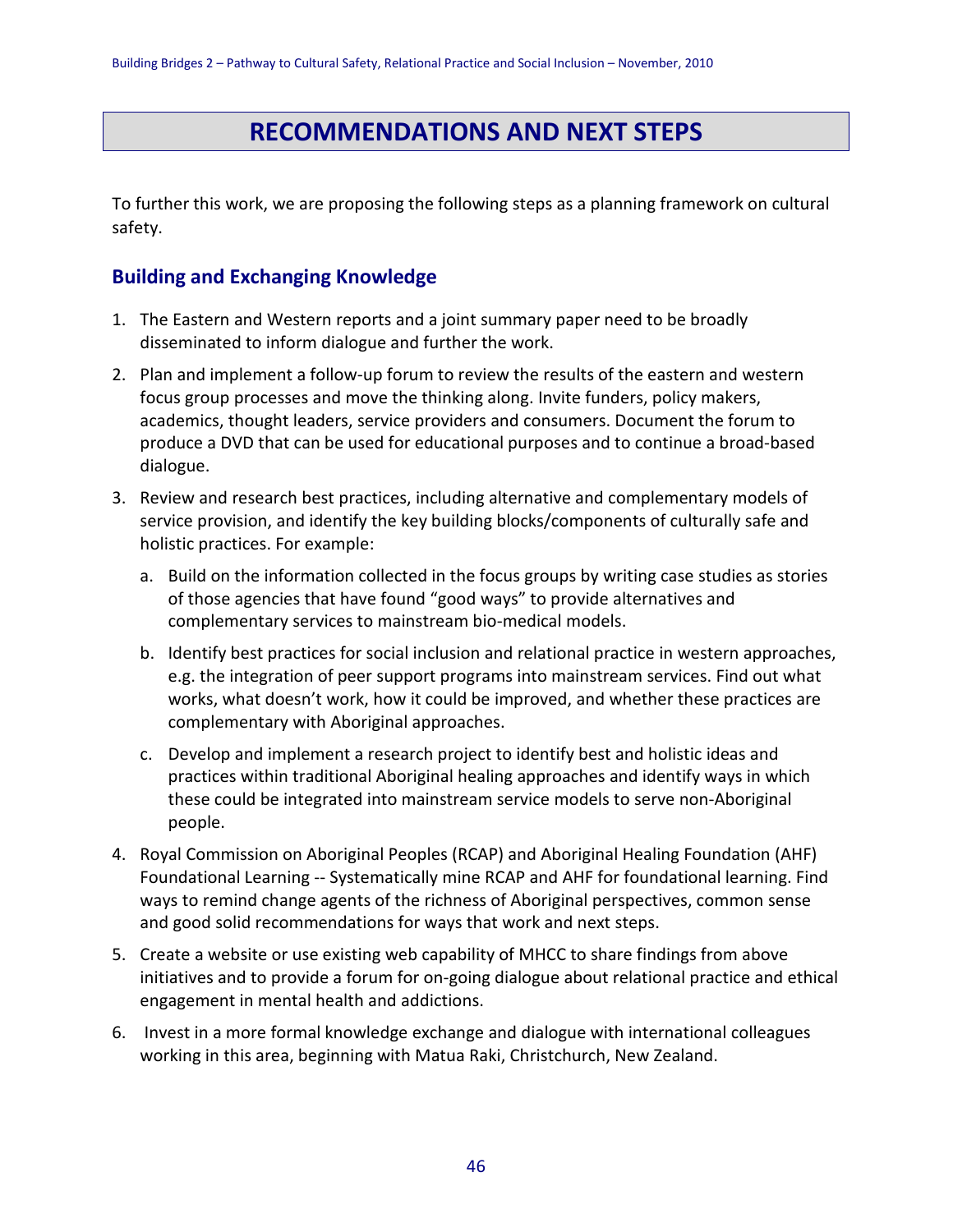### **Generating System Change through Knowledge Development**

- 7. Group Dynamics Paper Develop a paper that more fully captures the unique ways of working together developed by the FNIM Advisory Committee and the Cultural Safety Working Group as a contribution to describing alternative ways of working together.
- 8. Presentations and Publications Invitations to publish or present the work at conferences and other gatherings should be taken and abstracts submitted to competitive processes in order to showcase the work, receive feedback, engage in the exchange of ideas and further develop the knowledge.
- 9. Audience-specific Short Papers Develop a series of four to eight page papers building from this core document and targeted towards specific audiences (front line care providers, system managers, educators, policy makers, thought leaders, etc.). Make a case for cultural safety training by showing the direct and indirect benefits for service providers, service users and society as a whole.

### **Enhancing Education and Training**

- 10. Engage with educational institutions of health care service providers with respect to cultural safety and develop and disseminate education and training materials that: build the critical mental health literacy of care providers, group and system leaders by teaching the critical analysis skills inherent to and necessary for cultural safety; and teach relational practices and ethical engagement in mental health and addictions.
- 11. Engage with professional associations with regard to developing and integrating standards of practice for cultural safety and relational practice.
- 12. Provide training directly and through arrangements with training institutions to invest in capacity development throughout the system. Also, take emergent opportunities to build capacity into existing curriculum and training processes.

### **Supporting Good Policy Development**

13. Work collaboratively to develop a lens or series of lenses to use in the analysis of policy propositions to test for cultural safety, supports to relational practice and assurance of ethical engagement between individuals, families, community, and service agencies.

### **Supporting Effective Program / Service Development**

14. Bring key stakeholders together to work collaboratively to develop program and service models as practical and helpful contributions to making the system over one piece at a time (sharing and development of building blocks to a renewed system).